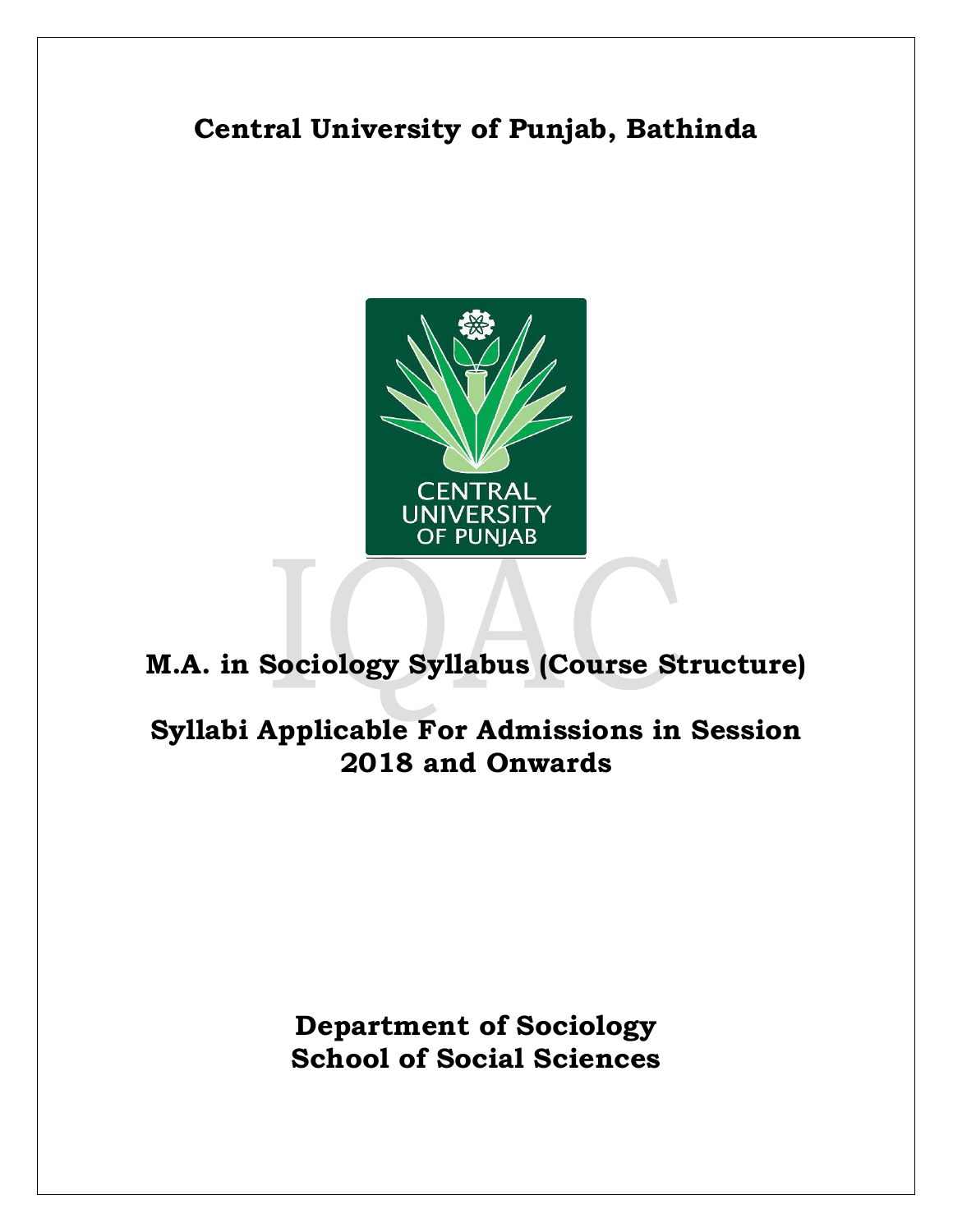|                |                                                                                                    |                               | <b>Credit Hours</b> |   |                          |                |  |
|----------------|----------------------------------------------------------------------------------------------------|-------------------------------|---------------------|---|--------------------------|----------------|--|
| Course<br>Code | <b>Course Title</b>                                                                                | <b>Type of Course</b>         | L                   | T | P                        | <b>Credits</b> |  |
| SOC.506        | Sociological<br>Classical<br>Thinkers                                                              | Core                          | 4                   |   |                          | $\overline{4}$ |  |
| SOC.507        | Indian Society: Structures<br>and Processes                                                        | Core                          | $\overline{4}$      |   |                          | $\overline{4}$ |  |
| SOC.508        | Social Stratification and<br>Mobility                                                              | Core                          | 4                   |   |                          | 4              |  |
| SOC.509        | Sociological Concepts                                                                              | Core                          | 4                   |   | $\overline{\phantom{0}}$ | $\overline{4}$ |  |
| SOC.541        | Seminar I                                                                                          | Seminar                       |                     |   |                          |                |  |
| $XXX.+$ ###    | Interdisciplinary Elective $-1$<br>(students have to choose<br>course from<br>other<br>Department) | Interdisciplinary<br>Elective | $\overline{2}$      |   |                          | $\overline{2}$ |  |
| SOC.511        | Political Sociology/MOOC                                                                           | Elective/MOOC                 | 4                   |   |                          | 4              |  |
|                | <b>Total</b>                                                                                       |                               | 22                  | 1 | ۰                        | 23             |  |
|                |                                                                                                    |                               |                     |   |                          |                |  |

# **M.A. Syllabus (Course Structure)**

### **Interdisciplinary Courses offered by Department of Sociology (For students of other Departments)**

| burse<br>bde | <b>Course Title</b>                                                                      |  | <b>Type of Course</b> | Credit<br><b>Hours</b> |   |  |         |
|--------------|------------------------------------------------------------------------------------------|--|-----------------------|------------------------|---|--|---------|
|              |                                                                                          |  |                       |                        | T |  | Credits |
|              | SOC.510 Introduction to the Study of Interdisciplinary<br>Society (IDC) (For Semester I) |  | Elective              |                        |   |  |         |

|                |                                                                                                                         |                       | <b>Credit Hours</b> |   |                          |                |
|----------------|-------------------------------------------------------------------------------------------------------------------------|-----------------------|---------------------|---|--------------------------|----------------|
| Course<br>Code | <b>Course Title</b>                                                                                                     | <b>Type of Course</b> | L                   | T | P                        | <b>Credits</b> |
| SOC.521        | Sociological Theories I                                                                                                 | Core                  | 4                   |   |                          | 4              |
| SOC.522        | Sociology of Family<br>and<br>Gender                                                                                    | Core                  | 4                   |   | $\overline{\phantom{0}}$ | 4              |
| SOC.524        | Rural and Agrarian Society                                                                                              | Core                  | 4                   |   |                          | 4              |
| SOC.527        | $\left  \text{in} \right $<br>Research Methodology<br>Sociology                                                         | Foundation            | 4                   |   |                          | 4              |
| SOC.542        | Seminar II                                                                                                              | Seminar               |                     |   | $\overline{\phantom{0}}$ |                |
| XXX.###        | Interdisciplinary Elective $-1$ Interdisciplinary<br>(students have to choose<br>from<br>other<br>course<br>Department) | Elective              | $\overline{2}$      |   |                          | 2              |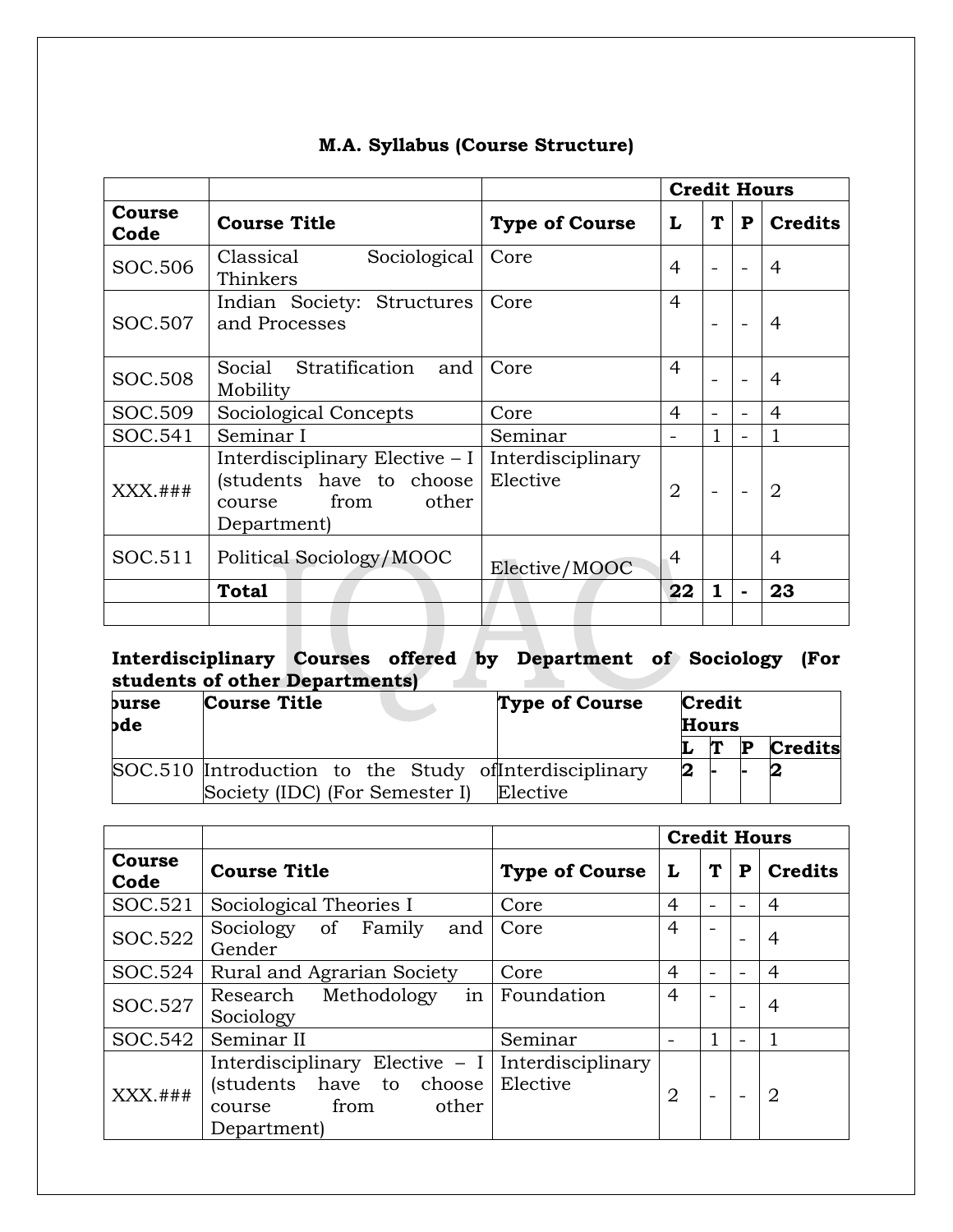| $\begin{array}{c c} \n\mid \text{SOC.528} & \text{Population} \\ \n\underline{\text{Society/MOOC}} & \n\end{array}$ | and | Elective/MOOC |    |  |    |
|---------------------------------------------------------------------------------------------------------------------|-----|---------------|----|--|----|
| <b>Total</b>                                                                                                        |     |               | 22 |  | 23 |
|                                                                                                                     |     |               |    |  |    |

# **Interdisciplinary Courses offered by Department of Sociology (For students of other Departments)**

| <b>Course</b><br>Code | <b>Course Title</b>                                                            | <b>Type of Course</b>         | Credit<br><b>Hours</b> |   |  |           |
|-----------------------|--------------------------------------------------------------------------------|-------------------------------|------------------------|---|--|-----------|
|                       |                                                                                |                               |                        | Т |  | P Credits |
|                       | SOC.525 Polity and Society in India (IDC)<br>(For Semester II)                 | Interdisciplinary<br>Elective | $\overline{2}$         |   |  | 2         |
| SOC.526               | Introduction to Sociology of<br>Health and Medicine (IDC) (For<br>Semester II) | Interdisciplinary<br>Elective | $\mathbf{2}$           |   |  | 2         |

|                |                                                           |                              | <b>Credit Hours</b> |   |    |                |
|----------------|-----------------------------------------------------------|------------------------------|---------------------|---|----|----------------|
| Course<br>Code | <b>Course Title</b>                                       | <b>Type of Course</b>        | L                   | T | P  | <b>Credits</b> |
| SOC.551        | Sociological Theories II                                  | Core                         | $\overline{4}$      |   |    | 4              |
| SOC.552        | Methods<br>Research<br>in<br>Sociology                    | Core                         | $\overline{4}$      |   |    | 4              |
| SOC.553        | Sociology of Development                                  | Core                         | $\overline{4}$      |   |    | 4              |
| $SOC$ .###     | MOOC/Elective (From the<br>Elective Pool of Semester<br>Ш | Elective/MOOC                | $\overline{4}$      |   |    | 4              |
| SOC.543        | Seminar III                                               | Seminar                      |                     |   |    |                |
| SOC.599        | Project Work I                                            | Elective<br>(Skill<br>Based) |                     |   | 12 | 6              |
|                | <b>Total</b>                                              |                              | 16                  | 1 | 12 | 23             |
|                |                                                           |                              |                     |   |    |                |

# **List of Electives: All courses carry 4 Credits**

# **A. Elective Course for Semester III**

SOC.554 Population and Society SOC.555 Religion in Public Life SOC.556 Political Sociology SOC.557 Urban Studies

|                       |                                                           |                       | <b>Credit Hours</b> |       |  |                |
|-----------------------|-----------------------------------------------------------|-----------------------|---------------------|-------|--|----------------|
| <b>Course</b><br>Code | <b>Course Title</b>                                       | <b>Type of Course</b> |                     | T   P |  | <b>Credits</b> |
| SOC.571               | Exclusion and Core<br>Social<br><b>Inclusive Policies</b> |                       |                     |       |  |                |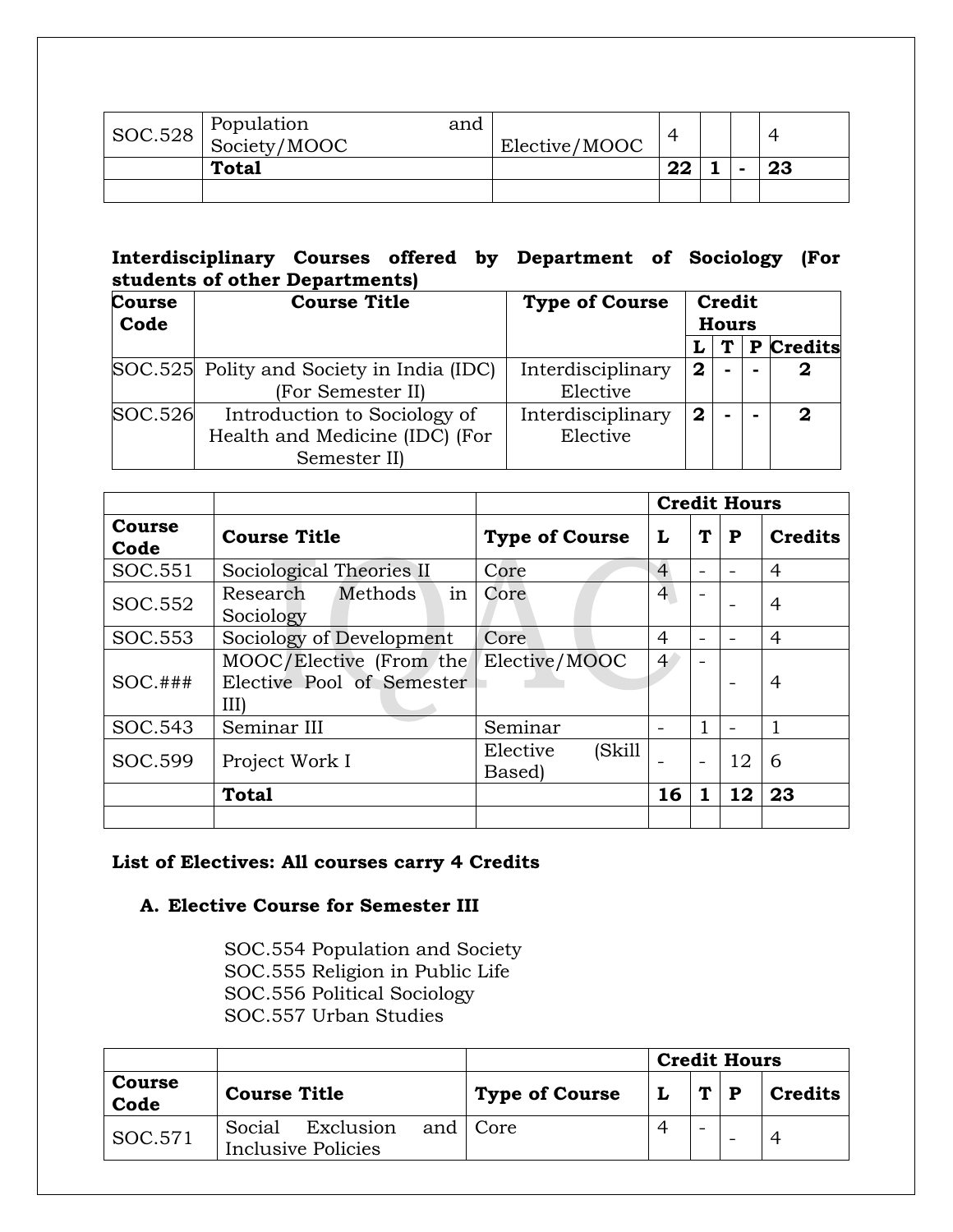|            | <b>Grand total</b>                                                                                      |                                    |                |                          |    | 90             |
|------------|---------------------------------------------------------------------------------------------------------|------------------------------------|----------------|--------------------------|----|----------------|
|            | <b>Total</b>                                                                                            |                                    | 14             | $\mathbf{1}$             | 12 | 21             |
| SOC.544    | Seminar IV                                                                                              | Seminar                            |                | 1                        |    | 1              |
| SOC.576    | Exercises<br>Practice<br>(Sociology II)                                                                 | Discipline<br>Enrichment<br>Course | $\overline{2}$ | $\overline{\phantom{0}}$ |    | $\overline{2}$ |
| SOC.575    | Exercises<br>Practice<br>(Sociology I)                                                                  | Discipline<br>Enrichment<br>Course | $\overline{2}$ | $\overline{a}$           |    | $\overline{2}$ |
| $XXX$ .### | Added<br>Course<br>Value<br>(students have to choose   Course<br>from<br>other<br>course<br>Department) | Added<br>Value                     | $\mathbf{1}$   | $\overline{\phantom{a}}$ |    | 1              |
| $XXX$ .### | Added Course<br>Value<br>(students have to choose   Course<br>from<br>other<br>course<br>Department)    | Value<br>Added                     | $\mathbf{1}$   | $\overline{\phantom{a}}$ |    | 1              |
| $SOC$ .### | MOOC/Elective (From<br>Elective Pool<br>the<br>of<br>Semester IV)                                       | Elective/MOOC                      | $\overline{4}$ | ÷.                       |    | 4              |
| SOC.599    | Project Work II                                                                                         | Elective<br>(Skill<br>Based)       |                |                          | 12 | 6              |

# **B. Elective Course for Semester IV**

SOC.572 Social Movements

SOC.573 Sociology of Environment

SOC.574 Sociology of Muslim Communities

### **L: Lectures T: Tutorial P: Practical**

\*MOOC Courses: Each semester students have to choose a MOOC Course provided by SWAYAM of their choice and interest, and on successful completion of this course, students are required to submit the pass certificate of this course before the declaration of the result.

<http://ugcmoocs.inflibnet.ac.in/courses.php>

Note: In case of requirement (as and when), electives from the pool of third semester and fourth semester may be offered to fulfil the credits requirements for completion of this programme.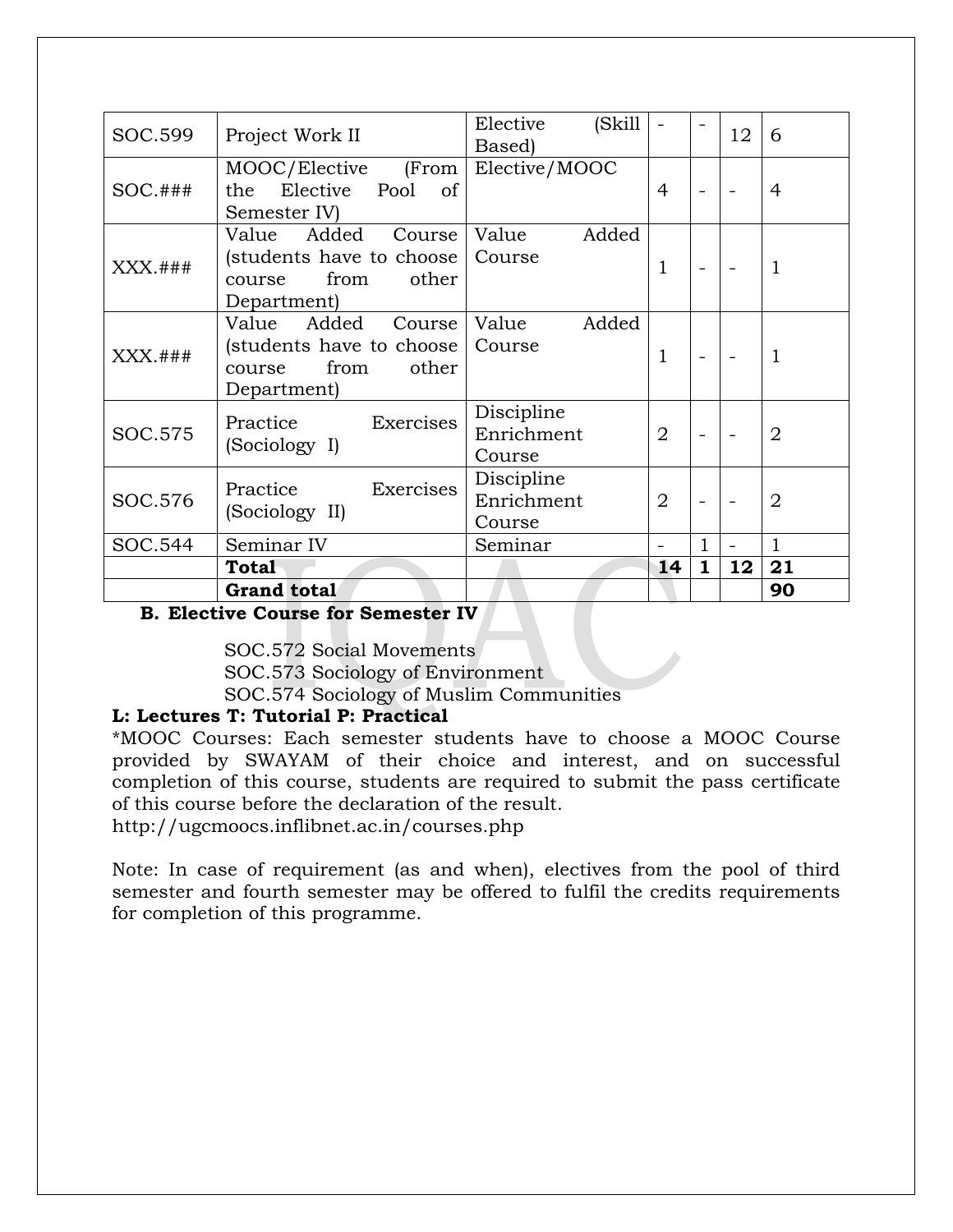### **Semester I**

### **Course Code SOC.506 Classical Sociological Thinkers Core Course Credits 4**

### **Objective of the Course:**

The course commences by highlighting the backdrop on the foundation of which the "classical thinkers" further shaped sociology as a scientific discipline. The course intends to disseminate the contributions made by "founding fathers" of sociology namely Comte, Durkheim, Marx and Weber. As learning outcome the students will be able to comprehend elementary understanding of sociology as a discipline and its course of development. The course would employ lectures, tutorials and seminars. The course will be evaluated based on continuous assessment including, written analytical and objective type exams, assignments and term papers, presentations and review of literature.

### **Unit I: The Enlightenment Period 15 hours**

- Enlightenment and Conservative Reaction
- Positivism and Emergence of Sociology
- Auguste Comte: Hierarchy of Sciences, Law of Three Stages

### **Unit II: Emile Durkheim 15 hours**

- Division of Labour
- Social Fact
- Suicide
- Religion

### **Unit III: Karl Marx 15 hours**

- Historical and Dialectical Materialism
- Class and Class struggle
- Use Value and Exchange Value
- Alienation
- Theory of Surplus Value

### **Unit IV: Max Weber 15 hours**

- Ideographic and nomothetic approaches
- Verstehen
- Ideal type
- Social Action
- Class, Status and Party
- Power and Authority
- Bureaucracy
- Protestant Ethic and Capitalism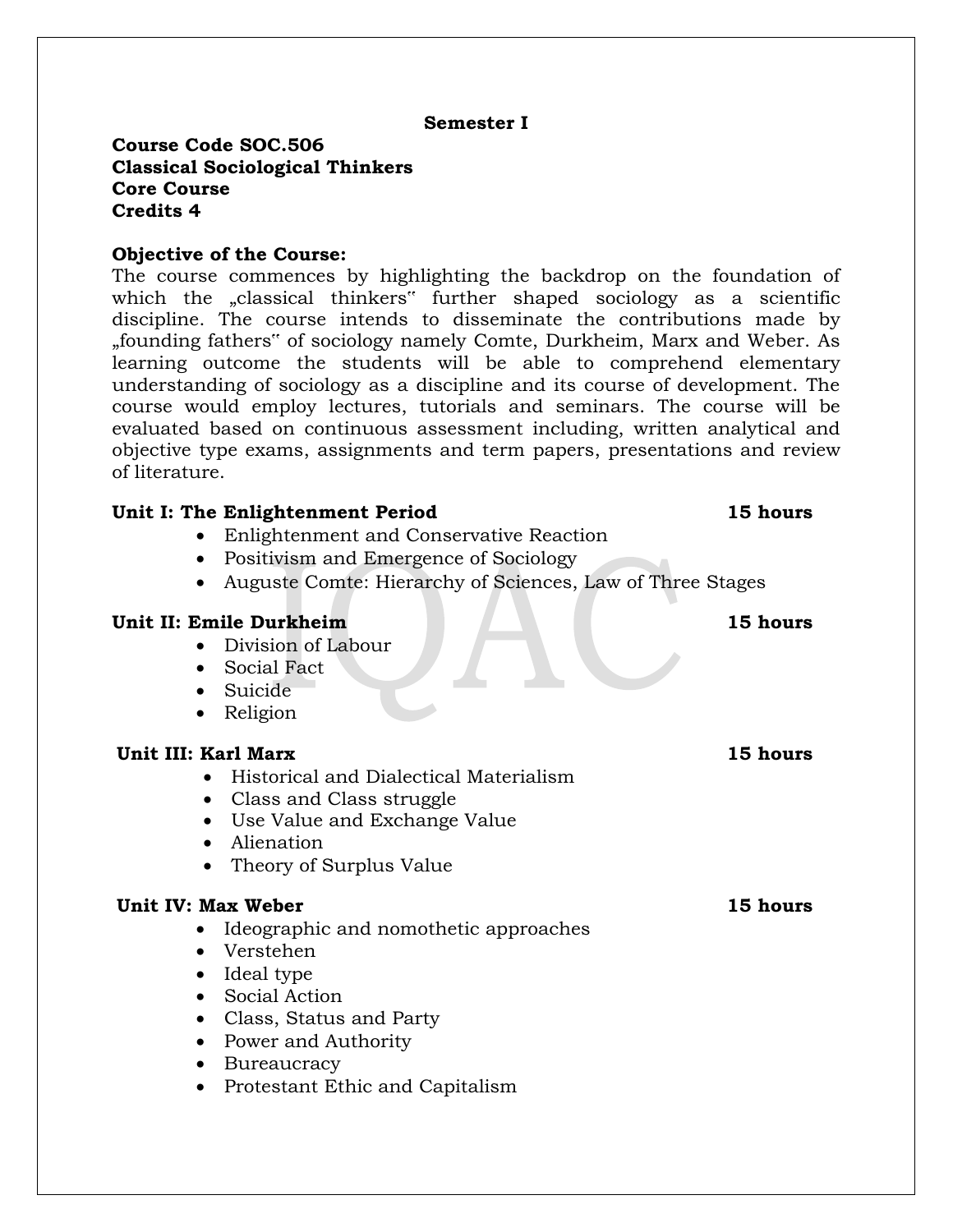### **Suggested Readings**

- 1. Adams, Bert N. and R. A. Sydie, 2001, *Sociological Theory,* Pine Forge Press, New Delhi.
- 2. Comte, Auguste, 1853/2009, *The Positive Philosophy of Auguste Comte*, Vol. 1 & 2, Cambridge University Press, Cambridge (Translated by Martineau H.).
- 3. Comte, Auguste, 1865/2009, *A General View of Positivism*, Cambridge University Press, Cambridge (Translated by Bridges, J.H.).
- 4. Durkheim, Emile, 1893/1997, *The Division of Labour in Society*, Free Press, New York. (Translated
	- a. by W. D. Halls).
- 5. Durkheim, Emile, 1895/1964, *The Rules of Sociological Method,* Free Press, New York (Translated by Sarah A. Solovay and John H. Mueller and Edited by George E.G. Catlin).
- 6. Durkheim, Emile, 1912/2008, *The Elementary Forms of Religious Life*, Oxford University Press, Oxford (Translated by Carol Cosman).
- 7. Durkheim, Emile, 1951/1979, *Suicide: A Study in Sociology,* The Free Press, New York (Translated by John A. Spaulding and George Simpson and Edited by George Simpson).
- 8. Edles, L.D. and Scott Appelrouth, 2015, Sociological Theory in the Classical Era: Text and Readings, Sage, New Delhi.
- 9. Judge, Paramjit Singh, 2012, Foundations of Classical Sociological Theory: Functionalism, Conflict and Action, Pearsons, Delhi.
- 10. Marx, Karl and Friedrich Engels, 1848/1969, Manifesto of the Communist Party, Hayes Barton Press.
- 11. Marx, Karl, 1845/1976, The German Ideology, Prometheus Books.
- 12. Turner, J., 1974, The Structure of Sociological Theory, Dorsey Press.
- 13. Weber, Max, 1958/2003, The Protestant Ethic and the Spirit of the Capitalism, Charles Scribner"s Sons, New York, Republished by Dover Publications.
- 14. Weber, Max, 1968/1978, Economy and Society, University of California Press, California (Edited by Guenther Roth and Claus Wittich).

### **Course Code SOC.507 Indian Society: Structures and Processes Core Course Credits 4**

### **Objective of the Course:**

This paper aims to acquaint students with important sociological perspectives which have been developed to study the Indian Society. The course aims at giving a chronological view on studies of Indian society, while introducing students to important Indian sociologists and their monographs. The course also seeks to sensitize students about important Indian social institutions such as the Family, Village and Caste etc. and processes such as Sanskritization, Westernization, Universalization and Parochialisation. Thus the expected outcome of this course is the familiarization of students with the major structures as well as processes that characterize Indian society. The course would employ lectures, tutorials and seminars, apart from screening of relevant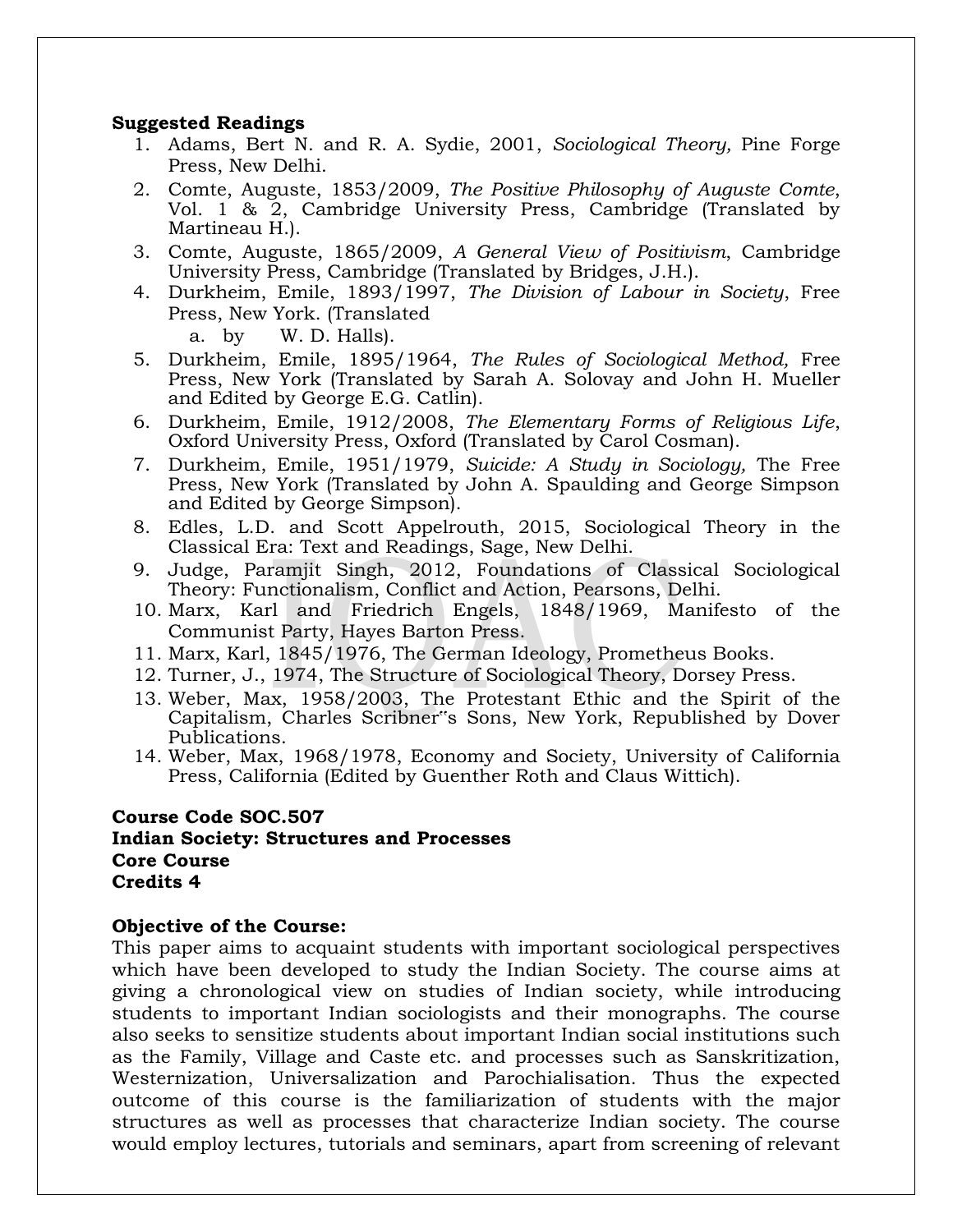movies, documentaries and other educational videos for achieving better understanding of the course contents. The course shall be evaluated based on continuous assessment, including written analytical and objective type exams, assignments and term papers, presentations and review of literature.

| Unit I Emergence of Sociological Perspectives on<br>the Study of Indian Society<br>• Orientalist<br>Indological: G.S. Ghurye<br>$\bullet$<br>Structuralist: Louis Dumont<br>$\bullet$<br>Structural-Functionalist: M.N. Srinivas, S.C. Dube, Y. Singh<br>$\bullet$<br>Cultural and Civilizational Perspectives – N.K. Bose<br>$\bullet$ | 15 hours        |
|-----------------------------------------------------------------------------------------------------------------------------------------------------------------------------------------------------------------------------------------------------------------------------------------------------------------------------------------|-----------------|
| Unit II: Conflict Approach and Perspectives from Below<br>D.P. Mukherji<br>$\bullet$<br>A.R. Desai<br>$\bullet$<br>B.R. Ambedkar, Nandu Ram<br>$\bullet$                                                                                                                                                                                | 15 hours        |
| Unit III: Indian Social Structure<br>Caste<br>٠<br>Class<br>$\bullet$<br>Gender and Family<br>$\bullet$<br>Village society<br>$\bullet$<br>Tribe<br>$\bullet$                                                                                                                                                                           | 15 hours        |
| Unit IV: Major Social processes in India                                                                                                                                                                                                                                                                                                | <b>15 hours</b> |

- Sanskritisation and Westernisation
- Universalisation and Parochialisation
- Changing Indian society

- 1. Ambedkar, B.R., 1948, "The Untouchables: Who Were They and Why They Became Untouchables" in Dr. Babasaheb Ambedkar Writings and Speeches, Volume 7, Education Department, Government of Maharashtra.
- 2. Bailey, F.G., 1959, "For a Sociology of India", Contributions to Indian Sociology,Vol. 3, pp. 88-101.
- 3. Das, Veena (ed.), 2004, Handbook of Indian Sociology. Oxford University Press, New Delhi.
- 4. Desai, A.R., 1976, Social Background of Indian Nationalism, Popular Prakashan, Bombay.
- 5. Dhanagare, D.N., 1993, Themes and Perspectives in Indian Sociology, Rawat Publications, Jaipur.
- 6. Dube, S.C., 1959, Indian Villages, Routledge & Kegan Paul Limited, London.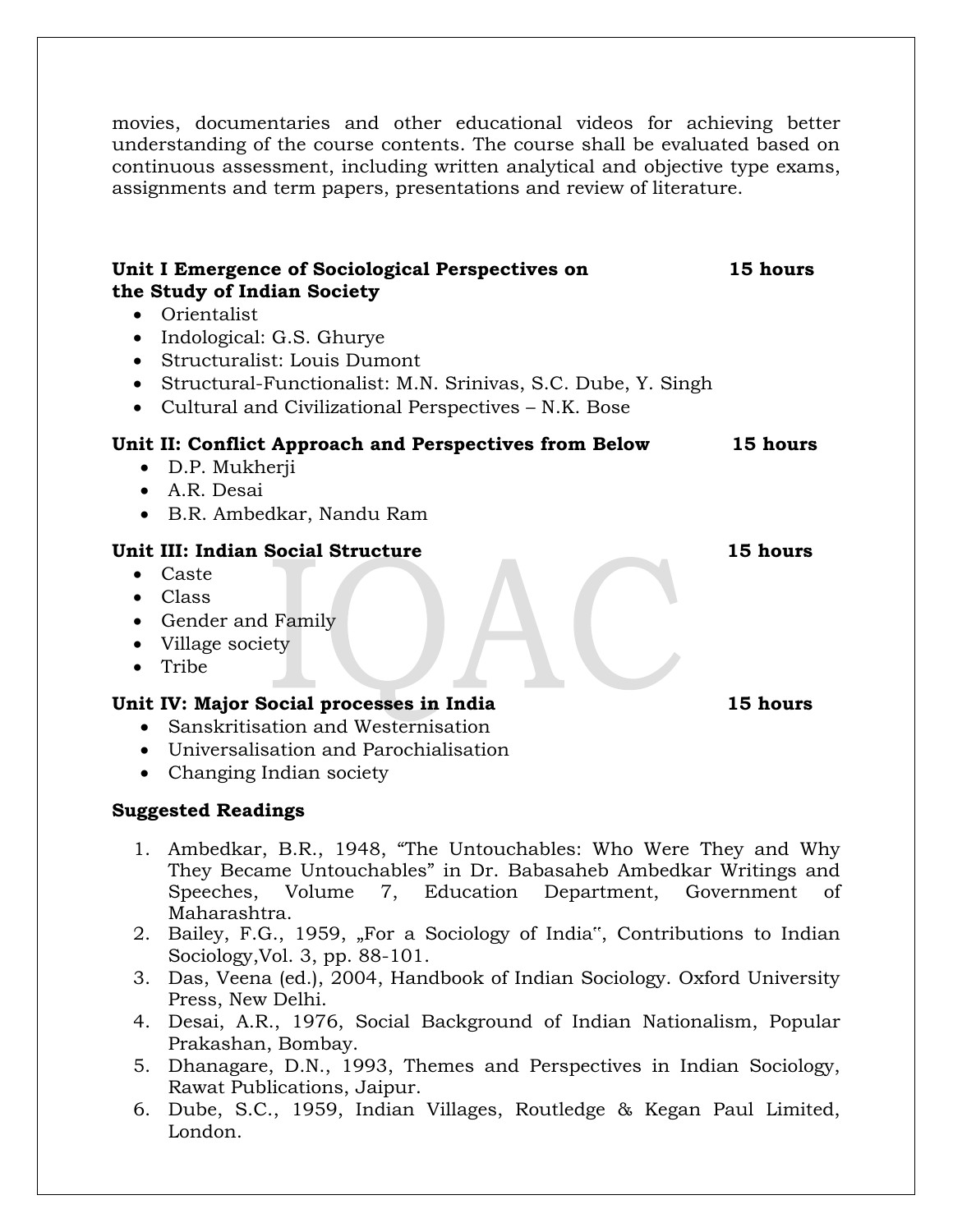- 7. Dumont, L. and D. Pocock, 1960, "For a Sociology of India: A Rejoinder To Dr. Bailey", Contributions to Indian Sociology, Vol. 4, pp. 82-9.
- 8. Dumont, Louis, 1970, Homo-Hierarchicus: Caste System and its Implications, Vikas Publications, Delhi.
- 9. Ghurye, G.S., 1957, Caste and Class in India, Popular Book Depot, Bombay.
- 10. Gupta D. (ed.), 1991, Social Stratification, Oxford University Press, Delhi.
- 11. Kumar, Vivek, 2016, "How Egalitarian is Indian Sociology?", Economic and Political Weekly, Vol. 1, No. 25, pp. 33-39.
- 12. Mukerjee, Ramakrishna, 1979, Sociology of Indian Sociology, Allied Publishers, Bombay.
- 13. Mukherji, D.P., 1958, Diversities, Peoples Publishing House, Delhi.
- 14. Oommen, T.K., 1986, Indian Sociology: Reflections and Interpretations, Popular Prakashan, Bombay.
- 15. Ram, Nandu, 1995, Beyond Ambedkar: Essays on Dalits in India, Har Anand Publications, New Delhi.
- 16. Singh, Yogendra, 1973, Modernization of Indian Tradition, Rawat Publications, Jaipur.
- 17. Srinivas, M.N., 1952/2003, Religion and Society Among the Coorgs of South India, Oxford University Press.
- 18. Marriot, Mckim, 1955, Village India: Studies in the Little Community, The University of Chicago Press, Chicago.
- 19. Srinivas, M.N., 1970, Social Change in Modern India, California University Press, Berkeley.
- 20. Xaxa, V, 2003, "Tribes in India" in Veena Das ed. *Oxford India Companion to Sociology and Social Anthropology* (OICSSA). Volume 1 Oxford University Press, Delhi. pp. 373- 408.

### **Course Code SOC.508 Social Stratification and Mobility Core Course Credits 4**

### **Objective of the Course:**

The objective of this course is to focus on conceptual and theoretical aspects of social stratification. The expected outcome of this course is that the students would get familiarized with the theories, principles, and empirical aspects of social stratification in terms of various perspectives to understand its forms, patterns and processes. The course would employ lectures, tutorials and seminars, apart from screening of relevant movies, documentaries and other educational videos for achieving better understanding of the course contents. The course shall be evaluated based on continuous assessment, including written analytical and objective type exams, assignments and term papers, presentations and review of literature.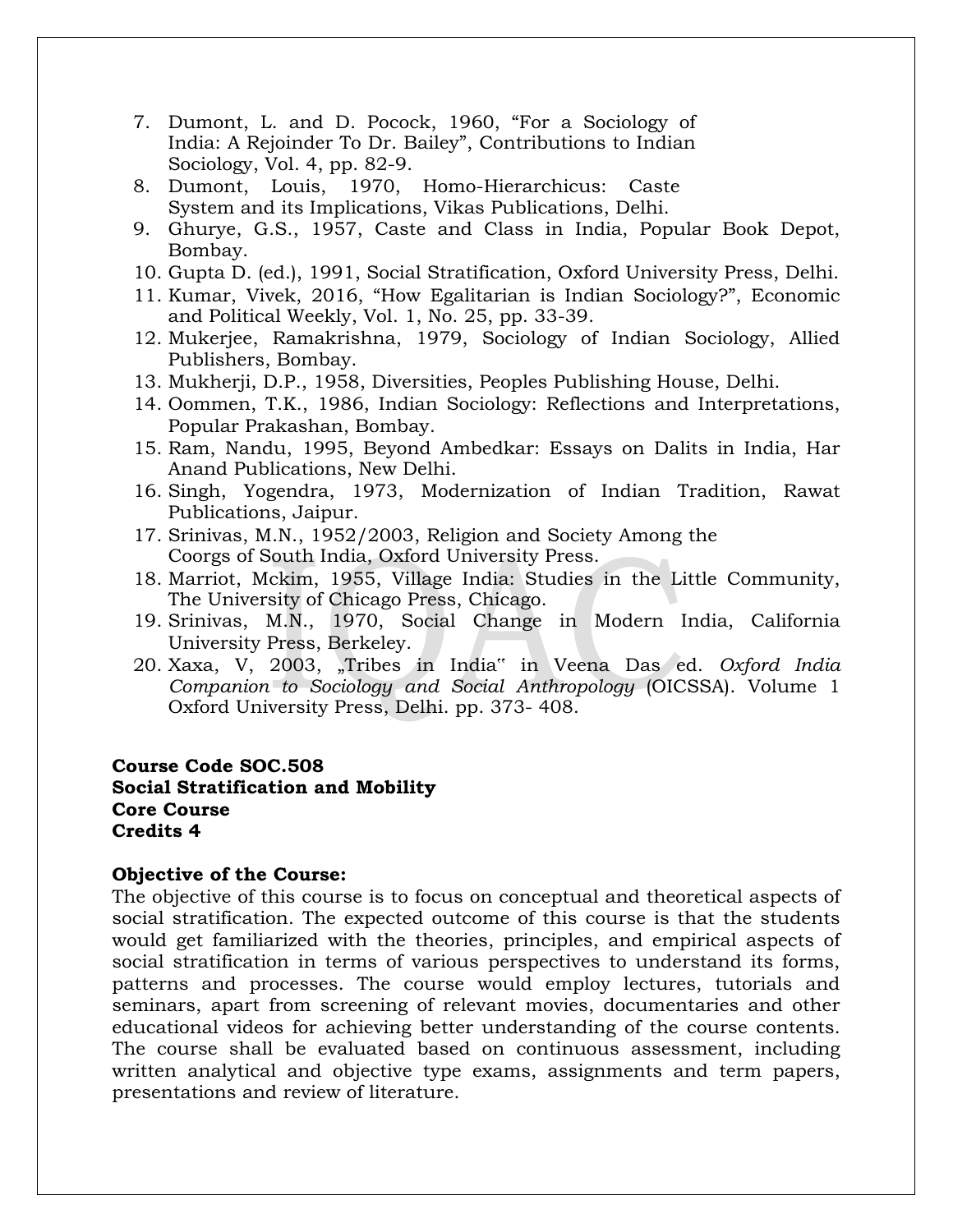| Unit I: Social Stratification: Meaning and Definition<br>Social equality and inequality - the idea of stratification<br>Hierarchy and difference<br>٠<br>Open and Closed systems<br>$\bullet$<br>Power and Domination<br>Social capital<br>Social stratification and the idea of citizenship. | 15 hours |
|-----------------------------------------------------------------------------------------------------------------------------------------------------------------------------------------------------------------------------------------------------------------------------------------------|----------|
| Unit II: Theoretical Approaches to Social Stratification<br>Functional Theory: Davis and Moore; Critique<br>Conflict Theory: Karl Marx, R. Dahrendorf<br>Multidimensional Theory: Max Weber<br>Structure Functional approach                                                                  | 15 hours |
| Unit III: Social Stratification in Indian Society                                                                                                                                                                                                                                             | 15 hours |
| • Caste                                                                                                                                                                                                                                                                                       |          |
| • Class                                                                                                                                                                                                                                                                                       |          |
| • Gender                                                                                                                                                                                                                                                                                      |          |
| Ethnicity<br>$\bullet$                                                                                                                                                                                                                                                                        |          |
| • Tribe                                                                                                                                                                                                                                                                                       |          |
| Unit IV: Mobility and Stratification                                                                                                                                                                                                                                                          | 15 hours |
| • The concept of Social Mobility                                                                                                                                                                                                                                                              |          |
| • Types of Social Mobility                                                                                                                                                                                                                                                                    |          |
| • Social Mobility and Social Exclusion                                                                                                                                                                                                                                                        |          |
|                                                                                                                                                                                                                                                                                               |          |
| <b>Suggested Readings</b>                                                                                                                                                                                                                                                                     |          |
| 1. Bendix, R. and S.M. Lipset, 1966, Class, status and Power, Free Press,                                                                                                                                                                                                                     |          |
| New York.                                                                                                                                                                                                                                                                                     |          |
| 2. Brass, Paul, 1991, Ethnicity and Nationalism: Theory and Comparison,                                                                                                                                                                                                                       |          |
| Sage Publication.                                                                                                                                                                                                                                                                             |          |
| 3. Chakravarti, Uma, 2003, Gendering Caste: Through a Feminist Lens,                                                                                                                                                                                                                          |          |
| Stree.                                                                                                                                                                                                                                                                                        |          |
| 4. Crompton Rosemary and Michael Mann ed., 1986, Gender and                                                                                                                                                                                                                                   |          |
| Stratification. Cambridge                                                                                                                                                                                                                                                                     |          |
| 5. Dahrendorf, R., 1959, Class and Class Conflict in Industrial Society,                                                                                                                                                                                                                      |          |
| Stanford University Press, CA                                                                                                                                                                                                                                                                 |          |
| 6. Davis, K. and W.E. Moore, 1945. "Some Principles of Stratification",                                                                                                                                                                                                                       |          |
| American Sociological Review, Vol. 10, No. 2.                                                                                                                                                                                                                                                 |          |

- 7. Giddens, A., 1980, *The Class Structure of the Advanced Societies*. Unwin, London.
- 8. Gupta D. ed., 1991, *Social Stratification*, Oxford University Press, Delhi.
- 1. Gupta, Dipankar (ed.), 1991, *Social Stratification*, Oxford University Press, New Delhi.
- 2. Haimendorf , C., 1982, *Tribes of India: The Struggle for Survival,* University of California Press.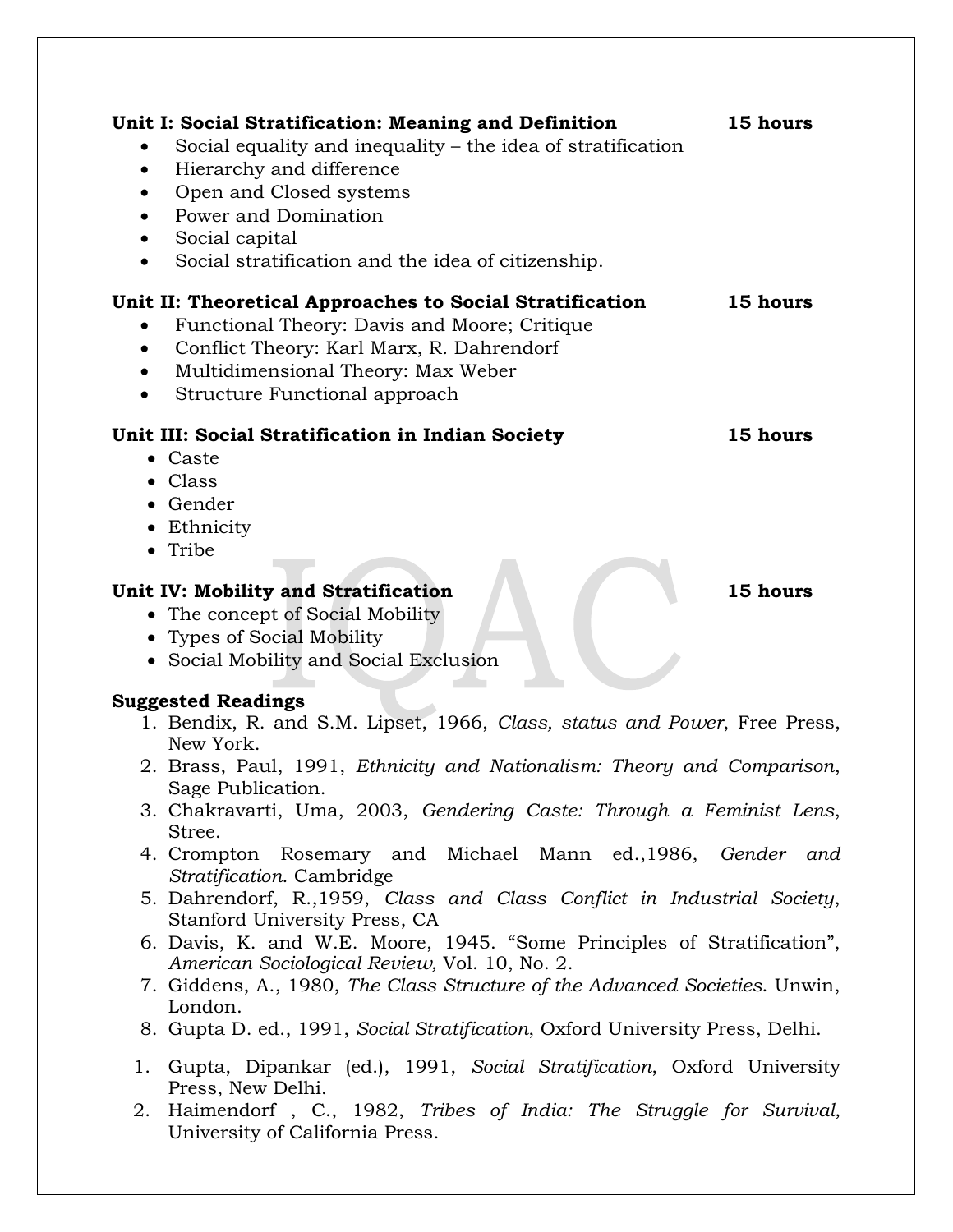- 3. Marshall, T.H.,1950, *Citizenship and Social Class*. Cambridge University Press, Cambridge (essay on citizenship).
- 4. Sen, Amartya, 2004, *Social Exclusion: Concept, Application and Scrutiny,* Critical Quest, New Delhi..
- 5. Sorokin P. A. 1927, *Social Mobility*, Harper, New York.
- 6. Srinivas, M.N. 1994 The Dominant Caste and Other Essays, Oxford University Press, Delhi
- 7. Tumin, Melvin, 1987, *Social Stratification: The Forms and Functions of Inequality*, Prentice Hall of India, New Delhi.
- 8. Weber M, 1948, *From Max Weber* eds. H. Gerth and C. Wright Mills. London: Routledge and Kegan Paul.
- 9. Weber, Max, 1978, *Economy and Society*, University of California Press, Berkeley.
- 10. Wiener, M., 1978, *Sons of the Soil: Migration and Ethnic Conflict in India*, Princeton University Press, Princeton.
- 11. Xaxa, V, 2003, "Tribes in India" in Veena Das ed. *Oxford India Companion to Sociology and Social Anthropology* (OICSSA). Volume 1 Oxford University Press, Delhi. pp. 373- 408.
- 12. Yinger, J.M., 1994, *Ethnicity: Source of Conflict,* State University of New York

### **Course Code SOC.509 Sociological Concepts**

### **Objective of the Course:**

This course is designed to strengthen the understanding of social concepts in sociological terms. It seeks to facilitate a comprehensive understanding of these concepts to enable the co-relation of the different courses of this programme. The course would employ lectures, tutorials and seminars. The course will be evaluated based on continuous assessment including, written analytical and objective type exams, assignments and term papers, presentations and review of literature.

### **Unit I: Basic Concepts 15 hours**

- Society
- Community
- Association
- Institution
- Meaning and Types of Social Group (Primary, Secondary and Reference group)
- Culture
- Ethnocentrism and Cultural Relativism
- Norms and Values
- Folkways and Mores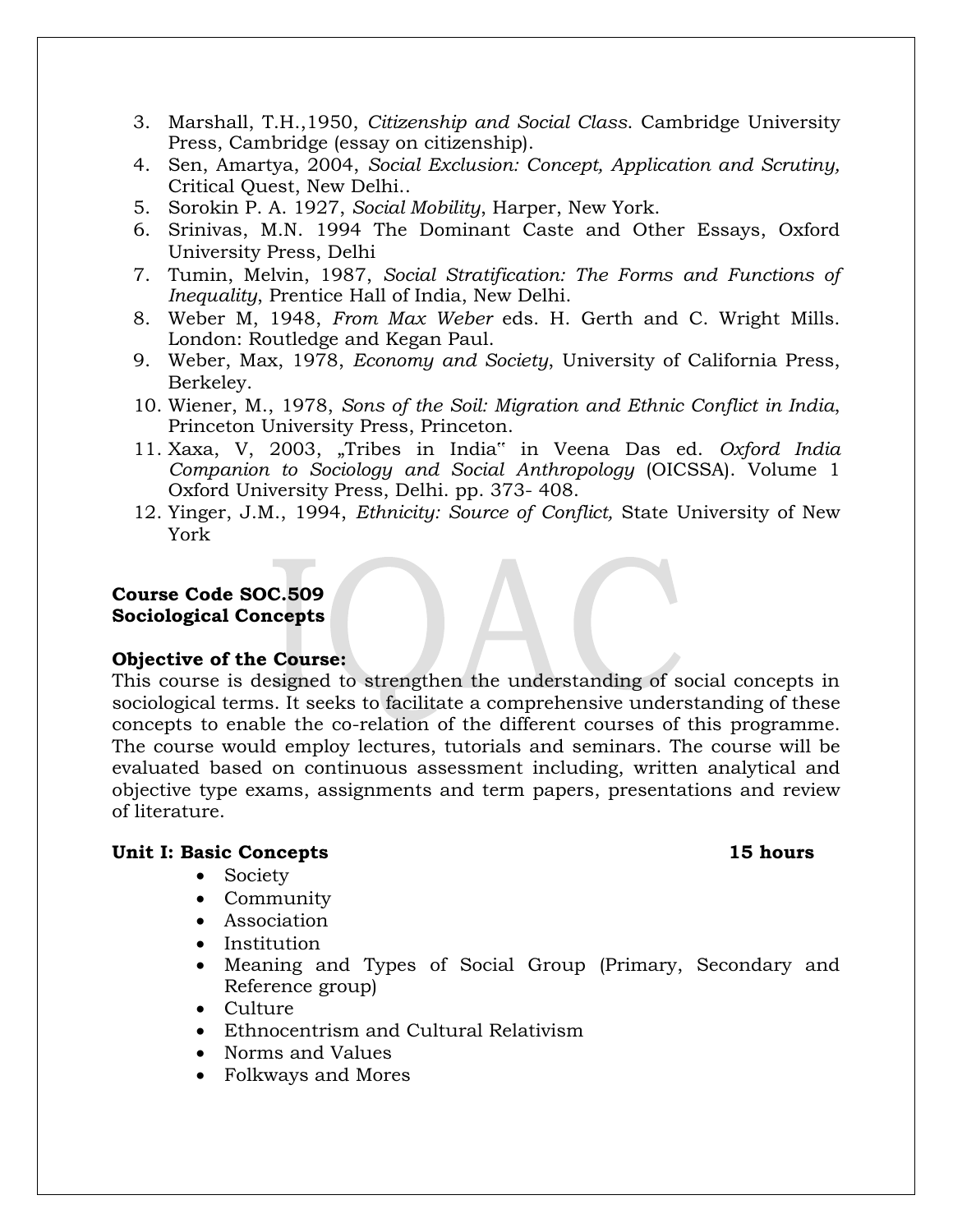### **Unit II: Social Institutions 15 hours**

- Family and Marriage
- Political Institutions (State and Bureaucracy)
- Economic Institutions (Division of Labour and Exchange System)
- Magic and Religion

# **Unit III: Social Process 15 hours**

- Socialization Primary and Secondary Socialization, Re-Socialization, Adult Socialization and Anticipatory Socialization
- Competition and Conflict

# **Unit IV: Social Stratification 15 hours**

- The idea of Inequality and Social Stratification
- Difference and Hierarchy
- Inclusion and Exclusion

# **Suggested Readings**

- 1. Bierstedt, R., 1970, *The Social Order: An Introduction to Sociology*, McGraw Hill, London.
- 2. Bottomore, T. B., 2010, *Sociology: A Guide to Problems and Literature*, Routledge, New York.
- 3. Davis, Kingsley, 1970, *Human Society*, Macmillan Press, New York.
- 4. Giddens, A., & P. W. Sutton, 2013, *Sociology* (13th Edition)*,* Polity Press, New York.
- 5. Gupta D. ed., 1991, *Social Stratification*, Oxford University Press, Delhi.
- 6. Haralambos, M., & M. Holborn, 2013, *Sociology: Themes and Perspectives* (8th Edition), Oxford University Press, London.
- 7. Harton, P. B., Leonard, B.& C. I. Hunt,1984, *Society* (6th Edition), McGraw Hill, London.
- 8. Inkles, Alex, 1982, *What is Sociology: An Introduction to the Discipline and Profession*, Prentice Hall of India, New Delhi.
- 9. Johnson, H. M., *Sociology: A Systematic Introduction*, Allied Publishers, New Delhi.
- 10. Broom, L.&P. Selznick (eds.),1970, *Principles of Sociology*, Harper and Row Publishers.
- 11. Madan, T. N., &D. N. Majumdar, 1988, *An Introduction to Social Anthropology*, National Publishing House, New Delhi.
- 12. Mitchell, D., 1985, *A New Dictionary of Sociology*, Routledge, New York.
- 13. Rao, M. S.A., 1978, *Social Movement in India*, Manohar Publication, New Delhi.

**Course Code SOC.541 Seminar I Credits 1 15 hours**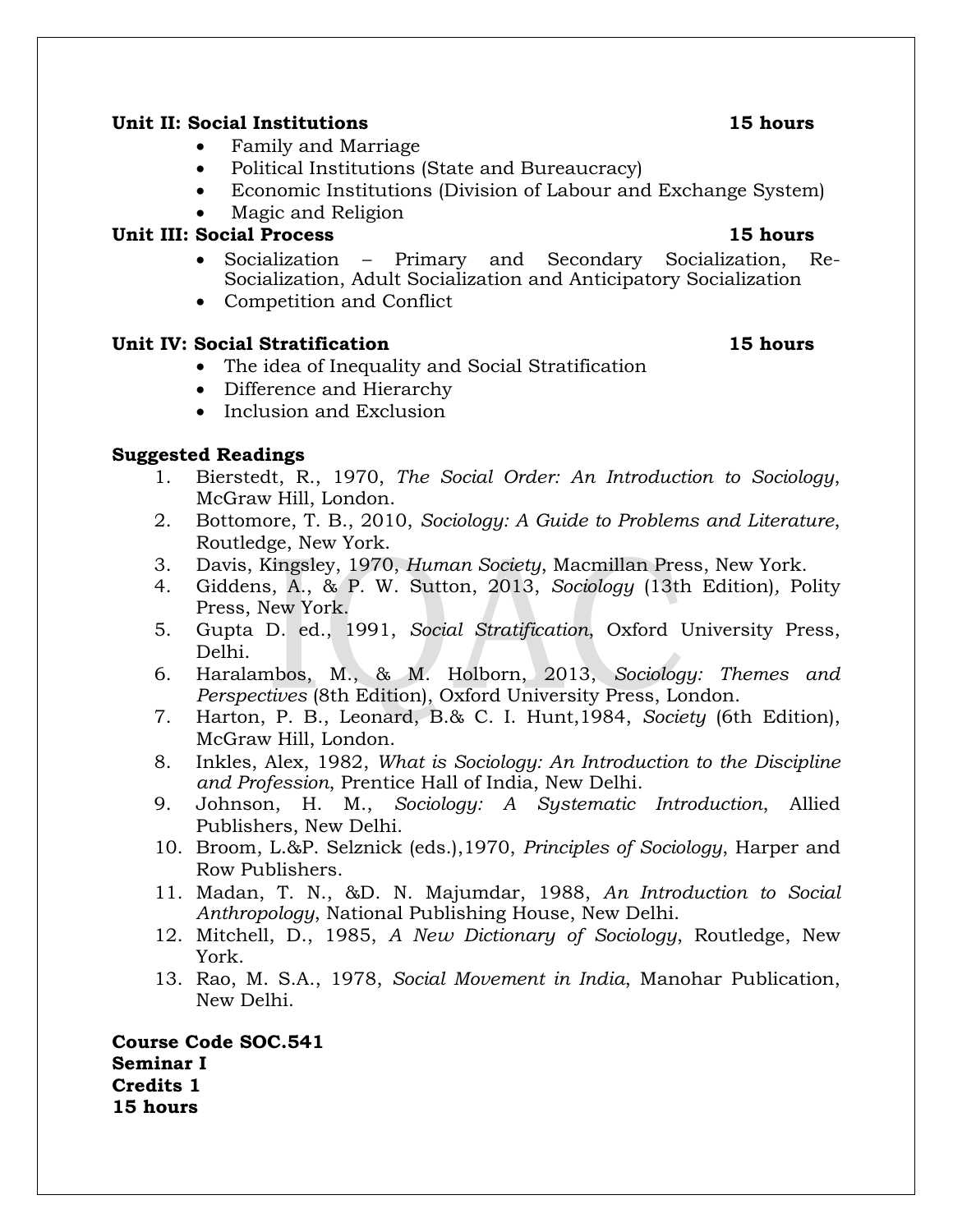### **Objective of the Course**

This course aims to facilitate students to develop reading, analytical and presentation skills. This course will be evaluated on the basis of at least two presentations, one book review and two article reviews.

**List of Interdisciplinary Courses offered by Department of Sociology (For Students of other Departments): Semester I Course Code SOC.510 Introduction to the Study of Society (IDC) Inter Disciplinary Course Credits 2 Objective of the Course:**

The course intends to acquaint the students with sociology as a social science and the distinctiveness of its approach among the social sciences. The course will facilitate the students of various disciplines to generate interest and understanding in and of sociology. Lastly the course will also discuss some of the contemporary as well as popular issues to help the students to understand Indian society comprehensively. The course would employ lectures, tutorials and seminars. The course will be evaluated based on continuous assessment including, written analytical and objective type exams, assignments and term papers, presentations and review of literature.

### **Unit I: Sociology: Discipline and Perspective 8 hours**

- Emergence of Sociology: Brief Historical Overview
- Nature and Scope
- The Sociological Perspective

### **Unit II: Sociology and Other Social Sciences 7 hours**

- Sociology and Anthropology
- Sociology and Economics
- Sociology & Psychology
- Sociology & History
- Sociology & Political Science
- Sociology & Social Work

### **Unit III: Basic Concepts 7 hours**

### • Society

- Community
- Culture
- Institution
- Social Change

### **Unit IV: Contemporary Issues 8 hours**

- Reservation
- Caste and Politics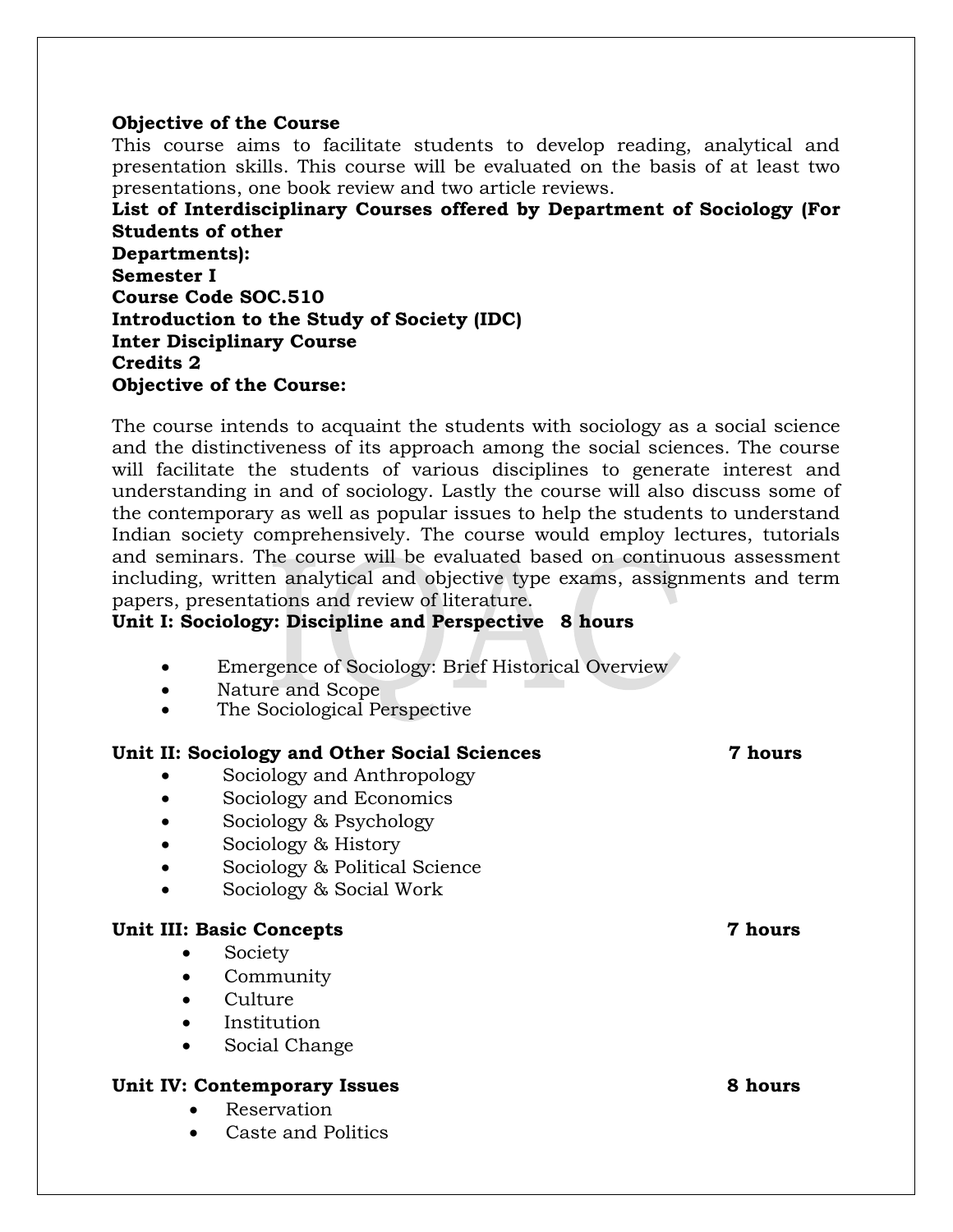Social Media and Society

### **Suggested Readings**

- 1. Beteille, Andre, 2009, Sociology: Essays in Approach and Method, Chapter 1, "Sociology and Common Sense", Pp. 13-27, Oxford University Press, Delhi.
- 2. Bierstedt, Robert, 1974, The Social Order, Chapter 20, "The Problem of Social Change" Pp. 527-567, McGraw Hill.
- 3. Bierstedt, Robert, 1974, The Social Order, Part 3, Chapter 5, "The Meaning of Culture", p. 125-151, Chapter 6, "The Content of Culture<sup>"</sup> Pp. 152-187, Chapter 7, "The Acquisition of Culture", Pp. 188-212, McGraw Hill Book Company, New York.
- 4. Bottomore, T. B., 1971, Sociology: A Guide to Problems and Literature, Chapter 4, "The
- 5. Social Sciences, History and Philosophy", Pp. 65-80, Allen and Unwin, London.
- 6. Bottomore, T.B., 1972, Sociology: A Guide to Problems and Literature, George Allen and Unwin, Bombay (India).
- 7. Burke, Peter, 1980, Sociology and History, Chapter 1, "Sociologists and Historians", Pp. 13-30, George Allen and Unwin, London.
- 8. Horton, Paul B., Chester L. Hunt, 2004, Sociology, Chapter 8, Pp. 185-209, Tata McGraw-Hill, New Delhi.
- 9. Horton, Paul B., Chester L. Hunt, 2004, Sociology, Chapter 9, Pp. 210- 229, Tata McGraw Hill, New Delhi.
- 10. Inkeles, Alex, 1987, What is sociology? Prentice-Hall of India, New Delhi.
- 11. MacIver, Robert M, and Charles Hunt Page, 1949, Society, Chapter 10, "Types of Social Groups", Pp. 213-237, Rinehart, New York.
- 12. Redfield, Robert, 1956, Chapter 16, "How Human Society Operates", in Harry L Shapiro (ed.)
- 13. Man, Culture and Society, Pp. 345-368, Oxford University Press, New York.
- 14. Ritzer, George, 1996, Classical Sociological Theory, Chapter 1, "A Historical Sketch of Sociological Theory: The Early Years", Pp. 13- 46, McGraw Hill, New York.

### **Semester II**

**Course Code SOC.521 Sociological Theories I Credits 4**

### **Objective of the Course:**

The course aims to familiarize students with sociological theorising after 1945. It begins with rise of functionalist theory of Parsons and Merton and includes other parallel sociological theories that emerged during that period. The course would employ lectures, tutorials and seminars. The course would employ lectures, tutorials and seminars. The course will be evaluated based on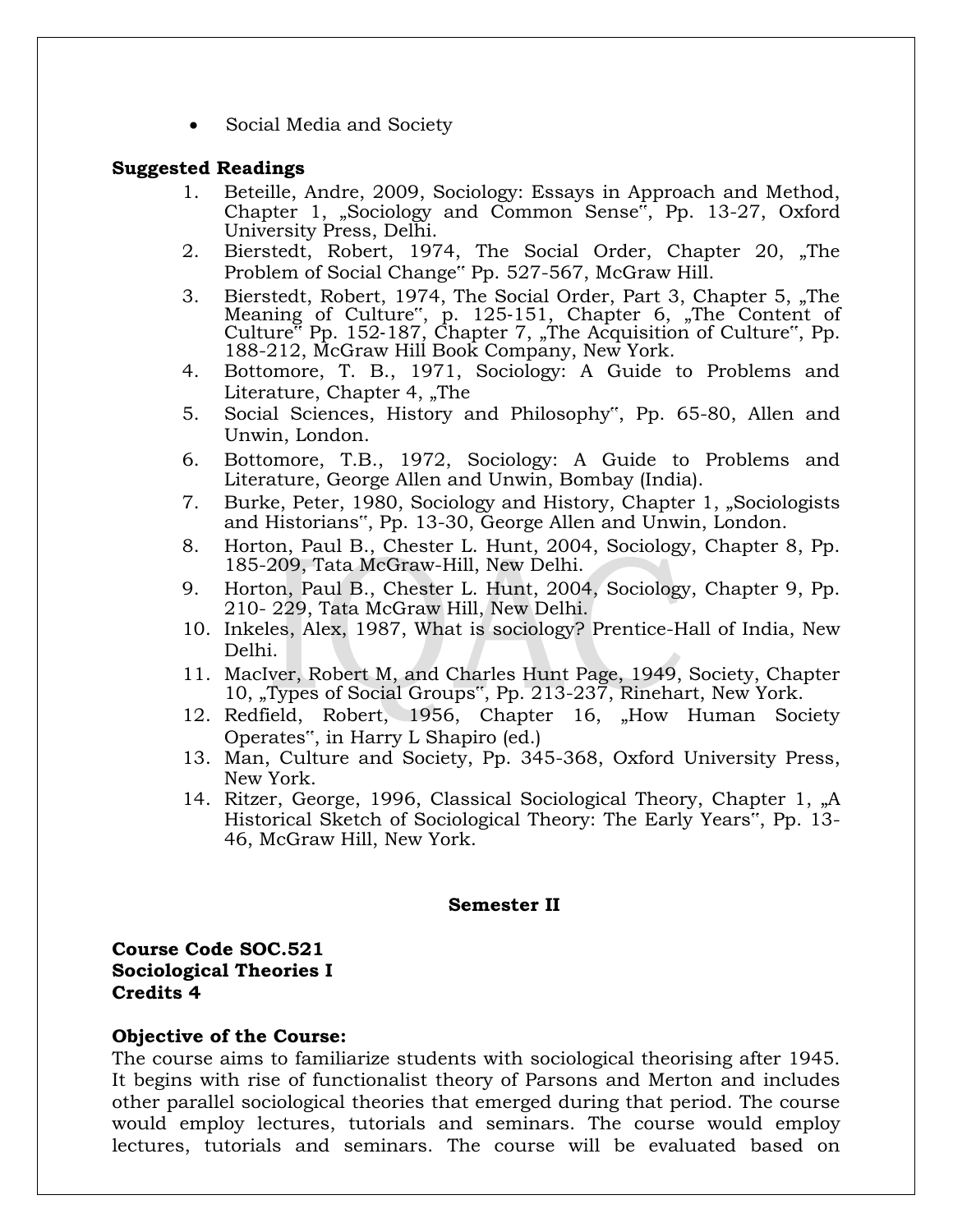continuous assessment including, written analytical and objective type exams, assignments and term papers, presentations and review of literature.

### **Unit I: Functionalist Theory 15 hours**

- Talcott Parsons Action theory, Pattern Maintenance
- R. K. Merton Middle Level Theory, Postulates on Functionalism, Functional Equivalents.

### **Unit II: Structural-Functionalism 15 hours**

- Bronislaw Malinowski
- Radcliffe Brown

### **Unit III: Conflict Theory 15 hours**

- Ralph Dahrendorf Class and Class conflict in Industrial society
- Lewis Coser Functions of Conflict

### **Unit IV: Critical Theory 15 hours**

- Theodor Adorno Critique to Enlightenment, Culture Industry
- Herbert Marcuse One Dimensional Man

- 1. Adams, B.N. and R. A. Sydie, 2001, *Sociological Theory,* Pine Forge Press, New Delhi.
- 2. Blau, Peter M., 1986/2009, *Exchange and Power in Social Life,* Transaction Publishers, New Jersey.
- 3. Bronislaw, Malinowaski, 1948/2004, *Magic, Science and Religion and Other Essays, The* Free Press, New York.
- 4. Coser, Lewis A., 1954, *Sociological Theory: A Book for Readings*, The Chicago University Press, Chicago.
- 5. Coser, Lewis A., 1956, *The Functions of Social Conflict*, Free Press, New York.
- 6. Coser, Lewis A., 1971, *Masters of Sociological Thought: Ideas in Historical and Social Context,* Harcourt Brace Jovanovich, New York.
- 7. Daherndorf, Ralf, 1959, *Class and Class Conflict in Industrial Society,* Routledge, London.
- 8. Frisby, David and Mike Featherstone (eds.), 2000, *Simmel on Culture*, Sage Publications, London.
- 9. Habermas, Jurgen, 1987, *The Philosophical Discourse of Modernity: Twelve Lectures*, MIT Press, Cambridge.
- 10. Held, David, 1980, *Introduction to Critical Theory: Horkheimer to Habermas*, University of California Press, California.
- 11. Horkheimer, Max, 2002, *Critical Theory: Selected Essays*, The Continuum Publishing Company, New York.
- 12. Merton, R. K., 1949/1980, *Social Theory and Social Structure*, The Free press, New York.
- 13. Merton, R. K., 1967, *On Theoretical Sociology: Five Essays,* The Free Press, New York.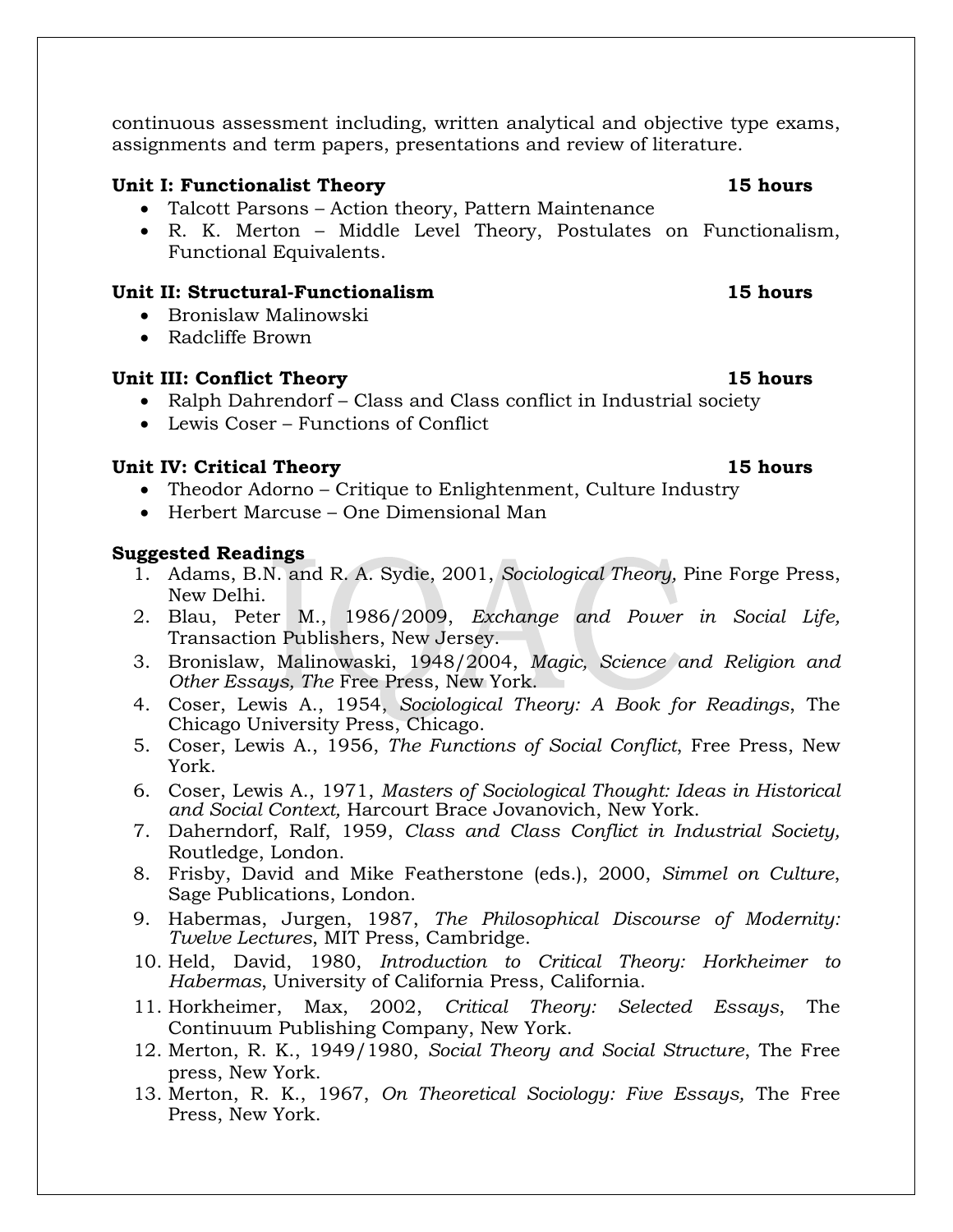- 14. Parsons, Talcott and E. Shills, 1953/2001, *Towards a General Theory of Action: Theoretical Foundations of Social Sciences,* Transaction Publishers, New Jersey.
- 15. Parsons, Talcott, 1919, *The Social System,* Routledge, London.
- 16. Ritzer, George, and Barry Smart, (eds.), 2009, *Handbook of Social Theory,* Sage Publications, New Delhi.
- 17. Seidman, S., and Alexander, J. C., (eds.), 2010, *The New Social Theory Reader,* Routledge, London.

### **Course Code SOC.522 Sociology of Family and Gender Objective of the Course:**

The course aims at introducing students to a holistic and theoretically grounded understanding of family and gender. It also endeavors to highlight the process of gender socialization within the framework of family. Finally, it exposes the student to the various problems, debates and mobilizations around family and gender issues in the Indian context. The expected outcome of the course is the familiarization of students with the major approaches and debates around family and gender, in the world in general, and in India, in particular. The course would employ lectures, tutorials and seminars, apart from screening of relevant movies, documentaries and other educational videos for achieving better understanding of the course contents. The course shall be evaluated based on continuous assessment, including written analytical and objective type exams, assignments and term papers, presentations and review of literature.

### **Unit I: Concepts and Approaches to Family 15 hours**

- Concepts Family, Household and Domestic function
- Approaches- Structural Functional, Conflict, Symbolic-Interactionist, Exchange and Feminist
- Contemporary debates on the family

### **Unit II: Concept and Construction of Gender 15 hours**

- Concepts- Sex, Gender, Gender-Identity and Gender-roles
- Basic understanding of Patriarchy, Masculinity and Femininity, Gender Socialization and Gender Stereotyping through the institutions of family, education, work and religion.

### **Unit III: Approaches to Gender 15 hours**

 Feminism: Meaning; Liberal, Radical, Socialist-Marxist and Post-Modernist Feminisms

### **Unit IV: Gender issues in India 15 hours**

- Dimensions of Gender Inequality: Female Foeticide and Neglect of Girl Child, Domestic violence, Status of LGBT community, Issues of Dowry
- Gender and caste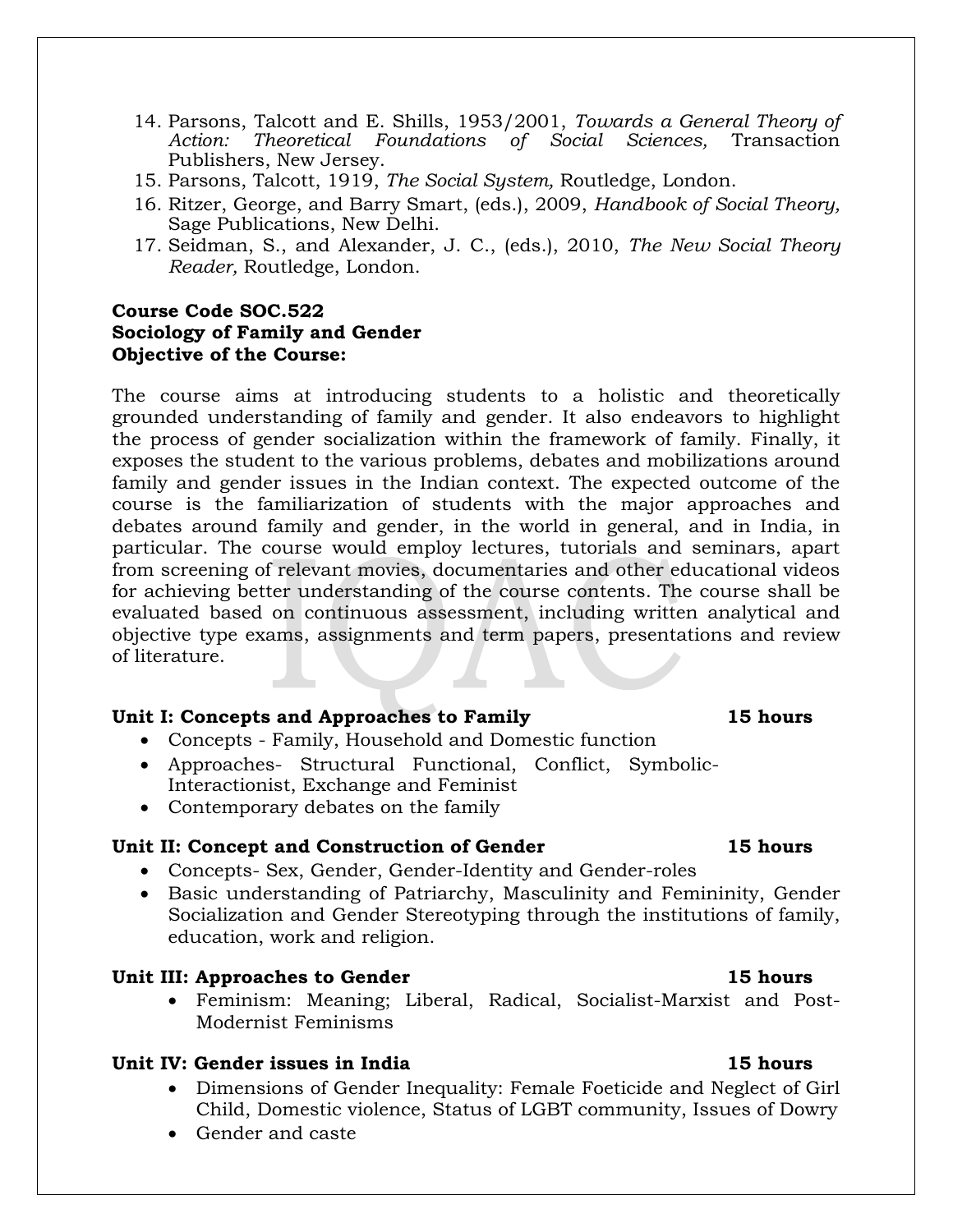• Movements around gender issues in India

- 1. Chanana, Karuna, 1988, Socialization, Education and Women: Explorations in Gender-Identity, Orient Longman, New Delhi.
- 2. Chandra Talpade Mohanty, "Cartographies of Struggle: Third World Women and the Politics of Feminism" in Third World Women and the Politics of Feminism
- 3. Co-residence and Domestic Functions", *American Anthropologist*, Vol.32, No.1, pp. 1-15.
- 4. Dorothy E. Smith, "Women"s Perspective as a Radical Critique of Sociology" from Sandra Harding Ed. Feminism and Methodology.
- 5. Flavia Agnes, "Women, Marriage and the Subordination of Rights" in Community, Gender and Violence: Subaltern Studies XI, Permanent Black, New Delhi 2000.
- 6. Kamla Bhasin, Understanding Gender (Kali Primaries), Kali for Women: New Delhi 2000.
- 7. Lipman, Jean Blumen, 1984, *Gender-Roles and Power*, Prentice Hall Inc., New Jersey.
- 8. Menon, Nivedita, 2000, "Embodying the Self: Feminism, Sexual Violence and the Law" in Partha
- 9. Chatterjee and Pradeep Jeganathan (ed)- Subaltern Studies XI: Community, Gender and Violence, Permanent Black and Ravi Dayal.
- 10. Menon, Nivedita, edited *Gender and Politics in India*,OUP, New Delhi
- 11. Oakely, Ann, 1972, *Sex, Gender and Society*, Harper & Row Publications, London.
- 12. Patel, Tulsi, 2005, *The Family in India: Structure and Practice*, Sage Publications, New Delhi.
- 13. Patricia Uberoi, 2004, "The Family in India", in Veena Das ed. Handbook of Indian Sociology, New Delhi, Oxford University Press pp. 235-307.
- 14. Rajeswari Sunder Rajan, 2003, "Children of the State? Unwanted Girls in Rural Tamilnadu", in *The Scandal of the State: Women, Law and Citizenship in Postcolonial India*, New Delhi, Permanent Black.
- 15. Saradamoni, K. (ed.), 1992, *Finding the Household: Conceptual and Methodological Issues*, Sage Publication, New Delhi.
- 16. Shah. A.M., 1973, *The Household Dimension of Family*, Orient Longman, New Delhi.
- 17. Smith, 1987, The Everyday World As Problematic, Northwestern University Press: Boston.
- 18. White James M. & David M. Klein, 2002, *Family Theories*, Thousand Oaks
- 19. Wood, Julia T., 1999, *Gendered Lives*, Wadsworth Publication Company, London.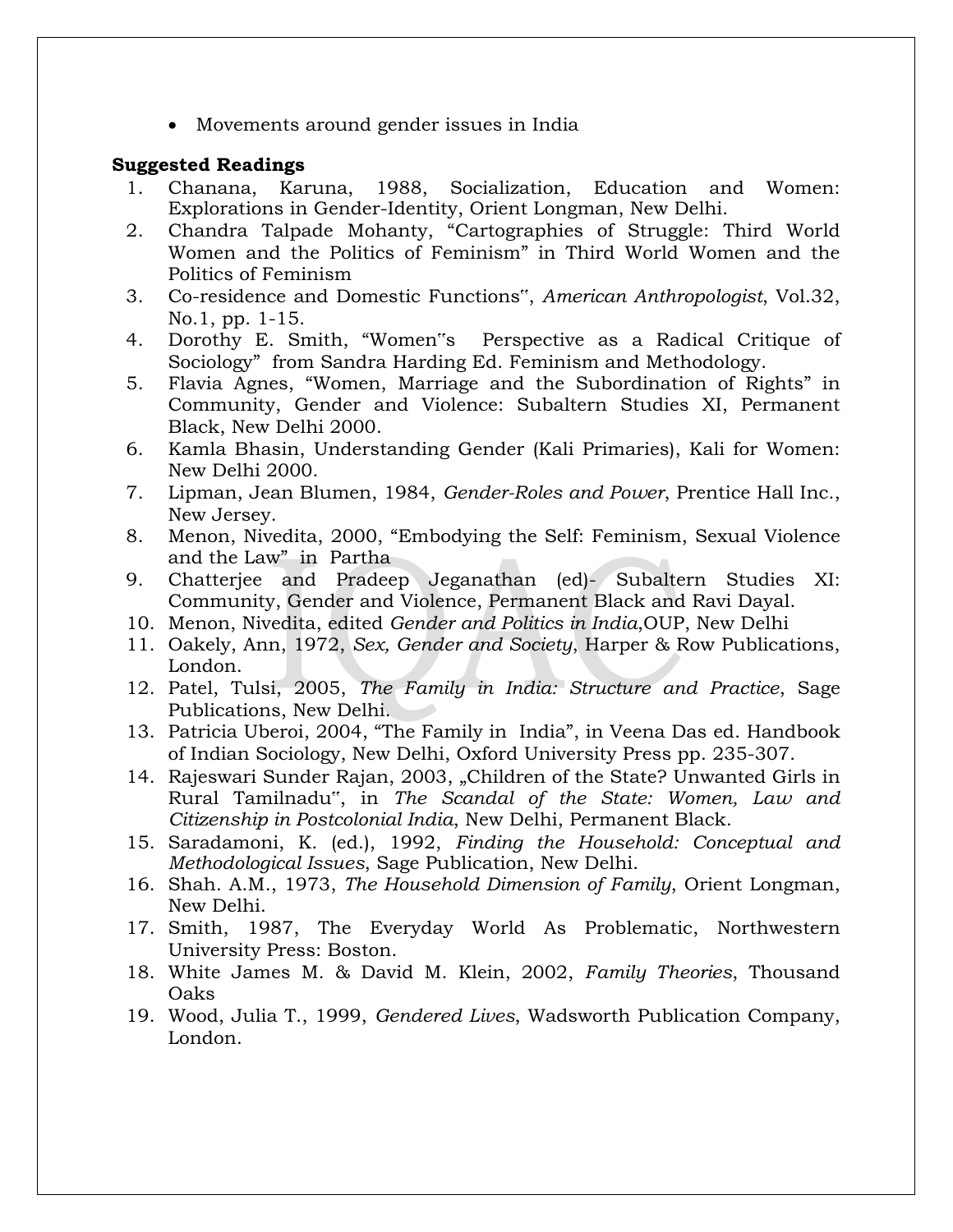## **Course Code SOC.524 Rural and Agrarian Society**

### **Objective of the Course:**

The central theme of the course is to apprise the students about the basic structure and nature of rural societies in India. It will present broad historical overview of rural societies of India analysing the continuity and changes in them over the time. The course will also facilitate the students to understand the ongoing changes in the rural societies due to the processes of democratisation and the emergence of global economy. The course would employ lectures, tutorials and seminars. The course will be evaluated based on continuous assessment including, written analytical and objective type exams, assignments and term papers, presentations and review of literature.

### **Unit I: Emergence of Rural and Agrarian Studies 15 hours**

- Basic Concepts/Definition Peasant, Rural Society, Village and Indian Village
- Emergence of Rural and Agrarian Studies as a Subject of Sociological Inquiry
- Approaches to Study Indian Agrarian Social Structure
- Rural Social Institutions: Family, Kinship, Class, Tribe, Caste System, Jajmani System, Religion, Political Institutions and Factions

# **Unit II: Agrarian Structure in Pre-colonial and Colonial India 15 hours**

- Measures of Land Settlement Permanent, Ryotwari and Mahalwari
- Commercialisation of Agriculture
- Commodification of Land and De-peasantisation
- Peasant Movements

### **Unit III: Agrarian Change in Post-Independent India15 hours**

- Land Reforms
- Green Revolution
- Panchayati Raj Institutions and Neo-Village Republics
- Globalization and Crises of Rural Society
- New Farmers" Movements

### **Unit IV: Economic Reforms and Agrarian Change 15 hours**

- Agricultural productivity
- Regional disparity
- Farmer suicides

- 1. Desai, A.R., 1977, *Rural Sociology in India*, Popular Prakashan, Bombay.
- 2. Frankel, F.R. and M.S.A. Rao, 1990, *Dominance and State Power in Modern India: Decline of a Social Order*, Oxford University Press, New Delhi.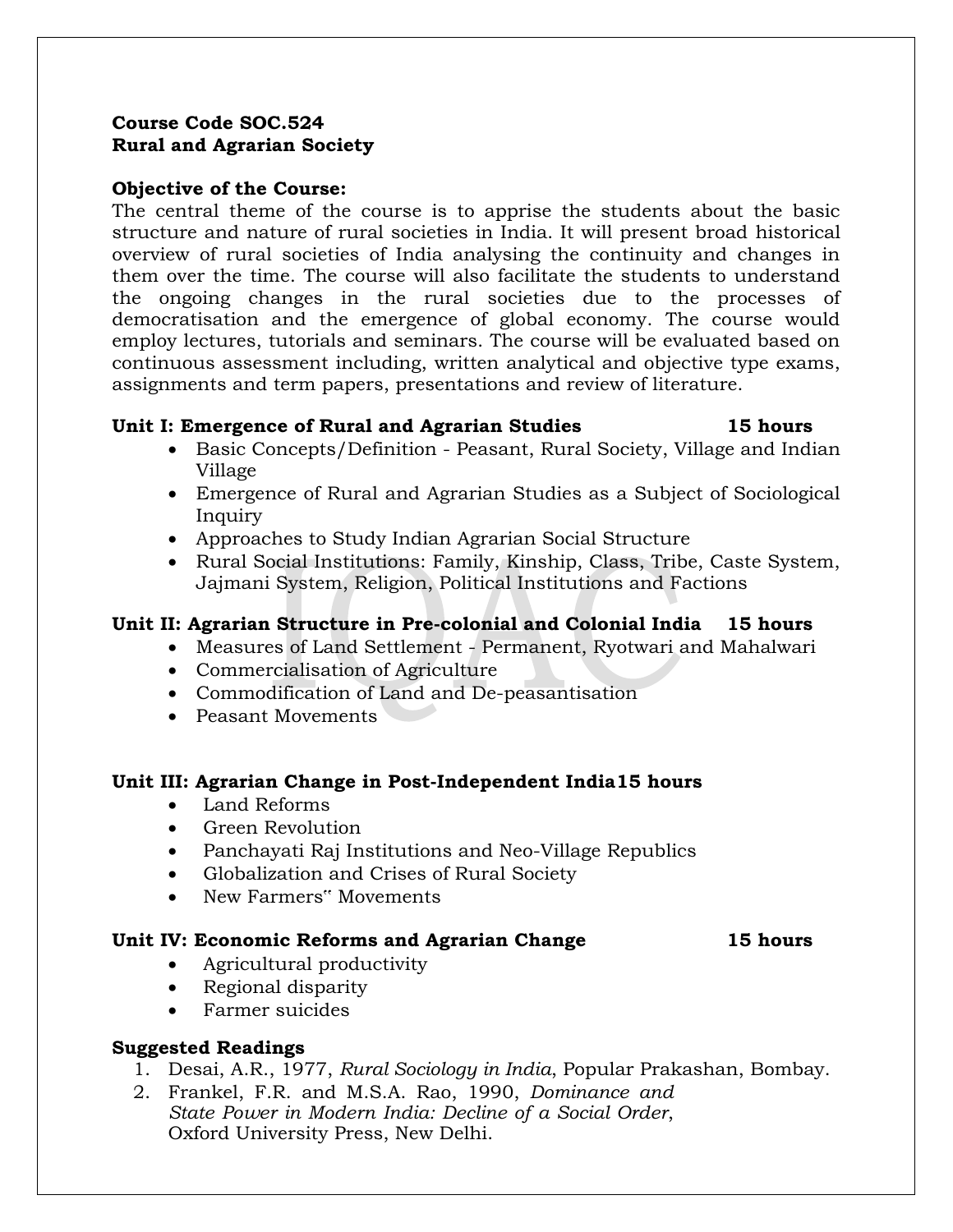- 3. Mencher, J.P., 1983, Social Anthropology of Peasantry, Oxford University Press.
- 4. Omvedt, Gail (ed.), 1982, *Land, Caste and Politics in India*, Oxford University Press, Delhi.
- 5. Reddy, A.V. and M.Yadagira Charyulu, (eds.), 2008, Rural Development in India: Policies and Initiatives, The University of Michigan.
- 6. Shanin, Theodor (ed.), 1987, *Peasants and Peasant Society*, Penguin, New Delhi.
- 7. Appadurai, Arjun, 1996, *Modernity at Large: Cultural Dimensions of Globalization*, Oxford University Press, New Delhi.
- 8. Beck, Ulrich, 2000, *What is Globalization?*, Polity, London.
- 9. Berch, Berberogue (ed.), 1992, *Class, State and Development in India*, Sage Publications, New Delhi.
- 10. Neale, W.C. 1990, Developing Rural India: Policies, Politics and Progress, New Delhi, Allied Publishers.
- 11. Thorner, D. and E. Thorner, 1962, *Land and Labour in India*, Asia Publications, Bombay.

### **Course Code SOC.527 Research Methodology in Sociology**

### **Objective of Course:**

The course intends to introduce the students to the philosophical discourses related to the emergence and establishment of social sciences and sociology as a discipline in its socio-historic and intellectual context. It attempts to enable student to understand the diverse relationship between theories, approaches, methods and methodological dilemmas involved in conducting social research. The course would employ lectures, tutorials and seminars. The course will be evaluated based on continuous assessment including, written analytical and objective type exams, assignments and term papers, presentations and review of literature.

### **Unit I: Understanding Methodology of Social Research 15 hours**

- The Method of Science and Social Science; historical and cultural context.
- Epistemological Schools Positivism, Interpretive school and Historicism.
- Nature of social reality.

### **Unit II: Methodological Nationalism and 15 hours Development of Sociology**

- Emergence of Sociology in different nations: British Sociology, French Sociology, German Sociology and American Sociology
- Sociology in India: multiple trajectories and influences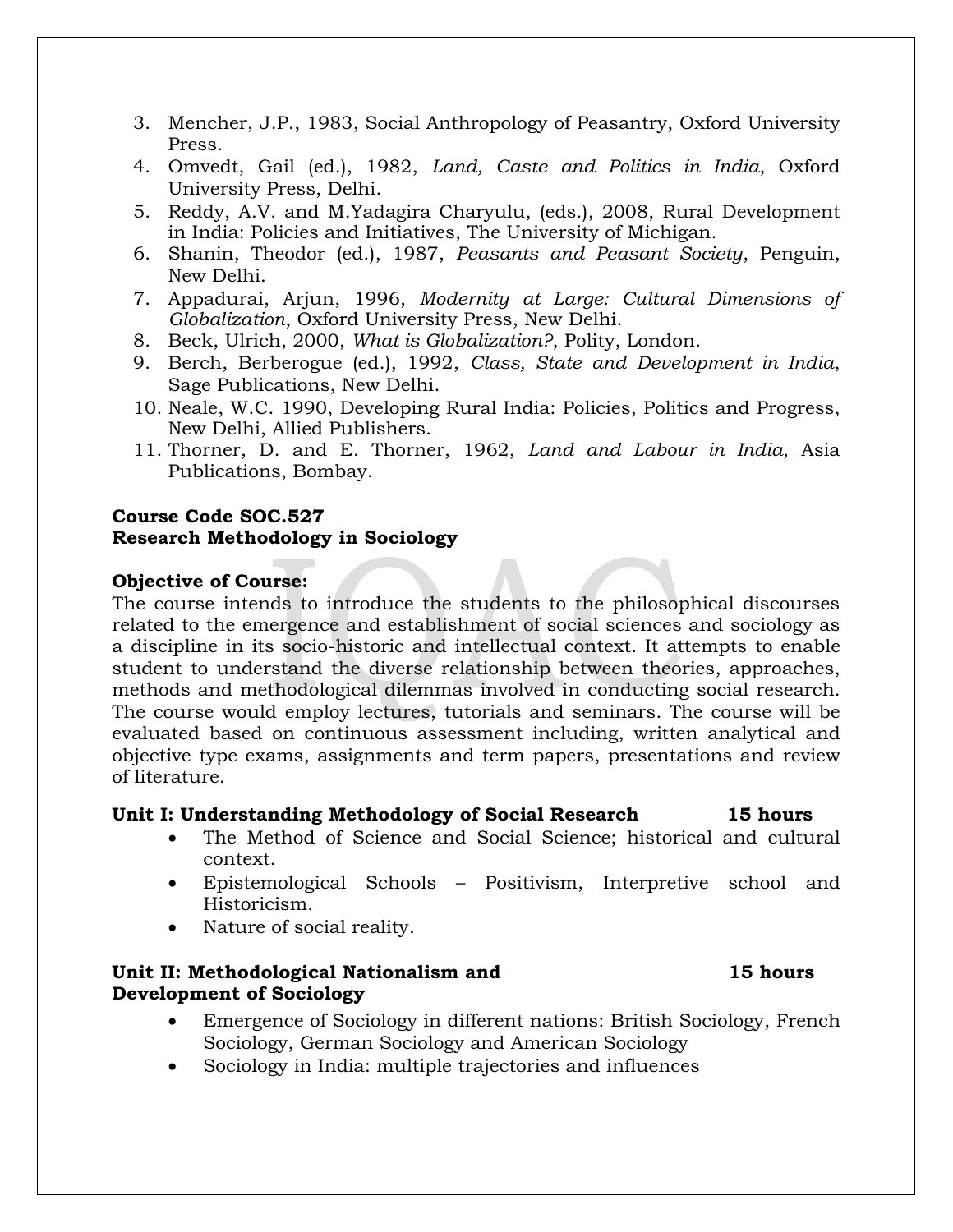### **Unit III: Major Methodological Dilemmas in Social Research 15 hours**

- Subjectivity and Objectivity
- Facts and Value, Value neutrality
- Methodological Individualism and Methodological Holism
- Structure and Agency

 $\bullet$ 

# **Unit IV: Major Approaches towards Social Research 15 hours**

- Comparative approach
- Historical approach
- Feminist approach
- Field view and textual view

- 1. Bhargava, Rajeev, 1992, *Individualism in Social Sciences: Forms and Limits of a Methodology,* Oxford University Press.
- 2. Beteille, Andre, 1975, Six Essays in Comparative Sociology, New Delhi, Oxford University Press.
- 3. Cohn, Bernard, 1996, Colonialism and Its Forms of Knowledge The British in India, New Jersey, Princeton University Press.
- 4. Dube, Saurabh, 2008, Historical Anthropology, New Delhi, Oxford University Press.
- 5. Feyerabend, Paul 1987, *Farewell to Reason*, Verso, London.
- 6. Feyerabend., Paul, 1975, *Against Method*, Humanities Press.
- 7. Gellner, E. 1985,*Relativism and the Social Sciences,* Cambridge University Press, Cambridge.
- 8. Giddens, A, 1976, *New Rules of Sociological Method*, Hutchison.
- 9. Giri, Ananta Kumar, 2004, *Creative Social Research Rethinking Theories and Methods*, Vistaar, New Delhi.
- 10. Menon, Nivedita, 2012, Seeing Like a Feminist, New Delhi, Penguin.
- 11. Geertz, Clifford, 1973, *The Interpretation of Cultures*, Basic Books, USA.
- 12. Jenks, Chris (ed), 1998, Core Sociological Dichotomies, Sage, New Delhi.
- 13. Kuhn, Thomas, 1970, *The Structure of Scientific Revolutions*, University of Chicago Press.
- 14. Popper, Karl, 1959/2002, *The Logic of Scientific Discovery*, Routledge, New York.
- 15. Srivastava, V.K., 2005, *Methodology and Fieldwork*, Oxford University Press, New Delhi.
- 16. Bloch, Marc, 1963/2004, The *Historian's Craft*, Manchester University Press, UK.
- 17. Carr, E. H, 1967/2008, *What is History?*, Penguin.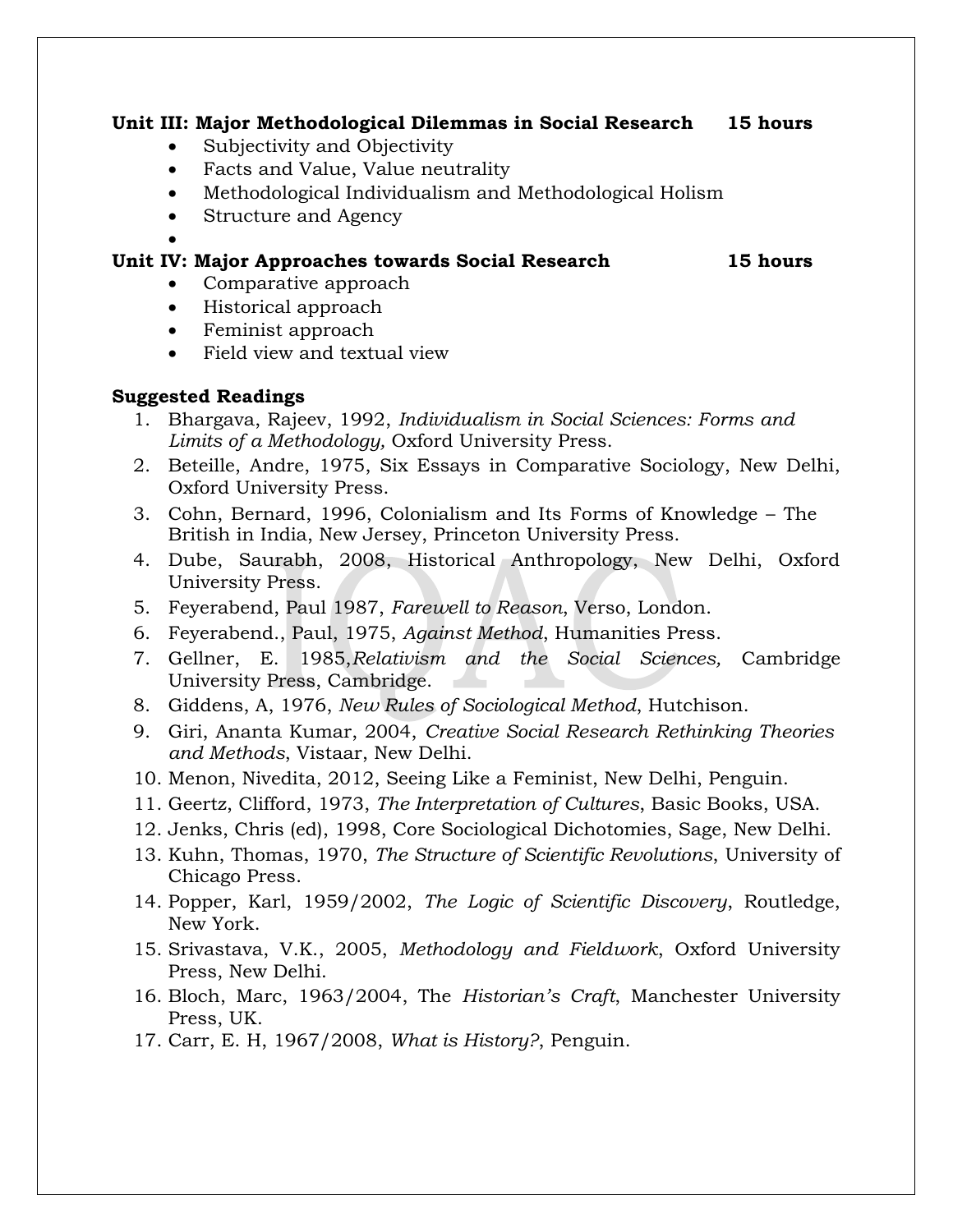### **Course Code SOC.542 Seminar II**

### **Objective of the Course: 15 hours**

This course aims to facilitate students to develop reading, analytical and presentation skills. This course will be evaluated on the basis of at least two presentations, one book review and two article reviews.

### **Course Code SOC.525 Polity and Society in India ID Course Credits 2**

### **Objective of the course:**

This course endeavours to introduce students to the basic concerns in the understanding of political institutions. Through an analysis of concepts and emerging debates in political sociology, the course shall finally attempt at encouraging the students to critically analyze the political processes in the Indian scenario. Thus the expected outcome of this course is the acquainting of students with the basic concepts and debates in political sociology, with specific reference to the Indian political system. The course would employ lectures, tutorials and seminars, apart from screening of relevant movies, documentaries and other educational videos for achieving better understanding of the course contents. The course shall be evaluated based on continuous assessment, including written analytical and objective type exams, assignments and term papers, presentations and review of literature.

| <b>Unit I: Basic Concepts</b><br>Society<br>$\bullet$<br>Polity<br>$\bullet$<br>Power, Authority & Legitimacy<br>$\bullet$<br>State & Nation-State<br>Civil Society<br>$\bullet$ | 7.5 hours |
|----------------------------------------------------------------------------------------------------------------------------------------------------------------------------------|-----------|
| <b>Unit II: Contemporary Debates</b><br>Tradition & Modernity<br>Nation Building<br>$\bullet$<br>Globalization                                                                   | 7.5 hours |
| Unit III: Party Dynamics in India<br>Democracy in India<br>$\bullet$<br>Party System and Elections in India<br>$\bullet$                                                         | 7.5 hours |
| Unit IV: Interest Groups and Collective Mobilization<br>Interest groups & Pressure groups<br>Social movements in India<br>$\bullet$                                              | 7.5 hours |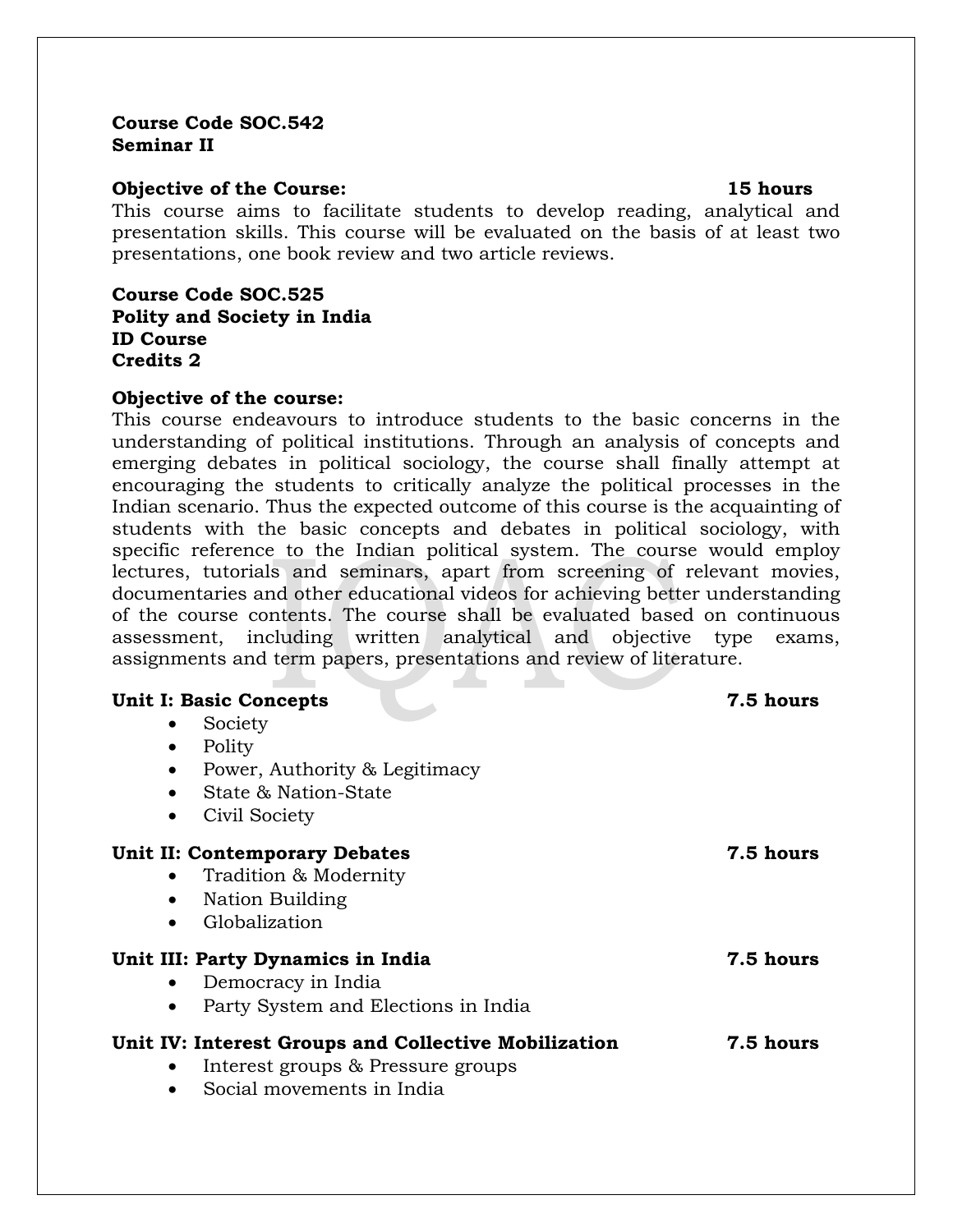### **Suggested Readings**

- 1. Bottomore, T.B., 1979, *Political Sociology*, OUP, New Delhi.
- 2. Chandhoke, Neera, 1995, *State and Civil Society*. Sage, New Delhi
- 3. Chatterjee, P., 1997, *State and Politics in India*, Delhi, OUP,
- 4. Cohn, B.S., 1989, *An Anthropologist Among Historians and Other Essays*, OUP, New Delhi.
- 5. Desai, A.R., 1968, *Social Background of Indian Nationalism*, Popular, Bombay.
- 6. Kaviraj, Sudipta, 1997, *Politics in India*, OUP, New Delhi
- 7. Kohli, A. 2002, *The Success of India's Democracy*, OUP, Cambridge
- 8. Kumar Anand, 2000, *Nation Building in India*, New Delhi, Radiant
- 9. Kumar, Anand, (ed.), 2013, *Political Sociology of India*, Sage, New Delhi
- 10. Kumar, Anand, 2000, *State and Society in India*, Radiant, New Delhi.
- 11. Kumar, Anand,2011, *Understanding Globalization and Emerging India*, Palm Leaf Publications, New Delhi
- 12. Oommen, T.K. ,1990, *State and Society in India*, Sage, New Delhi.
- 13. Rudolph, Susanne Hoeber and Lloyd Rudolph, 1967, *The Modernity of Tradition: Political Development in India*, University of Chicago Press Chicago,
- 14. Srinivas, M.N., 1962, *Social Change in India*, Asia Pub. House, Bombay.
- 15. Stern, Robert W.1993, *Changing India*, OUP, New Delhi.
- 16. Yogendra, Singh, 1978, *Modernization of Indian Tradition*, Rawat, Delhi.

# **Course Code SOC.526 Introduction to Sociology of Health and Medicine (IDC) Inter Disciplinary Course Credits 2**

### **Objective of the course:**

This course aims to provide an introductory premise towards understanding the relation between medicine, health, and society. This course critically examines some of the basic premises of knowledge production and its location within the socio-political and economic structure of a society. The primary focus of this course is to give an introduction to some of the main assumptions and theoretical perspectives in the sociological study of health. The course would employ lectures, tutorials and seminars. The course will be evaluated based on continuous assessment including, written analytical and objective type exams, assignments and term papers, presentations and review of literature.

### **Unit I: Basic concepts 8 hours**

- Disease and Sickness
- Illness as metaphor
- Biomedicine and Biomedical Technologies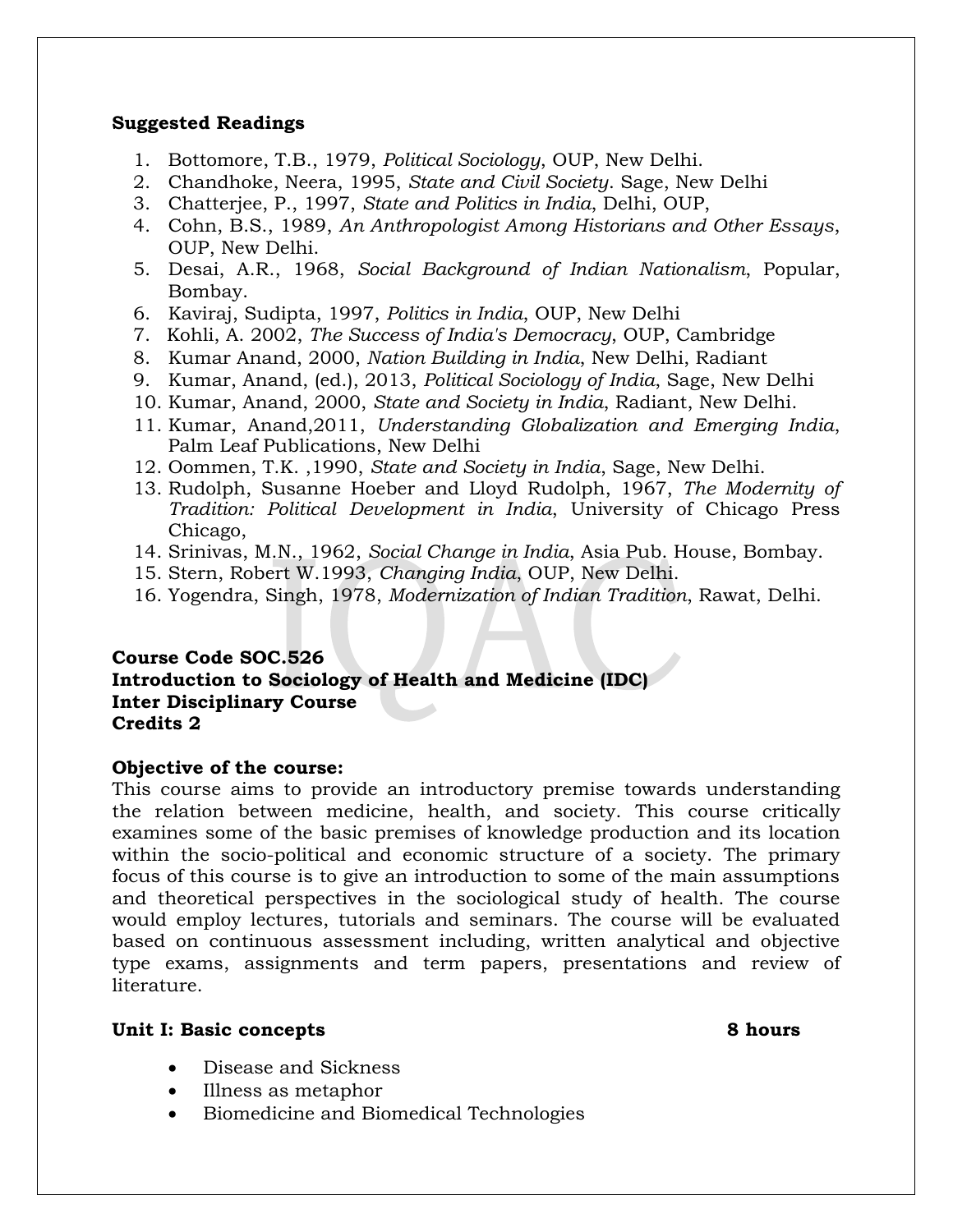| Unit II: Approaches towards understanding human body | 7 hours |
|------------------------------------------------------|---------|
| Cartesian and Holistic approaches<br>$\bullet$       |         |
| Shamanism<br>$\bullet$                               |         |
| Medical Pluralism<br>$\bullet$                       |         |
| Medical marginality<br>$\bullet$                     |         |
| <b>Unit III: Body and Society</b>                    | 7 hours |
| The concept of Embodiment<br>$\bullet$               |         |
| Sick role<br>$\bullet$                               |         |
| Medicalisation of Society<br>$\bullet$               |         |
| Unit IV: Emergent Issues in Sociology of Health      | 8 hours |
| Ageing<br>$\bullet$                                  |         |
| Disability<br>$\bullet$                              |         |

Reproductive Health

- 1. Allen, Annandale, 2001, The Sociology of Health and Medicine A Critical Introduction. pp.3-32, Polity Press, London.
- 2. Scarry Elaine, 1985, The Body in Pain: The Making and Unmaking of the World. OUP, London.
- 3. Byron Good 1994, Medicine, Rationality and Experience, (chap1 & 3), Cambridge University Press, Cambridge.
- 4. Susan Sontag, 1990, Illness, and its Metaphors, Pp.1-86, Penguin, London.
- 5. Zubrigg Sheila, 1984, Rakku"s Story Structures of Ill-health and the Source of Change, Centre for Social Action, Banglore.
- 6. Allan Young 1982, Anthropologies of Illness and Sickness, 11, pp. 257-285, Annual Review of Anthropology.
- 7. White Kevin, 2002, An Introduction to the Sociology of Health and Illness, Pp 1-13, 32-45, Sage, London.
- 8. Varma Daya R., 2013, Reason and Medicine Art and Science of Healing from Antiquity to Modern Times, Three Essays Collective, New Delhi.
- 9. Michael Foucault, 1997, The Birth of the Clinic: An Archeology of Medical Perception, Routledge, London.
- 10. Hardiman David and Projit Bihar Mukharji, 2012, Medical Marginality in South Asia – Situating Subaltern Therapeutics, Routledge, London.
- 11. Paul Farmer 2003, Pathologies of Power: Health, Human Rights and the New War on the Poor, pp:29-41, University of California Press, Berkeley.
- 12. Mauss Marcel, 1973, Techniques of the Body, 2,1, pp. 70-88, Economy and Society.
- 13. Hughes, Nancy Scheper and Margaret Lock, 1987, The Mindful Body, (N.S) 1, 1, March (pp. 6-41), Medical Anthropology Quarterly.
- 14. Williams, Simon J, 2003, Medicine and the Body. Pp: 1-27 Sage.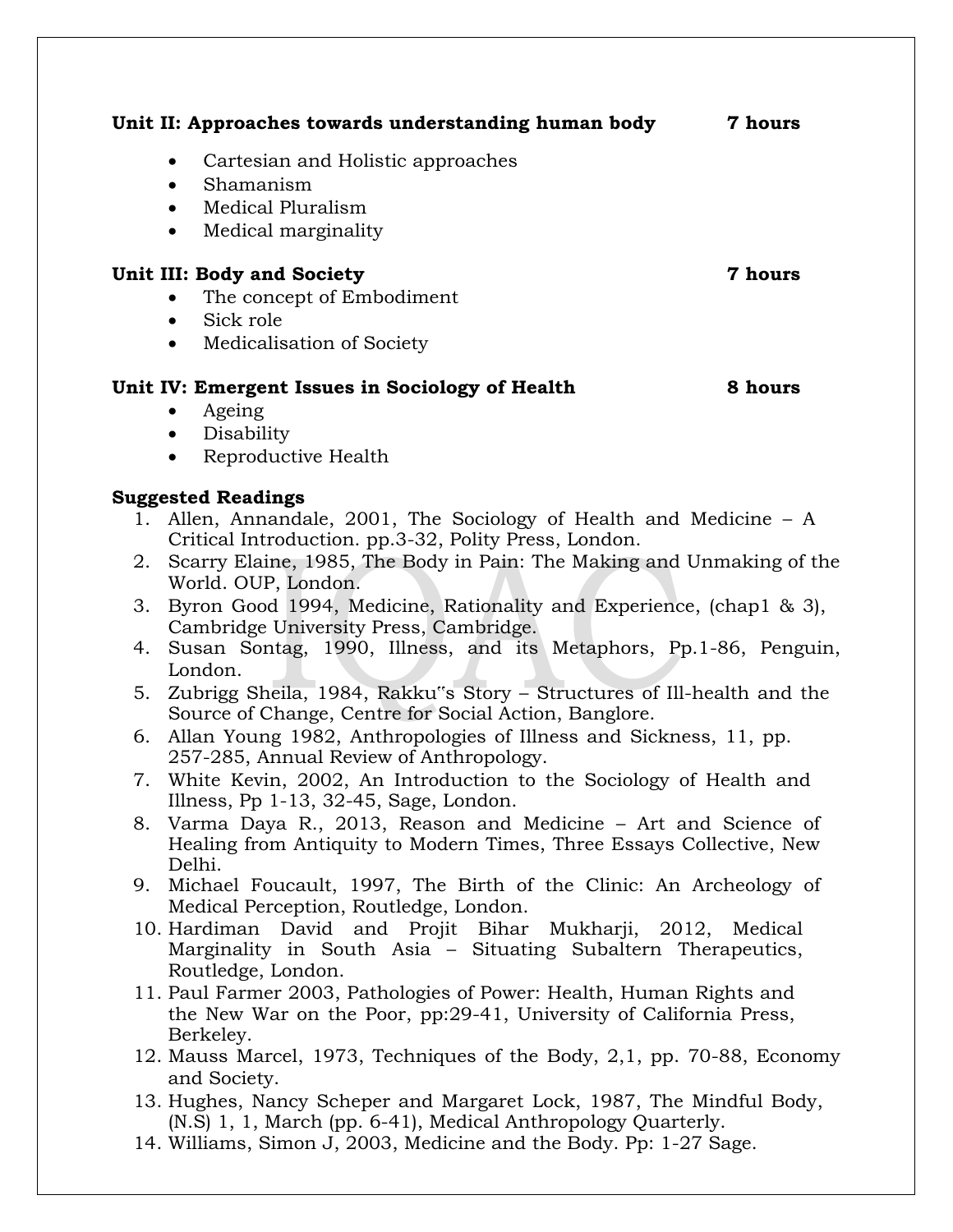- 15. Thapan, Meenakshi (ed), 1997, Embodiment Essays on Gender and Identity, Introduction & Chapter 1, OUP, New Delhi.
- 16. Mellor, Philip and Chris Shilling, 1997, Re-Forming the Body: Religion, Community and Modernity. Chapter 1&2, Sage, London.

### **Semester III**

**Course Code SOC.551 Sociological Theories II**

### **Objective of the Course:**

The course aims to help students in understanding the theories propounded in the successive years of development of sociology as a discipline. Through this course the students will be able understand theories pertaining to interpretative school, rise of micro sociological theories and attempts to integrate micro and macro social theorising. The course would employ lectures, tutorials and seminars. The course will be evaluated based on continuous assessment including, written analytical and objective type exams, assignments and term papers, presentations and review of literature.

### **Unit I**: **Symbolic Interactionism 15 hours**

- Charles Horton Cooley
- George Herbert Mead
- Herbert Blumer

### **Unit II: Phenomenology 15 hours**

- Alfred Schutz
- Peter L. Berger, Thomas Luckmann

### **Unit III: Dramaturgy & Ethnomethodology 15 hours**

- Erving Goffman
- Harold Garfinkel

### **Unit IV: Micro-macro integration 15 hours**

- Anthony Giddens Structuration theory
- Pierre Bourdieu Forms of capital, Habitus and field

- 1. Adams, Bert N. and R.A. Sydie, 2001, Sociological Theory, Pine Forge Press, California
- 2. Adams, Bert N. and R.A.Sydie, 2002, Contemporary Sociological Theory, Pine Forge Press, California.
- 3. Berger, Peter L. and Thomas Luckmann, 1966/, The Social Construction of Reality: A Treatise in the Sociology of Knowledge,
- 4. Blumer, H., 1969, *Symbolic Interactionism*, Prentice Hall, Englewood Cliffs.
- 5. Collins, Randall, 1997, Theoretical *Sociology*, Harcourt Brace Jovanovich, USA.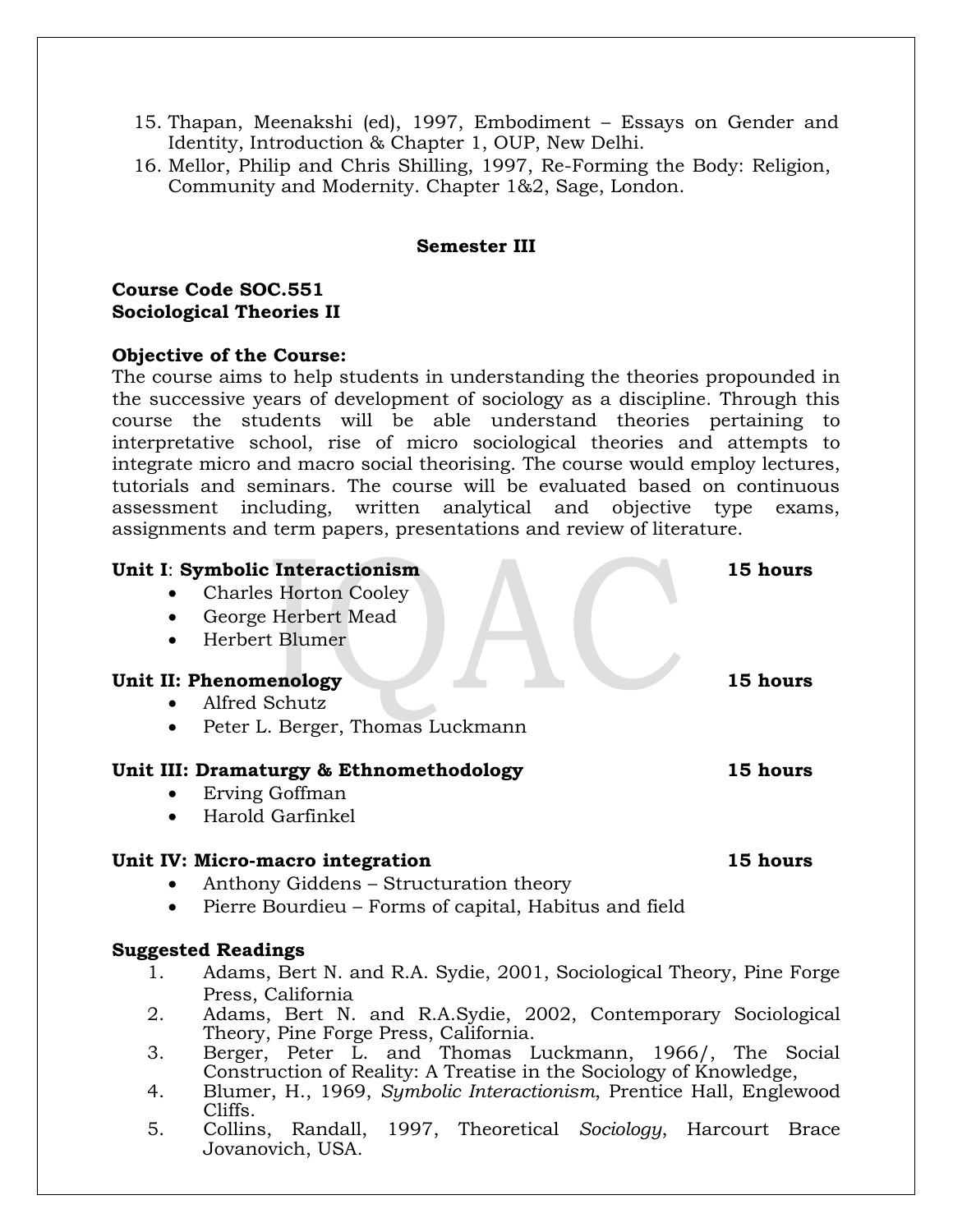- 6. Craib, Ian, 1984, *Modern Social Theory*, Harvestor Press, Brigton.
- 7. Douglas, J. (ed.), 1971, *Understanding Everyday Life*, Routledge & Kegan Paul, London.
- 8. Elliott, Anthony and Bryan S. Turner (eds.), 2001, *Profiles in Contemporary Social Theory*, Publications, London.
- 9. Sage Garfinkel, H., 1984, *Studies in Ethnomethodology*, Cambridge, Polity Press.
- 10. Giddens. A., 1987, Social Theory and Modern Sociology, Polity Press, Cambridge.
- 11. Goffman, Erving, 1959, *The Presentation of Self in Everyday Life*, Doubleday, New York
- 12. Gurwitsch, A., 1962, "The Commonsense World as Social Reality", *Social Research*, No. 1, pp. 71-93. Vol. 28,
- 13. Habermas, J., 1984, Theory of Communicative Action, Polity Press, Cambridge.
- 14. Heritage, John C., 1987, "Ëthnomethodology" in A. Giddens and Turner (eds.), *Social Today*, Polity Press, Cambridge, pp. 347-382. *Theory*
- 15. Heritage, J., 1989, *Garfinkel and Ethnomethodology*, Polity Press, Cambridge.
- 16. Joas, H., 1987, "Symbolic Interactionism" in A. Giddens and J. H. Turner (eds.) *Social Theory Today*, Polity Press, Cambridge, pp. 82- 115.
- 17. Natanson, M., 1970, "Phenomenology and Typification: A Study in the Philosophy of Schutz", *Social Research*, Vol. 37 No. 1, pp. 1-22. A.
- 18. Turner, J., 1995, *The Structure of Sociological Theory*, Rawat Publications, Jaipur.
- 19. Zaner, R. M., 1961, "Theory of Intersubjectivity: Alfred Schutz", *Social Research*, Vol. 28, No. 1, pp. 1-17.
- 20. Zeitlin, I.M., 1998, *Rethinking Sociology: A Critique of Contemporary Theory*, Rawat Publications, Jaipur.

### **Course Code SOC.552 Research Methods in Sociology**

### **Objective of the Course:**

This course attempts to introduce students to the basic concepts of social research, statistical tools required to conduct social research, techniques of data collections and its interpretation. The course will enable students to understand the linkages between the research question, theory and approaches, methodology and techniques used to collect data. The scope of this course is to introduce students to the steps involved in designing and implementing social research. The course would employ lectures, tutorials and seminars. The course will be evaluated based on continuous assessment including, written analytical and objective type exams, assignments and term papers, presentations and review of literature.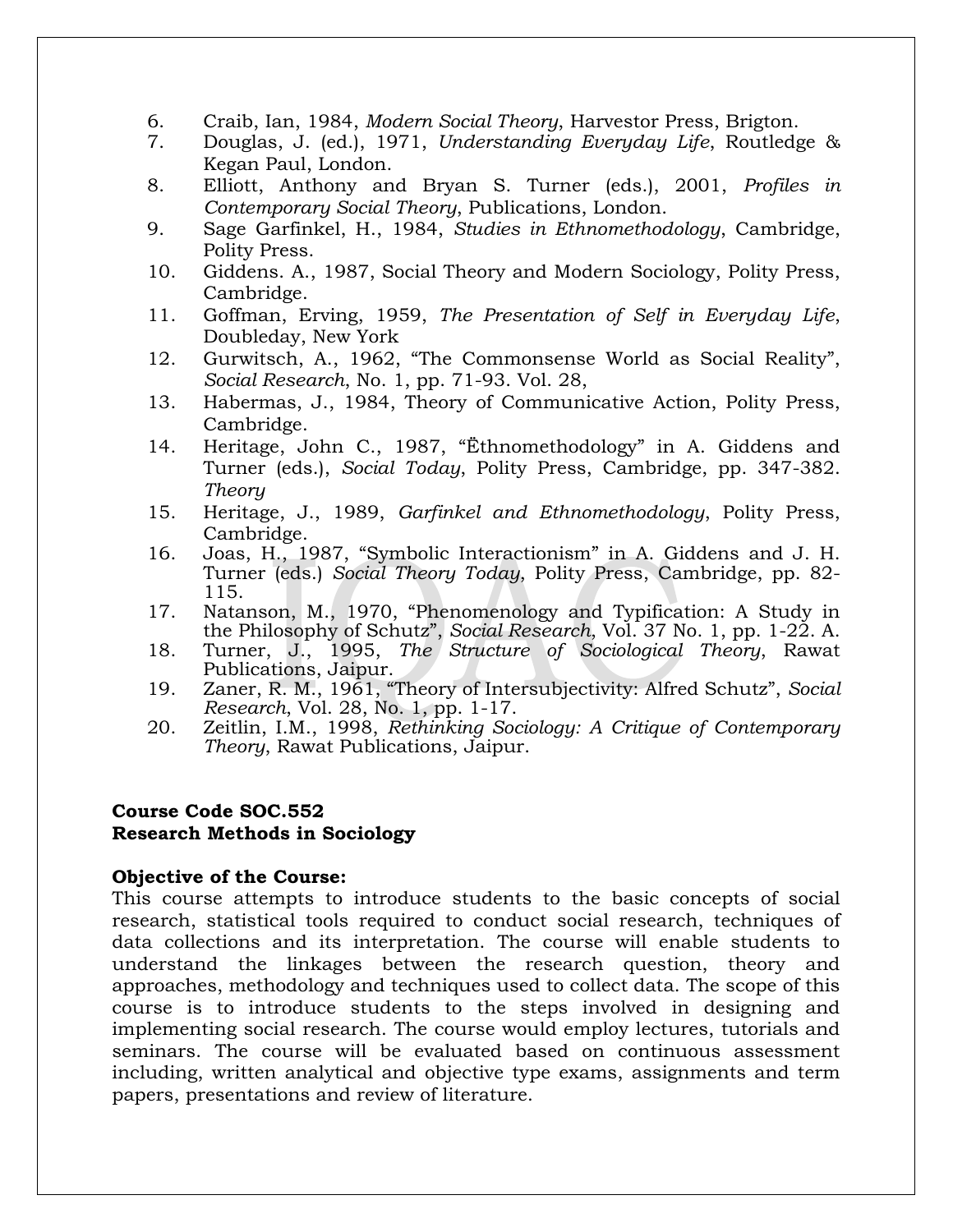### **Unit I: Research Design 15 hours**

- Social Concepts, Hypotheses, Fact, Theory, Induction and Deduction
- Review of Literature and defining the problem
- Exploratory, Descriptive, Experimental, Comparative, Longitudinal and Panel studies

# **Unit II: Introduction to social statistics 15 hours**

- Sampling: Meaning, importance and types of sampling
- Types of numbers, scales and variables.
- Descriptive Statistics: grouping of data, percentiles, measures of central tendency – mean, median and mode, graphical representation of data.
- Measure of dispersion range and standard deviation

# **Unit III: Techniques of Data Collection 15 hours**

- Quantitative methods Interviews, Questionnaire, Schedules and Survey.
- Qualitative methods Observation: Participant and Non-Participant, Ethnography, Narratives, Case Study, Oral histories, Content analysis.
- Art and literature as a source to understand social reality.

# **Unit IV: Interpretation and Report/Thesis Writing 15 hours**

Theory governed analysis

- Plagiarism and Research Ethics
- Thesis writing

- 1. Bernard, H. Russell, 2000, *Social Research Method Qualitative and Quantitative Approaches,* Sage Publications, New Delhi.
- 2. Blaikie, Norman, 2000/2010, Designing Social Research: The Logic of Anticipation, Polity Press, Cambridge.
- 3. Bose, P. K., 1995, Research Methodology, ICSSR, New Delhi.
- 4. Bryant, G.A., 1985, *Positivism in Social Theory and Research*, Macmillan.
- 5. Elifson, Kirk, W. 1990, Fundamentals of Social Statistics, Singapore, McGraw-Hill Publishing.
- 6. Marshall, Catherine & Gretchen Rossman, 1999, Designing Qualitative Research, New Delhi, Sage.
- 7. Bryman, Alan., 2001, *Social Research Methods,* Oxford University Press, New York.
- 8. Cohen, M.R. and E. Nagel, 1976, *An Introduction to Logic and Scientific Methods.* Allied Publishers, New Delhi.
- 9. Mukherji, P. N. (ed.), 2000, Methodology in Social Research: Dilemmas and Perspectives, Sage Publications, New Delhi.
- 10. Srivastava,V. K. (ed.), 2004, *Methodology and Fieldwork*, Oxford University Press, New Delhi.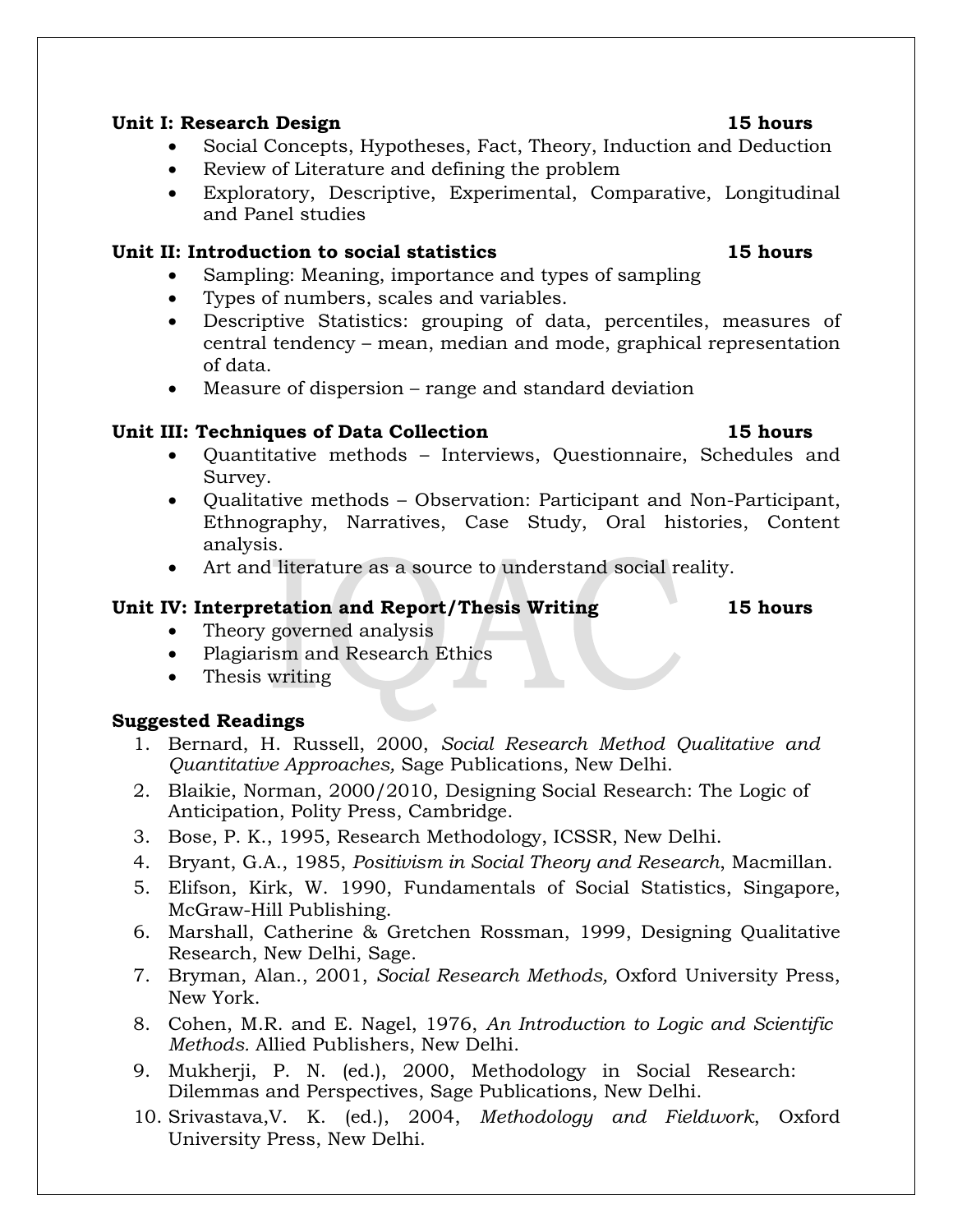### **Course Code SOC.553 Sociology of Development**

### **Objective of the Course**

This course offers a broad overview of the way development is conceptualized and contested in social sciences literature. The emergence and influence of different perspectives on development are located in their respective historicalpolitical conditions. A review of the debates on development allows the students to have a better understanding of the contemporary issues in the field. Thus the expected outcome of this course is the familiarization of students with the major theoretical paradigms around modernization, development and underdevelopment, while also engaging with the current debates in this field. The course would employ lectures, tutorials and seminars, apart from screening of relevant movies, documentaries and other educational videos for achieving better understanding of the course contents. The course shall be evaluated based on continuous assessment, including written analytical and objective type exams, assignments and term papers, presentations and review of literature.

| Unit I: Understanding Sociology of Development                             | 15 hours |
|----------------------------------------------------------------------------|----------|
| Historical location of the idea of development                             |          |
| The concept of development: Shifting Terrain                               |          |
| Unit II: Perspectives on Modernization                                     | 15 hours |
| Economic - Gunnar Myrdal, W. W. Rostow                                     |          |
| Sociological - Neil J. Smelser, Talcott Parsons                            |          |
| Political - Gabriel A. Almond & James S. Coleman                           |          |
| Unit III: Theories of Underdevelopment                                     | 15 hours |
| Dependency theories                                                        |          |
| Centre - periphery<br>$\bullet$                                            |          |
| Unequal exchange<br>$\bullet$                                              |          |
| Limits to growth thesis<br>$\bullet$                                       |          |
| Unit IV: Paths of Development and emerging debates                         | 15 hours |
| Capitalist, Socialist, Mixed, Gandhian                                     |          |
| Globalization, Non-state actors and Development                            |          |
| Post-development: Emerging Debates; Amartya Sen<br>$\bullet$               |          |
| <b>Suggested Readings</b>                                                  |          |
| Apter, D., 1987, Rethinking Development, Sage Publications,<br>1.          |          |
| London.                                                                    |          |
| 2.<br>Blomstrom, M. and B. Hettne, 1984, Development Theory in             |          |
| Transition, Zed Books, London.                                             |          |
| 3.<br>Coleman, J., 1968, "Modernization: Political Aspect", in D. L. Sills |          |
| (ed.) The International Encyclopedia of Social Sciences, Vols. 9 &         |          |
| 10. MacMillan. London.                                                     |          |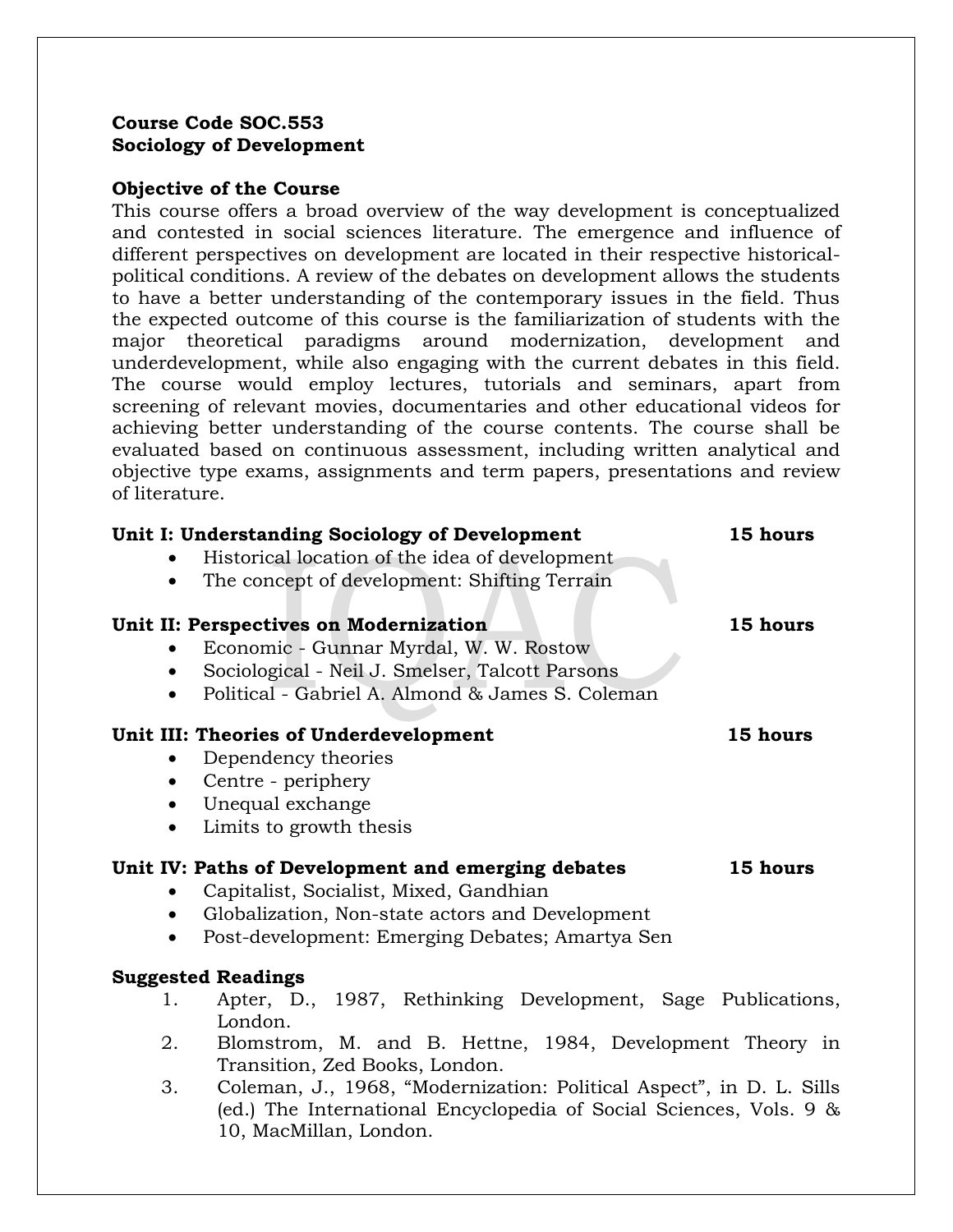- 4. Desai, Vandana and Robert B Potter, 2008, The Companion to Development Studies, Hodder Arnold Publication, London.
- 5. Frank, Andre Gunder, 1971) Capitalism and Underdevelopment in Latin America, Penguin Books.
- 6. Harrison D., 1988, The Sociology of Modernization and Development, Routledge, New Delhi.
- 7. Horowitz, I. L., 1966, Three Worlds of Development, Oxford University Press, New York.
- 8. Larrain, J., 1991, Theories of Development: Capitalism, Colonialism and Dependency, Polity Press, Cambridge.
- 9. Leeson, P. F. and M. Minogue (eds.), 1988, Perspectives on Development: Cross-Disciplinary Themes in Development, Manchester University Press, Manchester.
- 10. Lerner, D., 1968, "Modernization: Social Aspects" in D. L. Sills (ed.) The International Encyclopedia of Social Sciences, Vols. 9 & 10, MacMillan, London, pp. 387-394.
- 11. McMichael, Philip, 2008, Development and Social Change: A Global Perspective, Newbury Park, Pine Forge Press, California.
- 12. Meadows, Donella H. et al (1974) The Limits of Growth, Pan Books
- 13. Myrdal, Gunnar, 1968, Asian Drama: An Inquiry into the Poverty of Nations, Volume 3, Penguin, Harmondsworth.
- 14. Parsons, Talcott, 1966, Societies: Evolutionary and Comparative Perspectives, Prentice-Hall, New Jersey.
- 15. Rahnema, Majid and Bawtree, Victoria (eds.), 1997, The Post-Development Reader, London: Zed Books.
- 16. Schuurman, Frans J., 2001, Globalization and Development Studies, New Delhi: Vistaar Publications
- 17. Sen, Amartya, 1999, Development as Freedom, Oxford University Press, New Delhi.
- 18. Smelser, N. J., 1968, Essays in Sociological Explanation, Prentice-Hall, New Jersey. Theory, Zed Books, London.
- 19. Wallerstein, Immanuel., 2004, World Systems Analysis: An Introduction, Duke University Press

### **Course Code SOC.543 Seminar III**

### **Objective of the Course: 15 hours**

This course aims to facilitate students to develop reading, analytical and presentation skills. This course will be evaluated on the basis of at least two presentations, one book review and two article reviews.

### **Course Code SOC.599 Project Work I**

### **Objective of the Course:**

This course will be completed based on secondary data collection. The evaluation of this course will include synopsis preparation on the basis of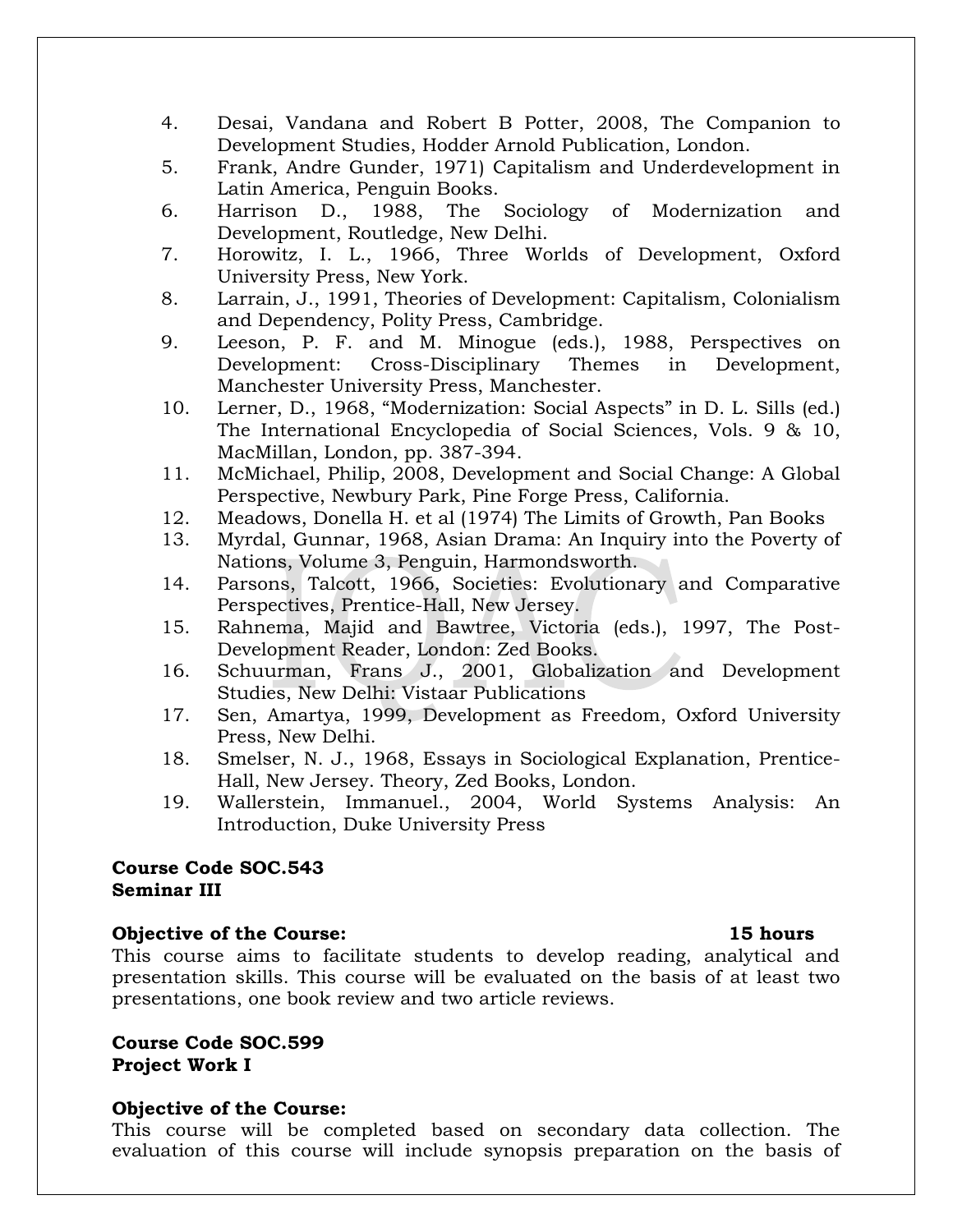literature review and data collection and minimum two presentations of the same one after MST 1 and one after MST 2 examination respectively. The synopsis shall range between maximum 8 to 10 pages with Times New Roman font, 12 Font Size and 1.5 spacing. The synopsis submission deadline in 3rd semester tentatively shall be 10 days before the End Semester examination of 3rd semester. As learning outcome the students will learn how to do review of literature, design research and develop research tool.

### **List of Electives for M.A.**

# **Course Code SOC.554 Population and Society**

### **Objective of the Course:**

The course intends to discuss the inter-linkages between size, growth, composition and quality of population with societal components. It introduces the students to the importance of population issues in ancient thought to modern times. The course would include theoretical contributions from Malthusian-Neo-Malthusian, Marxian-Neo- Marxian and Developmental perspectives. Discussion will focus mainly on issues in India but of course in comparative context at the global and regional levels. The course would employ lectures, tutorials and seminars. The course will be evaluated based on continuous assessment including, written analytical and objective type exams, assignments and term papers, presentations and review of literature.

### **Unit I: Social Demography and Population 15 hours**

- Meaning of Social Demography
- Nature and Scope of Population Studies
- Sources of Demographic Data: Census and Sample Surveys

### **Unit II: Theories of Population Growth 15 hours**

- Malthus and Neo-Malthusian
- Marxian and Neo-Marxian
- Demographic Transition

### **Unit III: Age-Sex Composition 15 hours**

- Factors affecting age-sex composition
- Consequences of age-sex composition
- Fertility & Measurement of fertility
- Determinants of fertility
- Mortality & Measures of mortality
- Meaning of migration
- Theories of migration
- Types of migration

- Growth and Distribution of World Population
- Population Growth and Economic Development

**Unit IV 15 hours**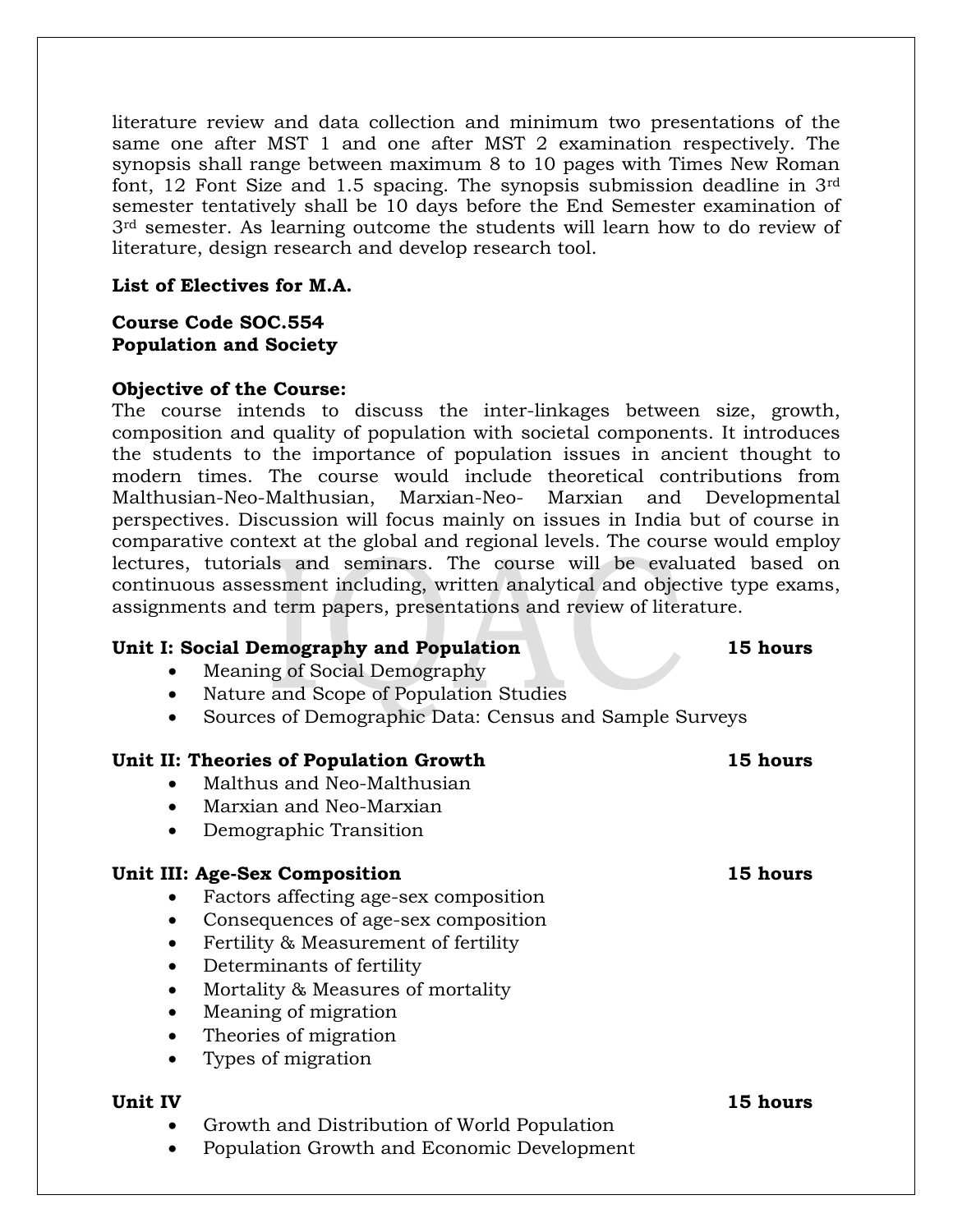Population Composition of India and Population Policy

### **Suggested Readings**

- 1. Bogue, D.J., 1969, Principles of Demography, John Wiley, New York.
- 2. Cox, P.K., 1970, Demography, Cambridge University Press, Cambridge.
- 3. Haq, Ehsanul, 2007, Sociology of Population, MacMillan, New Delhi.
- 4. Heer, David M., 1975, Society and Population, Prentice Hall, Englewood Cliff.
- 5. Daugherty, H.G. and K.C.W. Kammeyer, 1995, An Introduction to Population, The Guilford Press, New York.
- 6. Matras, J., 1977, Introduction to Population: A Sociological Approach, Prentice Hall, New Jersey.
- 7. Premi, M.K. et al., 2003, Social Demography, Jawahar Publications, New Delhi.
- 8. Sandhu, Jasmeet, 1996, Sociology of Fertility, Rawat Publications, Jaipur.
- 9. Thompson, W.S. and David T. Lewis, 1965. Population Problems, McGraw Hill, New York.

### **Course Code SOC.555 Religion in Public Life Elective Course**

### **Objective of the course:**

This course is introductory in nature and attempts to present some contemporary issues related with religion in our public life. Unit I and II deal with historical construction of religion and its relationship with secularism and the major debates surrounding the role of religion in our public life. Unit III and IV focuses on contemporary issues of religious extremism and religion in everyday life with emphasis on Indian context. The course would employ lectures, tutorials and seminars. The course will be evaluated based on continuous assessment including, written analytical and objective type exams, assignments and term papers, presentations and review of literature.

### **Unit I: Recent Debates in the Study of Religion 15 hours**

- Talal Asad the emergence of religion as an anthropological category and the shifting relationship between religion and public life.
- Jurgen Habermas towards a post-secular society.

### **Unit – II: Negotiating Secularism in Contemporary World 15 hours**

- Robert Bellah Civil religion, Jose Cassanova Public religion
- Alfred Stepan twin toleration theory
- Charles Taylor, Rajeev Bhargava on state and secularism.

# **Unit: III: Religion in Everyday Life (with reference to India) 15 hours**

The secularism debate in India, Issues of minorities and state.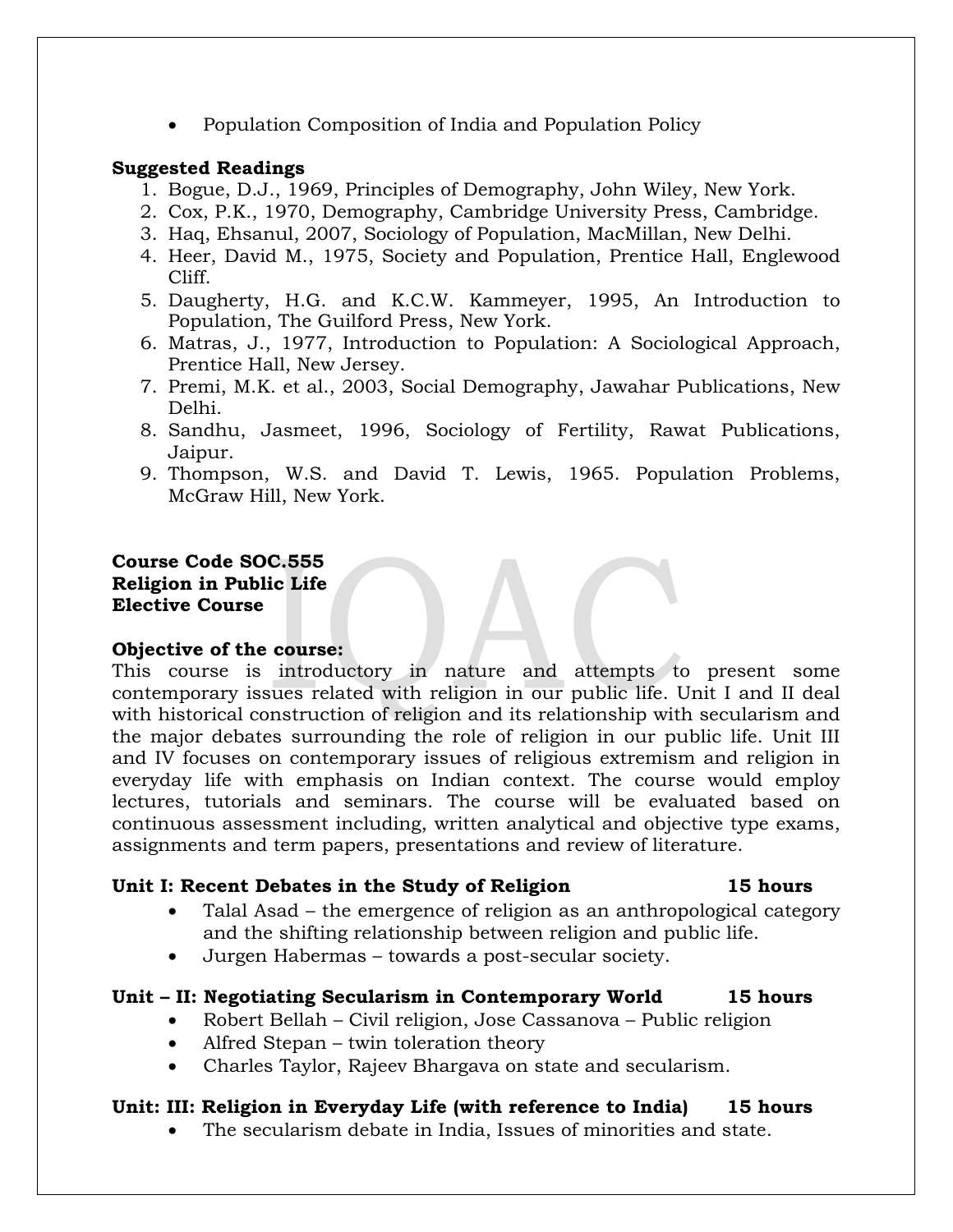- Religion and Civil Society.
- Religion as an embedded category of everyday life exploring the nexus between text, piety and practices.

### **Unit – IV: Understanding Religious Extremism 15 hours (With reference to India)**

- Colonialism and the historical construction of religion as an ideology.
- Religious reforms and its interaction with modernity.
- Religion as an identity in post-liberal era.

- 1. Asad, Talal, 1993, Genealogies of Religion: Discipline and Reasons of Power in Christianity and Islam, Baltimore: Johns Hopkins University Press.
- 2. Habermas, Jurgen, 2006, "Religion in the Public Sphere", European Journal of Philosophy, Volume 14 (1), April 2006: 1–25.
- 3. Bellah, Robert, 1967, "Civil Religion in America", Journal of the American Academy of Arts and Sciences, Vol. 96 (1), 1967: 1-21. Cassanova, Jose. 2008. "Public Religions Revisited" in Hent de Vries (ed.), Religion: Beyond the Concept. Fordham University Press: 101-119.
- 4. Stepan, Alfred. 2000. "Religion, Democracy, and the "Twin Tolerations"". Journal of Democracy, Vol. 11(4), 2000: 37-57.
- 5. Taylor, Charles, 2009, A Secular Age, Harvard University Press.
- 6. Bhargava, Rajeev (ed.), 1999. Secularism And Its Critics: Themes In Politics, New Delhi: OUP.
- 7. Madan, T.N. 2009, Modern Myths, Locked Minds: Secularism & Fundamentalism in India, New Delhi: OUP.
- 8. Nandy, Ashis, 1995, "An Anti-Secularist Manifesto", India International Centre Quarterly, Vol. 22(1), SECULARISM IN CRISIS (SPRING 1995): 35-64.
- 9. Lorenzen, David N, Religious Movements in South Asia 600-1800, New Delhi: OUP.
- 10. Eaton, Richard, 2006, India's Islamic Traditions 711-1750, New Delhi: OUP.
- 11. Butler, Judith, et al., 2011, The Power of Religion in the Public Sphere, Columbia University Press.
- 12. Sen, Amiya (ed.), 2005, Social and Religious Reform: The Hindus of British India, New Delhi: OUP.
- 13. Chakraborty, Bidyut (ed.), 2004, Communal Identity in India: Its Construction and Articulation in the Twentieth Century, New Delhi: OUP.
- 14. Sharma, Jyotirmaya, 2011, Hindutva: Exploring the Idea of Hindu Nationalism, New Delhi: Penguin.
- 15. Alam, Muzaffar, 2004, The Language of Political Islam in India c. 1200- 1800, New Delhi: Permanent Black.
- 16. Nanda, Meera, 2010, The God Market, New Delhi: Random House.
- 17. Reifeld, Helmut and Imtiaz Ahmad (ed.), 2004, Lived Islam in South Asia, New Delhi: Social Science press.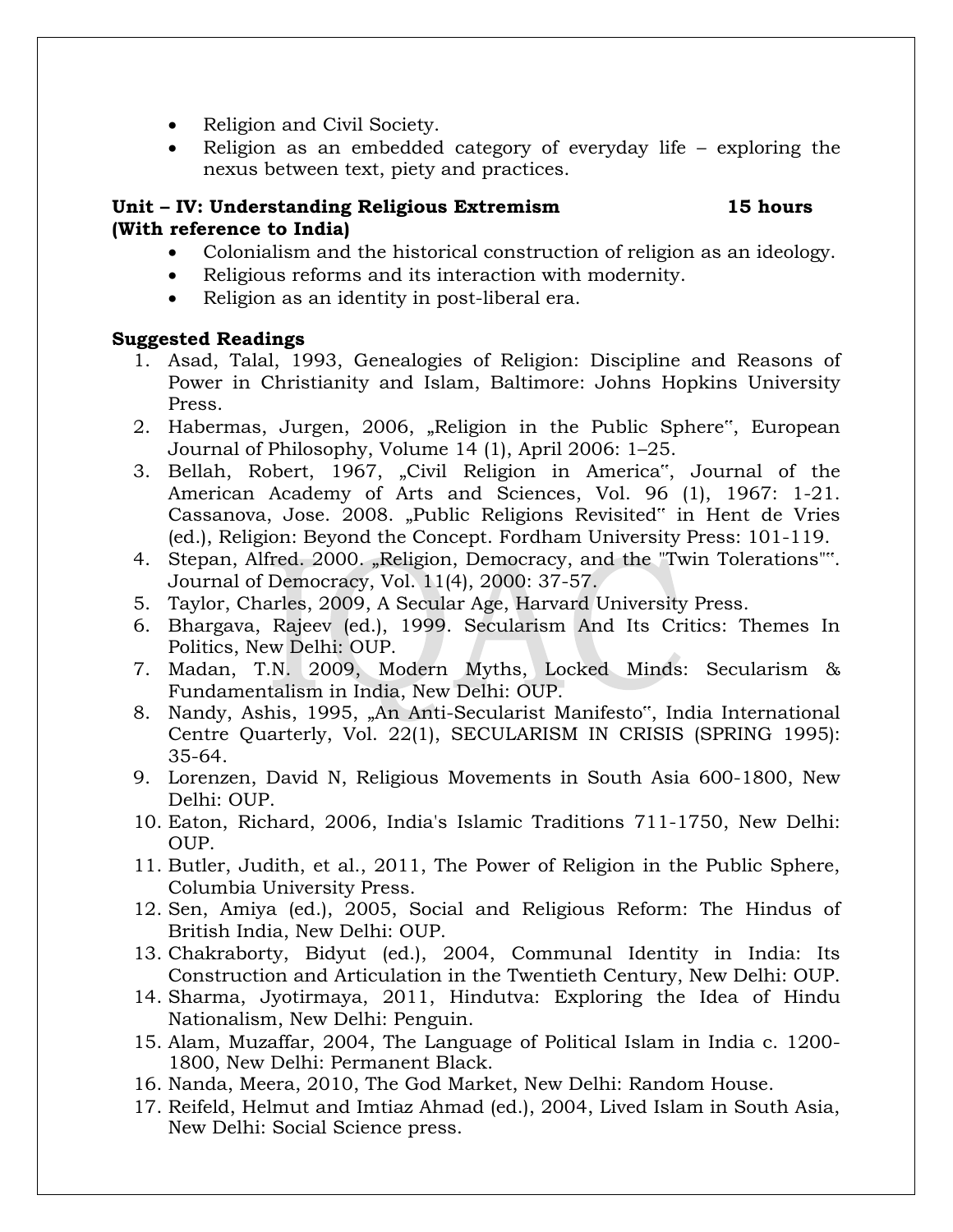### **Course Code SOC.556 Political Sociology Elective Course**

### **Objective of the course:**

This course endeavours to introduce students to the major concerns in the understanding of political systems. Through an analysis of concepts, theories and contemporary debates in political sociology, the course shall finally attempt at encouraging the students to critically analyze the political processes in the Indian scenario. Thus the expected outcome of this course is acquainting students with the theoretical and conceptual issues, as well as practical cases pertaining to political systems and political institutions. The course would employ lectures, tutorials and seminars, apart from screening of relevant movies, documentaries and other educational videos for achieving greater understanding of the course contents. . The course shall be evaluated based on continuous assessment, including written analytical and objective type exams, assignments and term papers, presentations and review of literature.

### **Unit I: Foundations of Political Sociology 15 hours**

- Approaches to the study of Politics
- Political Systems and Other Social Systems
- State and Stateless Societies

### **Unit II: Important Concepts 15 hours**

- Power, Legitimacy & Authority
- Theory of Bureaucracy
- Elite and Masses
- Political Culture
- Political Socialization

### **Unit II: Contemporary Debates 15 hours**

- Globalization and Identity Politics
- Democracy and Totalitarianism
- Capitalism and Socialism
- The Idea of the Welfare state

### **Unit III: Polity and Society in India 15 hours**

- Tradition and Modernity
- Challenges of Nation Building
- The Problem of Poverty
- Civil Society and Social Movements

- 1. Bottomore, T.B., 1979, *Political Sociology*, OUP, New Delhi.
- 2. Collins, R., 1988, "A Comparative Approach to Political Sociology," in Bendex, R. (ed*.) State and Society*, University of California Press, Berkeley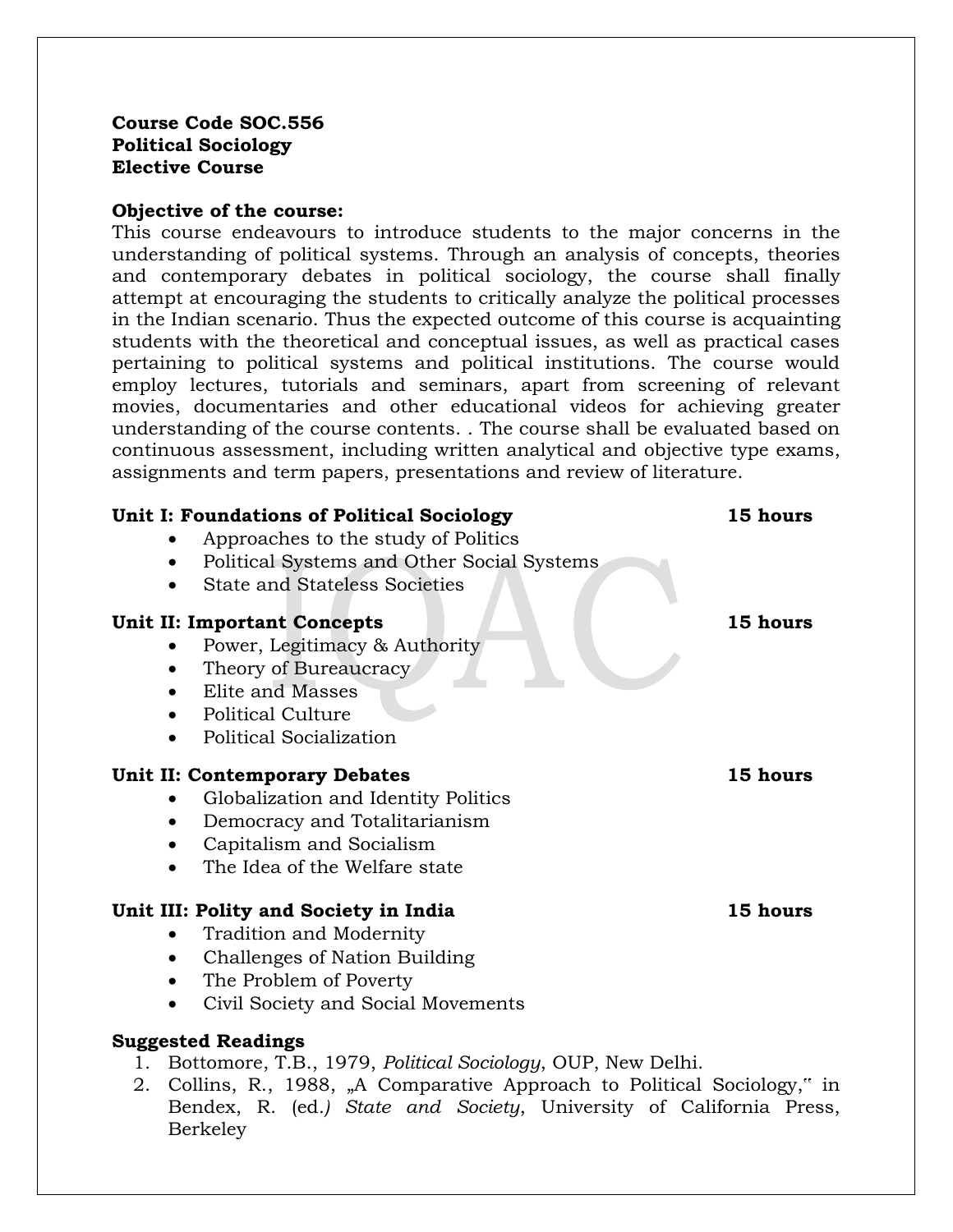- 3. Cox, Robert W, 1991, "Real Socialism" in historical perspective". In *Communist Regimes the Aftermath Socialist Register*. Vol. 27: 169-193.
- 4. Dahrendorf, R, 1968, *Essays in the Theory of Society*. London: Routledge & Kegan Paul. (Chapters 4 and 5)
- 5. Fortes, M. and E. E. Evans-Pritchard (eds.), 1940, *African Political Systems*. Oxford University Press, London
- 6. Foucault, M, 1991, "Governmentality," in Buchell, G., C. Gordon and P. Miller. (eds.).*The Foucault Effect: Studies in Governmentality*, University of Chicago Press, Chicago. (87-104).
- 7. Foucault, M. 2010, "The Subject and Power," in Nash, K. (ed.). *Contemporary Political Sociology: Globalization, Politics and Power*, Wiley-Blackwell, UK.
- 8. Gluckman, M. 1965. *Politics, Law and Ritual in Tribal Society*, Basil Blackwell, Oxford.
- 9. Hicks, A.M, T. Janoski and M.A. Schwartz. 2005. *The Handbook of Political Sociology: States, Civil Societies and Globalization*. Cambridge University Press, Cambridge
- 10. Kaviraj, Sudipta, 1997, *Politics in India*, OUP, New Delhi
- 11. Kumar Anand, 2000, *Nation Building in India*, New Delhi, Radiant
- 12. Kumar, Anand, (ed.), 2013, *Political Sociology of India*, Sage, New Delhi
- 13. Marshall, T.H. 1964. *Class, Citizenship and Social Development*. University of Chicago Press, Chicago.
- 14. Miliband, R. 1973. *The State in Capitalist Society*. Quartet Books, London
- 15. Mills, C.W. 1956. *The Power Elite*. Oxford University Press, New York
- 16. Pareto, V. 1985. *The Mind and Society*. Dover Publications, New York.
- 17. Parsons, T. 1966 (2nd edition). "On the Concept of Political Power," in Bendix, R. and S.M. Lipset (eds.): *Class, Status and Power*, Routledge & Kegan Paul, London
- 18. Rudolph, Susanne Hoeber and Lloyd Rudolph, 1967, *The Modernity of Tradition: Political Development in India*, University of Chicago Press Chicago,
- 19. Runciman, W.G. 1963, *Social Science and Political Theory*. Cambridge University Press, Cambridge
- 20. Shah, Ghanshyam (ed.), 2004, *Social Movements in India: A Review of Literature*, second edition, New Delhi, Sage Publications
- 21. Sharma, B.D.1989, *Webs of Poverty*, Sahyog, New Delhi.
- 22. Srinivas, M.N, 1998 *,Caste-Its Twentieth Century Avatar*, Penguin , New Delhi.
- 23. Srinivas, M.N., 1962, *Social Change in India*, Asia Pub. House, Bombay.
- 24. Weber, M. 1978. Economy and Society. Berkeley: University of California Press.
- 25. Weber, M. 1948. "Politics as a Vocation," in Gerth, H. H. and C.W. Mills (eds.). From *Max Weber: Essays in Sociology*, Routledge & Kegan Paul, London.
- 26. Yogendra, Singh, 1978, *Modernization of Indian Tradition*, Rawat, Delhi.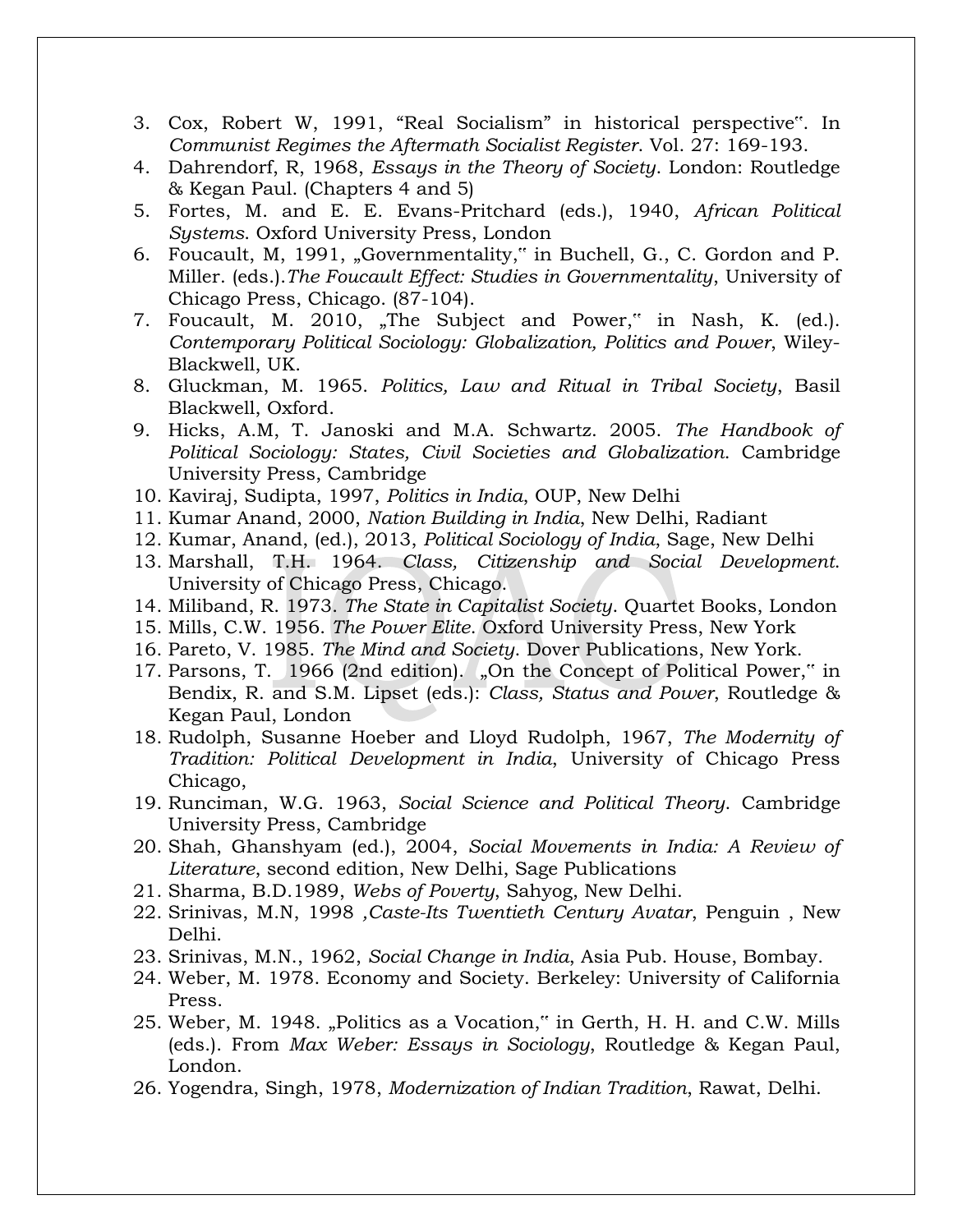### **Course Code SOC.557 Urban Studies Elective Course**

### **Objective of the Course**

Urbanisation has emerged as one of the most dynamic processes in recent times all over the world as there is a mass movement from rural to urban areas. The course will introduce students to the historical perspectives on urbanization. It will also help in understanding the different theories related to urban structures and settlements. The course further endeavors to familiarize students with the issues concerning urban settlements in India. Thus the expected outcome of the course is the acquainting of students with the historical and theoretical perspectives on urbanization as well as the processes pertaining to urban life, with specific reference to India. The course would employ lectures, tutorials and seminars, apart from screening of relevant movies, documentaries and other educational videos for achieving greater understanding of the course contents. The course shall be evaluated based on continuous assessment, including written analytical and objective type exams, assignments and term papers, presentations and review of literature.

### **Unit I: Urbanization in Historical Perspective 15 hours**

- Emergence of Urban Settlements
- Concept of Urbanization & Over-urbanization
- Pre-industrial, Industrial and Post-industrial and Colonial city
- Metropolitan and Mega city

### **Unit II: Approaches to Urban Society 15 hours**

- Ecological-Classical Neo-Classical
- Urbanism as a Way of Life
- Rural-Urban Continuum
- Marxist Approach to City

### **Unit III: Urban Structures 15 hours**

- Concentric-Zone Theory, Star Theory, Sector Theory, Multiple-Nuclei Theory
- Location of Cities Central Place Theory, Break-in-Transportation

### **Unit IV: Urban Life in Indian Cities 15 hours**

- Indian Cities and Their Growth: Urban Poverty, Problem of Housing and Slum Development
- Social Structure and Social Stratification in Indian Cities: Class, Caste, Gender, Ethnicity, Religion and Language
- Globalization and Indian cities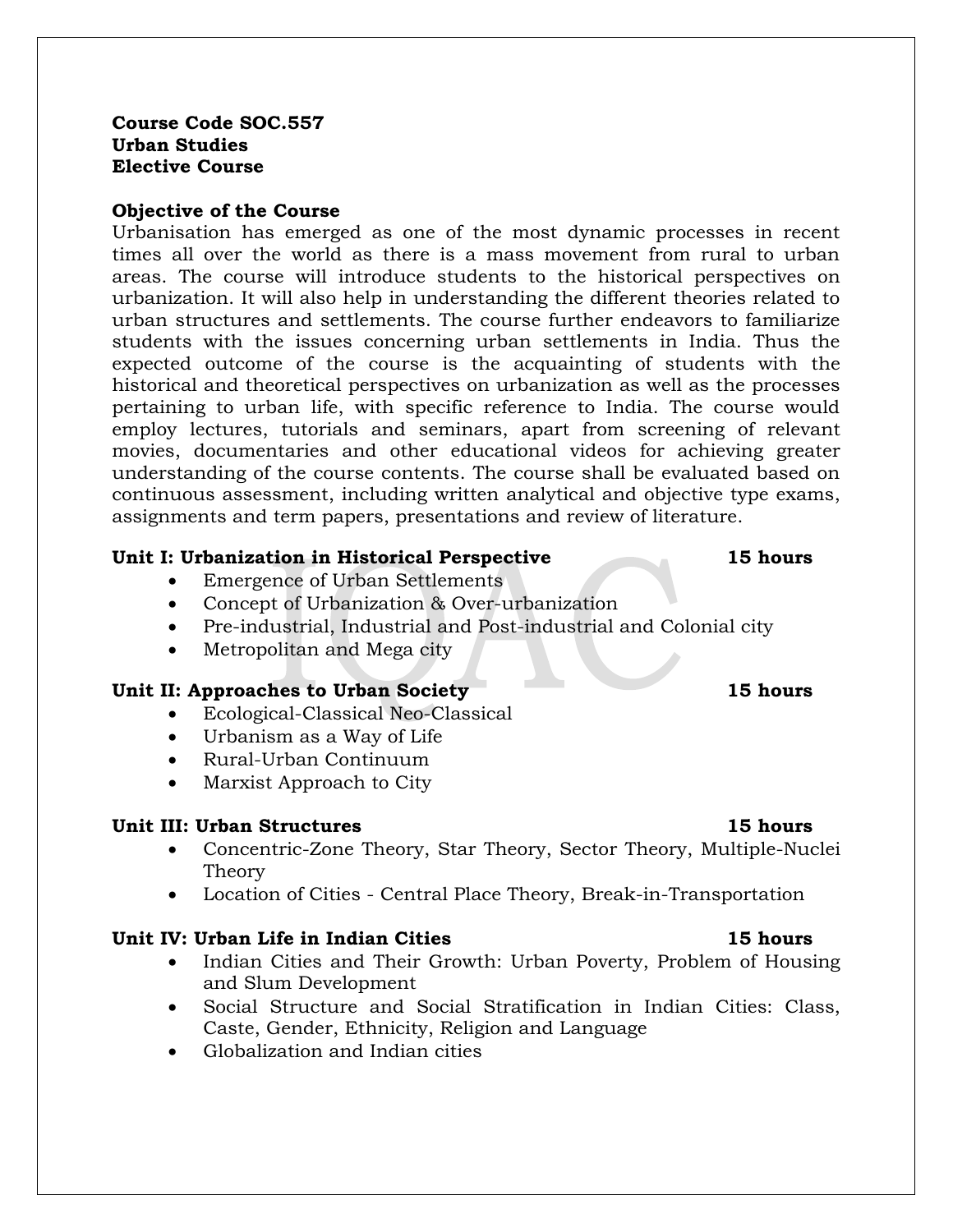### **Suggested Readings**

- 1. Castells, Manuel, 1997, *The Urban Question*, Edward Arnold, London.
- 2. Eisenstadt, S.N. and A. Shachar, 1987, *Society, Culture and Urbanization*. Sage Publication, New York.
- 3. Gill, Rajesh, 2009, *The Contemporary Indian Urban Society: Gender, Ethnicity and Governance*, Rawat Publication, Jaipur.
- 4. Guglar, Joseph (ed.), 1988, *Urbanization of the Third World*, Oxford University Press, Oxford.
- 5. Hatt, P.K. and Reiss, A.J. (eds.), 1951, *Cities and Society*, The Free Press, Illinois.
- 6. Lewis, Oscar, 1970, "Further Observations on the Folk-Urban Continuum and Urbanization with special reference to Mexico City", in Hauser and Schnore (eds.)*The Study of Urbanization*, John Wiley and Sons, New York.
- 7. Rao, M.S.A., et al, (ed.-) 1991, A Reader in Urban Sociology, New Delhi, Orient Longman Limited.'
- 8. Redfield, Robert and Milton B. Singer, 1954, "Cultural Role of Cities", in *Economic Development and Cultural Change*, Vol. 3, pp. 53-73.
- 9. Shaw, A., 2007, *Indian Cities in Transition,* Orient Longman, Hyderabad.
- 10. Sivaramkrishnan K.A. Kundu and B.N. Singh, Handbook of Urbanisation in India, 2005, Delhi, Oxford.
- 11. Sjoberg, Gideon, 1960, *The Pre-Industrial City*, The Free Press, Illinois.
- 12. Theodorson, G.A. (ed), 1982, *Urban Patterns: Studies in Human Ecology*, Pennsylvania State University Press.
- 13. Theodorson, George, 1961, *Studies in Human Ecology*, Harper and Row, Evanstow.
- 14. Weber, Max, 1960, The City, Translated by Martindale, Heinemann, London.
- 15. Wirth, Louis, (1938), "Urbanism as a Way of Life", *American Journal of Sociology*, Vol. 44, pp. 1-24.

### **Semester IV**

### **Course Code: SOC.571 Social Exclusion and Inclusive Policies**

### **Objective of the Course:**

The course explores conceptual and theoretical understanding of social exclusion and inclusive policy in context of Indian society. Along with discussing the status of historically excluded social groups it will also discuss exclusion and inclusive measures from the human rights perspective. The course would employ lectures, tutorials and seminars. The course will be evaluated based on continuous assessment including, written analytical and objective type exams, assignments and term papers, presentations and review of literature.

### **Unit I: Understanding Social Exclusion and Inclusion 15 hours**

Conceptual & Theoretical Framework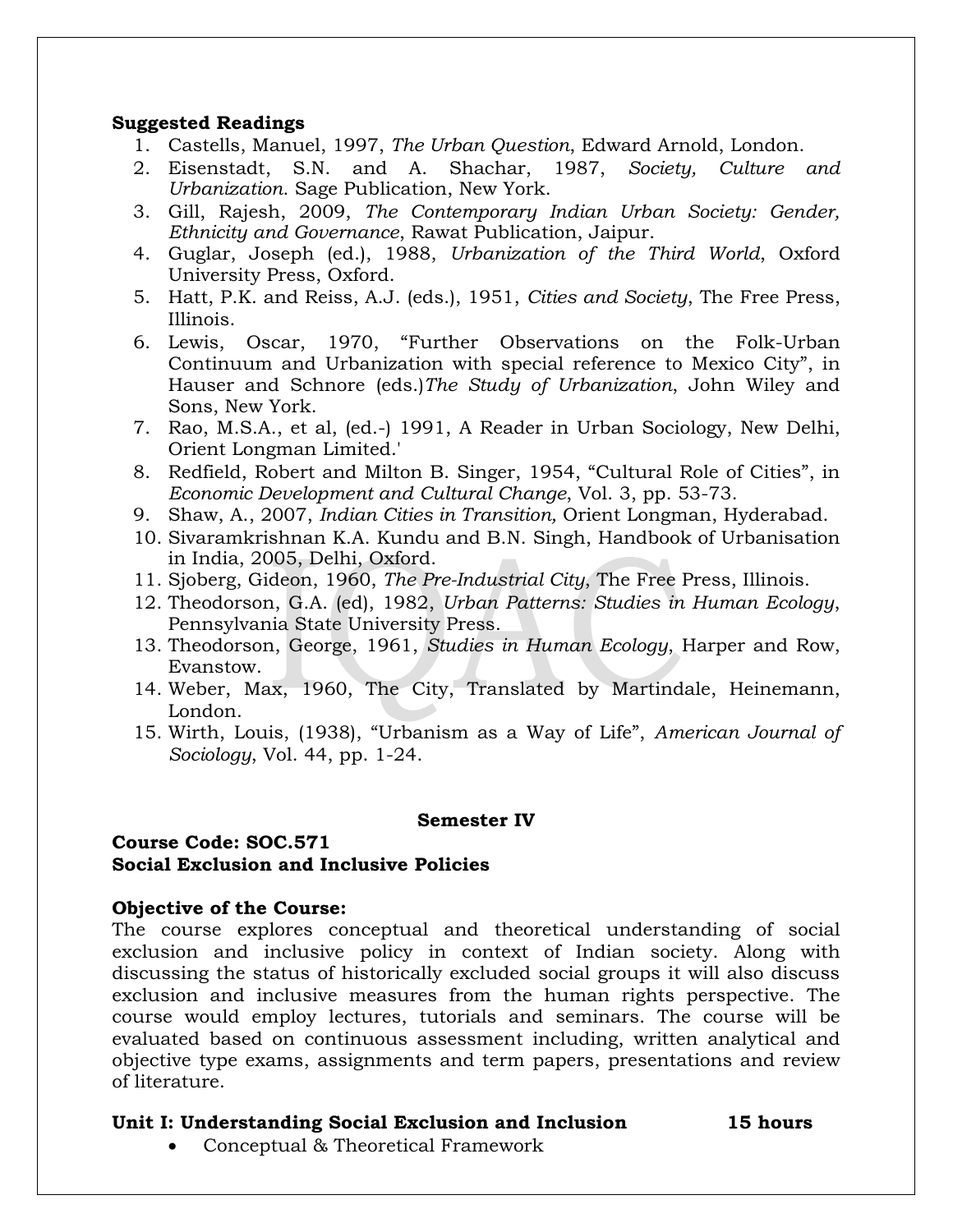Dimensions and Dynamics of Social Exclusion – Religious, Economic, Social, Cultural and Political

# **Unit II: Socially Excluded Groups in Indian Society 15 hours**

- Scheduled Castes
- Scheduled Tribes
- Religious Minorities
- Women
- Differently Able

### **Unit III: Inclusive Policies in India 15 hours**

- Meaning of Inclusive Policy
- Historical Overview of Inclusive Policies
- Constitutional Provisions
- Contemporary Debates and Policies

# **Unit IV: Social Exclusion, Human Rights and Globalization 15 hours**

- Social Exclusion and Human Rights
- Social Exclusion in the era of Globalization

- 1. Byrne, David, 2005, *Social Exclusion*, Rawat Publications, Jaipur, New Delhi.
- 2. Davidson, Scott, 1993, *Human Rights*, Philadelphia Open University Press.
- 3. Haan, Arjan de & Naila Kabeer, 2008, Social Exclusion: Two Essays, Critical Quest, New Delhi.
- 4. Hills, John. (ed.), 2002, *Understanding Social Exclusion*, Oxford University Press, Oxford.
- 5. Jacobsen, M. and Ole Bruun (eds.), 2000, *Human Rights and Asian Values: Contesting National Identities and Cultural Representation in Asia*, Curzon Press, Richmond, Surrey.
- 6. Kumar, Vivek, 2007, "Governance and Development in the Era of Globalization: Understanding Excusion and Assertion of Dalits in India" in Kameshwar Choudhary (ed.) *Globalization Governance Reforms and Development in India*, Sage Publications, New Delhi.
- 7. Kumar, Vivek, 2014, Caste and Democracy in India, Gyan Publications, New Delhi.
- 8. Lal, A.K. (ed.), 2003, *Social Exclusion: Essays in Honour of Dr. Bindeshwar Pathak*, Vol. 1, Concept Publications, New Delhi.
- 9. Madsen, StigToft, 1996, *State, Society and Human Rights in South Asia*, Manohar Publication, Delhi.
- 10. Nathan, D., and Virginius Xaxa, 2012, *Social Exclusion and Adverse Inclusion: Development and Deprivation of Adivasis in India*, Oxford University Press, New Delhi.
- 11. Ram, N., 1991, *Beyond Ambedkar: Essays on Dalits in India*, HarAnad publications, New Delhi.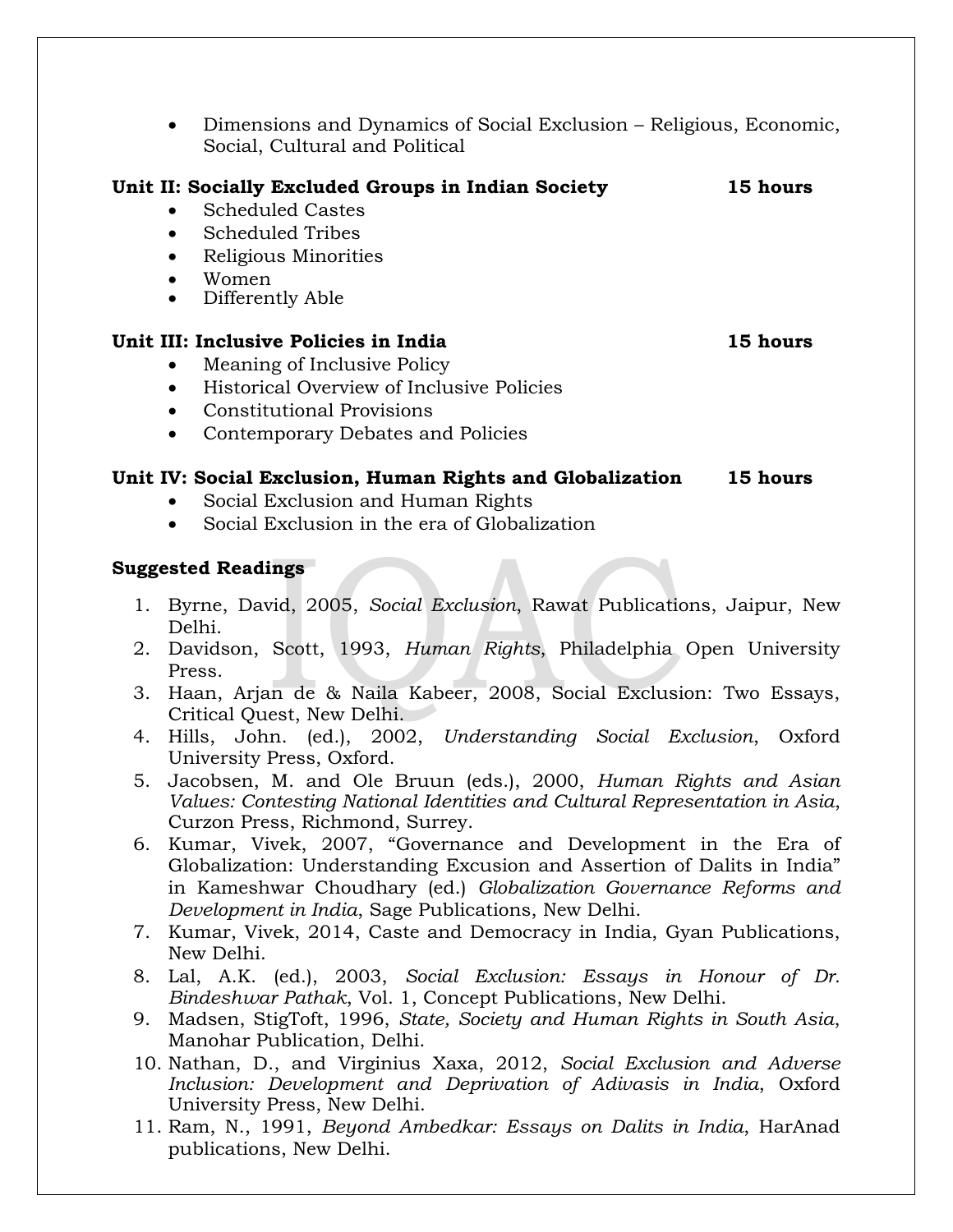- 12. Ram, N., 2008, *Dalits in Contemporary India: Discrimination and Discontent,* Siddhant Publications, New Delhi.
- 13. Sen, Amartya, 2004, *Social Exclusion, Concept, Application, Security,* Critical Quest, New Delhi.
- 14. Silver, Hilary, 1995, Social Exclusion and Social Solidarity: Three Paradigms, *International Labour Review,* Vol.133, 1994/5-6.
- 15. Levin, Leah, 1998, *Human Rights: Questions and Answers*, National Book Trust, India.
- 16. Thorat Sukhadeo and Umakant (eds.) 2004, *Caste, Race and Discrimination: Discourses in International Context*, Rawat Publications, Jaipur and New Delhi.

### **Report:**

1. United Nations Report, 2010, Analysing and Measuring Social Inclusion in a Global Context, Department of Economic and Social Affairs, United Nations, New York.

### **Course Code SOC.599 Project Work II**

### **Objective of the Course:**

This course will be the continuation of the work done by the student in the M.A. 3rd semester, under course Project Work I. The evaluation will include the final submission and Viva Voce of the report ranging maximum of 40 to 50 pages with Times New Roman font, 12 Font Size and 1.5 spacing. The report submission deadline tentatively shall be 20 days before the End Semester examinations of the M.A. 4th semester. As learning outcome the students will be acquainted with the process of conducting research in sociology discipline.

### **Course Code SOC.575 Practice Exercises (Sociology I) Discipline Enrichment Course**

### **Objective of the Course: 30 hours**

This course will provide the opportunity to students for practical exercises in the disciplinary content. This course will be evaluated on the basis of continuous objective type questions.

### **Course Code SOC.576 Practice Exercises (Sociology II)**

**Discipline Enrichment Course**

### **Objective of the Course: 30 hours**

This course will provide the opportunity to students for practical exercises in the disciplinary content. This course will be evaluated on the basis of continuous objective type questions.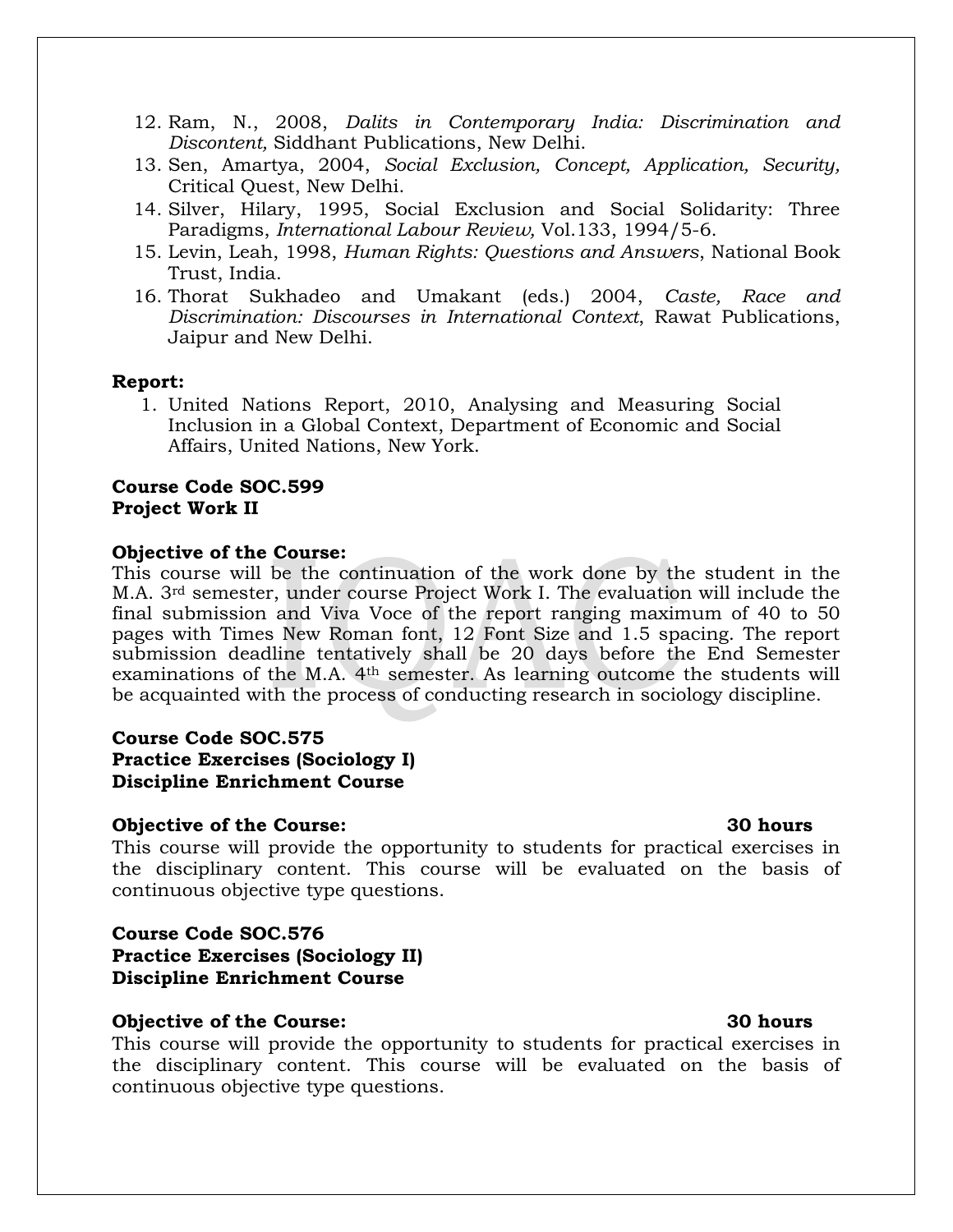### **Course Code SOC.544**

### **Seminar IV**

### **Objective of the Course: 15 hours**

This course aims to facilitate students to develop reading, analytical and presentation skills. This course will be evaluated on the basis of at least two presentations, one book review and two article reviews.

### **List of Electives for M.A. IV Semester:**

**Course Code SOC.572 Social Movements Elective Course**

### **Objective of the Course:**

The expected outcome of this course is the familiarization of students with the conceptualization of social movement, its typologies and approaches, while locating social movements within the larger political economy. This course looks at the major debates within social movements and seeks to equip students to understand and analyse social movements through a dialectical method that explains the interrelatedness of different socio-economic, political and cultural categories that apparently appear disconnected. Using critical and innovative pedagogical methods this paper encourages students to look around them and understand and analyse the vast spectrum of social movements. The course would employ lectures, tutorials and seminars, apart from screening of relevant movies, documentaries and other educational videos for achieving better understanding of the course contents. The course shall be evaluated based on continuous assessment, including written analytical and objective type exams, assignments and term papers, presentations and review of literature.

### **Unit I: Introduction 15 hours**

- Social Movements: dynamics and strategies
- Changing understanding of collective behaviour and social movements

### **Unit II: Debates around social movements 15 hours**

- Newness of New Social Movements
- Identity politics and assertions.
- Transnational social movements, Globalisation and new technologies

### **Unit III: Theoretical Approaches to Social Movements 15 hours**

- Relative Deprivation
- Structural Strain
- Marxist
- Post Marxist Resource Mobilization and Contemporary debates
- Frame Theory
- Unit IV: Social Movements in **a comparative light 15 hours**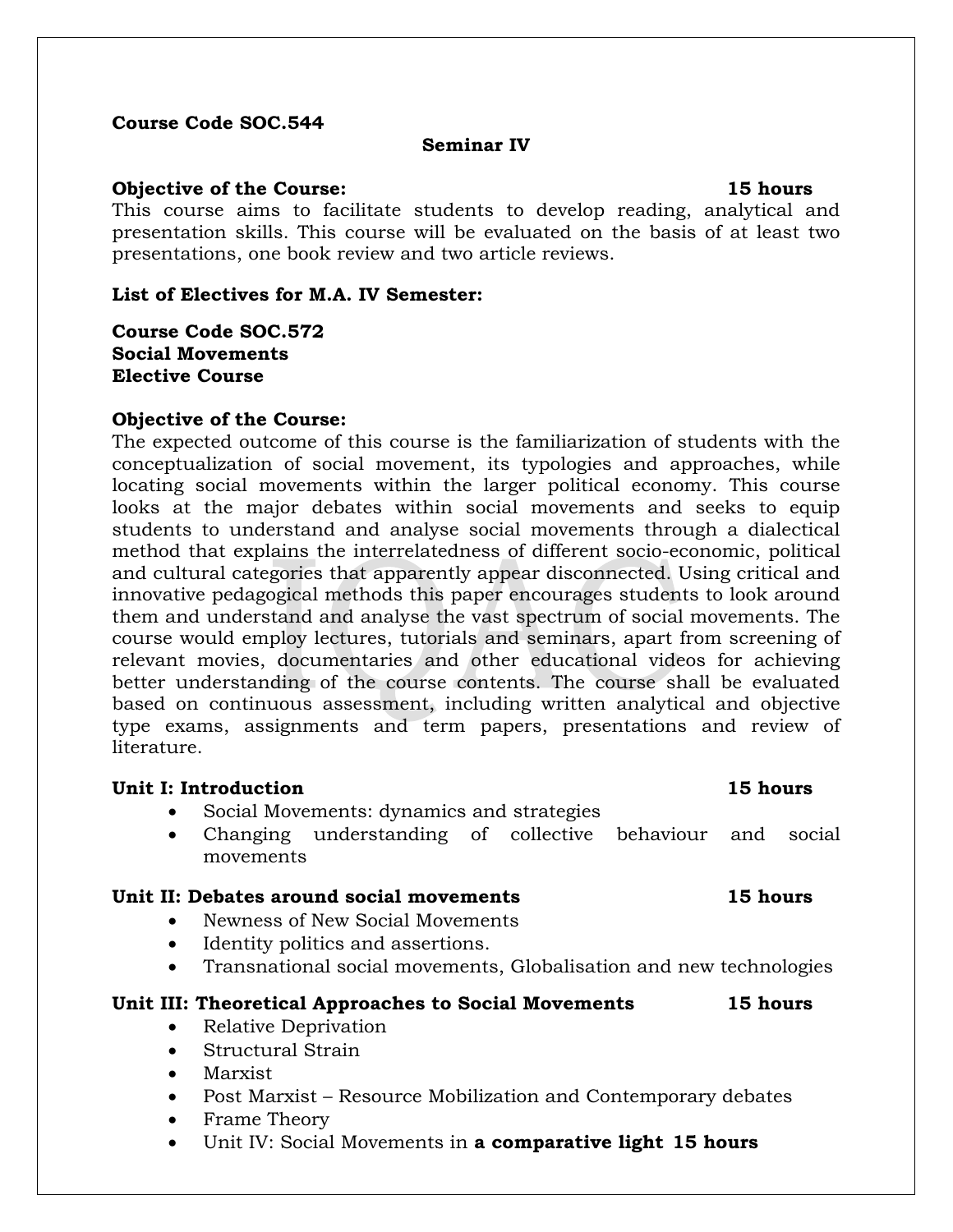- Reform Movements
- Revolutionary movements
- Tribal Movements
- Backward Classes Movements
- New Social Movements Women" s Movements; Environmental Movements; Dalit Movements; Anti-corruption Movements; New Farmer" s Movements
- Anti-systemic movements

- 1. Dela Porta, Donatella and Dani, Mario (2006) Social Movements: An Introduction, Blackwell
- 2. Publishing: Oxford
- 3. Frank, Andre Gunder and Fuentes, Marta (Aug. 29, 1987) "Nine Theses on Social Movements", Economic and Political Weekly, Vol. 22, No. 35, pp. 1503-1507+1509- 1510
- 4. Miller, Daniel, Rowlands, Michael and Tilley, Christopher, 1995, "Introduction" in Miller,
- 5. Daniel, Rowlands, Michael and Tilley, Christopher (eds.) Domination and Resistance, Routledge, London, pp.1-232
- 6. Olofsson, Gunna, 1988, "After the Working-class Movement? An Essay on What's 'New' and What's
- 7. 'Social' in the New Social Movements", Acta Sociologica, (31), 1: 15-34
- 8. Pichardo, Nelson A., 1997 "New Social Movements: A Critical Review", Annual Review of
- 9. Sociology, Vol. 23, pp. 411-430
- 10. Polletta, Francesca and Jasper, James M. 2001) "Collective Identity and Social Movements",
- 11. Annual Review of Sociology, Vol. 27, pp. 283-305
- 12. Rao, M.S.A, 2002) Social Movements in India: Studies in Peasant, Tribal and Women's Movement
- 13. Rao, M.S.A., 1979, Social Movements in India, New Delhi, Manohar. *Research*, University of Minnesota Press, Minneapolis and London.
- 14. Shah, Ghanshyam, 1990, Social Movements in India; a Review of the Literature, Delhi, Sage
- 15. Smith, Jackie and Fetner, Tina, 2007, "Structural Approaches in the Sociology of Social Movements" in Klandermans, Bert and Roggeband, Conny (ads) Handbook of Social Movements Across Disciplines, Springer: New York, pp. 13-58
- 16. Tilly, Charles, 1978, From Mobilisation to Revolution, Random House, New York
- 17. Touraine, Alain, 2002, "The Importance of Social Movements", Social Movement Studies, Vol. 1, No.

<sup>18.</sup> 1, pp. 89-95.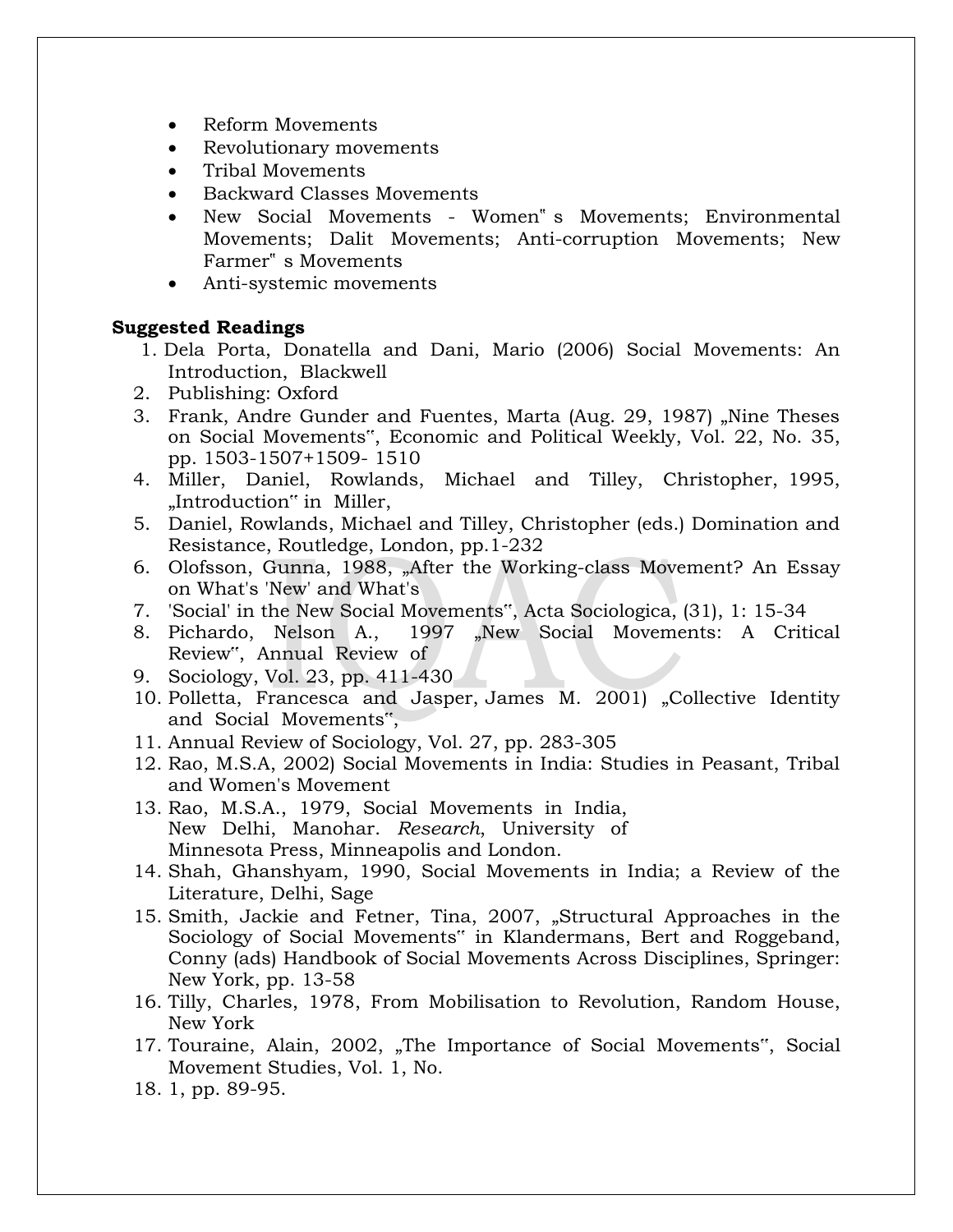### **Course Code SOC.573 Sociology of Environment Elective Course**

### **Objective of the Course:**

The expected outcome of this course is the familiarization of students with the basic concepts of environment, ecology and issues associated with climate change. The course further aims to comprehend the changing human-nature relationship in different cultural contexts, and its implications. The students would also be introduced to the major tenets of environmental movements and laws. The course would employ lectures, tutorials and seminars, apart from screening of relevant movies, documentaries and other educational videos for achieving greater understanding of the course contents. The course shall be evaluated based on continuous assessment, including written analytical and objective type exams, assignments and term papers, presentations and review of literature.

### **Unit I: Environment: Concept, Definition and Perspectives 15 hours**

- Nature, environment and ecology: trajectory of social ecology
- Renewable resources, non-renewable resources, bio-diversity, integrated understanding of eco-systems, resource use and social organization
- Sustainable Development

### **Unit II: Environment, Development and Climate Change 15 hours**

- Environment , Development and Market Economy
- Ecological Analysis of Global Warming and climate change
- Adaptation Policy towards Climate Change

### **Unit III: Collective Representations of Nature 15 hours**

- Nature in Indian civilization: textual, folk and popular streams
- Nature in culture Cross cultural perspectives
- Enlightenment, social sciences and nature
- Modern science and nature

### **Unit IV: Ecological Restoration 15 hours**

- 1. Ecology and polity in India
- 2. Role of Community Management Vs State, and Civil Society Management
- 3. Ecological/Environmental Movements
- 4. Environmental ethics an introduction
- 5. Agrawal, Arun and K.Sivaramakrishnan (Ed.), 2001, Social Nature. Resources, representations and rule in India,New Delhi, OUP
- 6. Bapat, J., 2005, Development Projects and Critical Theory of Development, Sage Publications, Delhi.
- 7. Chris, M., 1999, Ecological Diversity in Sustainable Development: The Vital and Forgotten Dimension, Lewis Publisher, New York.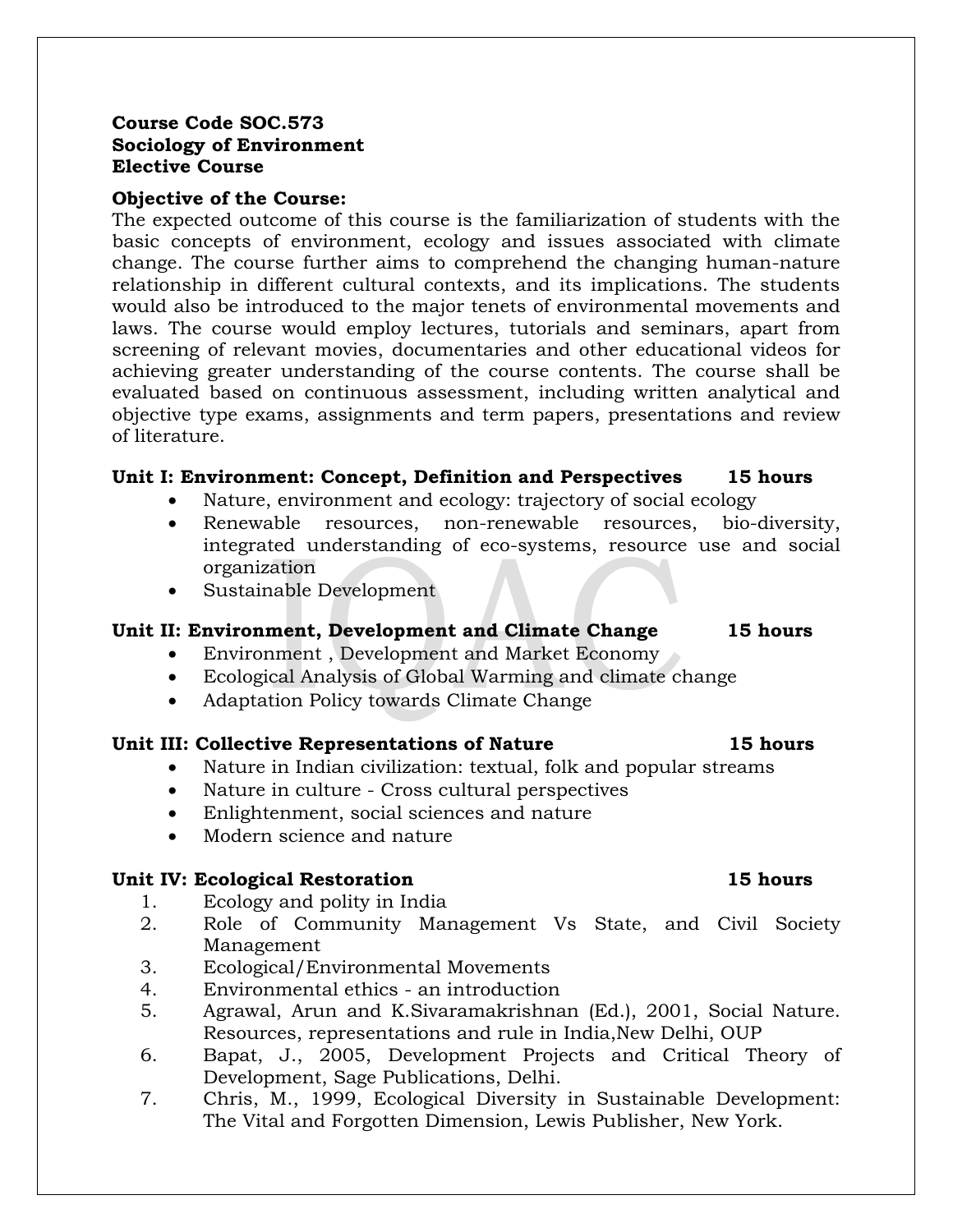- 8. Descola, Philippe and Gisli Palsson, 1996, Nature and society. Anthropological perspectives. Routledee; London.
- 9. Eugene, 1989, Foundations of environmental ethics. Prentice Hall, New Jersey.
- 10. Franklin, Adrian, 2002, Nature and Social theory, Sage, London.
- 11. Garrard, Greg, 2007, Eco-Criticism, Routledge, London.
- 12. Giddens, A., 2009, The Politics of Climate Change, Polity Press, London.
- 13. Goldfrank, Walter, David Goodman, and Andrew Szasz (Ed.),1999, Ecology and the world- system. Greenwood Press, London.
- 14. Guha, R. and M. Gadgil,1995, Ecology and Equity: The Use and Abuse of Nature in Contemporary India, Routledge, Delhi.
- 15. Guha, Ramachandra. (Ed.) , 1994, Social ecology, OUP, New Delhi
- 16. Guha. Ramachandra, 2000, Environmentalism. A global History, OUP, New Delhi
- 17. Guha, Sumit, 1999, Environment and ethnicity in India 1200-1991, Cambridge
- 18. Mukherjee, Radhakamal, 1942, Social Ecology. Longmans, Green
- 19. Pepper, David, 1996, Modern environmentalism. An introduction. Routledge, London
- 20. Peter, H., 2009, A Companion to Environmental Thought, Rawat Publications, New Delhi.
- 21. Robbins, P., 2004, Political Ecology: A Critical Introduction, Blackwell, New York.
- 22. Sachs, Wolfgang, 1995, *Global ecology: A new Arena of political conflict*, Zed.

### **Course Code SOC.574 Sociology of Muslim Communities Elective Course**

### **Objective of the Course:**

The course is proposed as an optional one for M.A. students. It is a first introduction to social science students to a variety of important issues in the study of Muslim communities, with special reference to India, though encouraging a comparative perspective. The course will follow a historical/contextual approach in understanding various institutions and movements, with an emphasis on diversity and embeddedness. The course would employ lectures, tutorials and seminars. The course will be evaluated based on continuous assessment including, written analytical and objective type exams, assignments and term papers, presentations and review of literature.

### **Unit I: Introduction to Study of Muslim societies 15 hours**

- Approaches to the Study of Islam and Muslim Societies Ernst Gellener
- Talal Asad, Sami Zubaida, Clifford Geertz, Daniel Varisco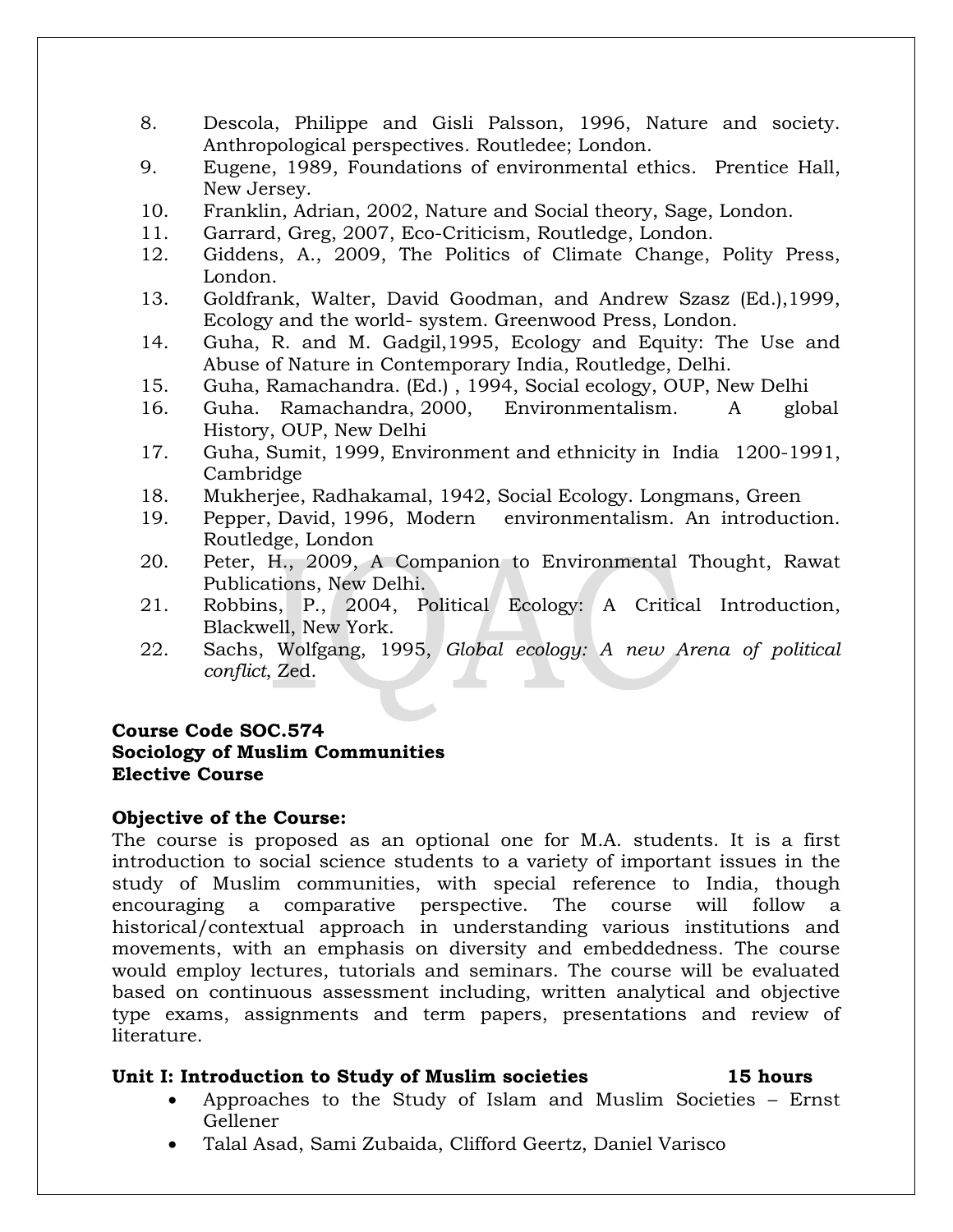# **Unit II: Lived Islam 15 hours**

- Caste among Muslims in India
- Regional and Sectarian Variations among Muslims in India: Religious Practices, Festivals, Marriage
- Sufism, Shrines, and Inclusive Influence

# **Unit III: Politics and Contemporary Issues 15 hours**

- Muslim Politics: Diversity and Issues
- Reform Movements and their Influence

# **Unit IV: Contemporary Issues 15 hours**

- Education: Access to Secular Education and the Role of Madarsas
- Economic Condition of Muslims in India
- Justice, Security and Citizens" Rights: Emerging Concerns

- 1. Robinson, Francis (ed.), 1996, The Cambridge Illustrated History of the Islamic World, Cambridge University Press, Cambridge.
- 2. Ernst, Carl, 2005, Following Muhammad: Rethinking Islam in the Contemporary World, Yoda Press, New Delhi.
- 3. Mamdani, Mahmood, 2005, Good Muslim, Bad Muslim, Permanent Black, Delhi.
- 4. Asad, Talal, 1985, "The Idea of an Anthropology of Islam", Centre for Contemporary Arab Studies Occasional Papers, Centre for Contemporary Arab Studies, Washington, D.C., USA.
- 5. Gellner, Ernest, 1981, Muslim Society, Cambridge University Press, Cambridge.
- 6. Geertz, Clifford, 1968, Islam Observed, University of Chicago Press, Chicago.
- 7. Ahmad, Imtiaz (ed.), 1978 (Second Edition), Caste and Social Stratification among Muslims in India, Manohar, New Delhi.
- 8. Vatuk, Sylvia, 1996, "Identity and Difference or Equality and Inequality in South Asian Muslim Society" in C. J. Fuller (ed.) Caste Today, Oxford University Press, Delhi, pp. 227-262.
- 9. Ahmad, Irfan, 2003, "A different Jihad: Dalit Muslims" Challenge to Ashraf Hegemony", Economic and Political Weekly, Vol. 38 No. 46, pp. 4886-4891
- 10. Ahmad, Imtiaz (ed.), 1981, Ritual and Religion among Muslims in India, Manohar, New Delhi.
- 11. Ernst, Carl W., 2000 (Shambhala South Asian Editions), The Shambhala Guide to Sufism, Rupa, New Delhi.
- 12. Roy, Asim (ed.), 2006, Islam in History and Politics: Perspectives from South Asia, Oxford University Press, New Delhi.
- 13. Ahmad, Imtiaz & Helmut Reifeld (eds.), 2004, Lived Islam in India: Adaptation, Accommodation and Conflict, Social Science Press, New Delhi.